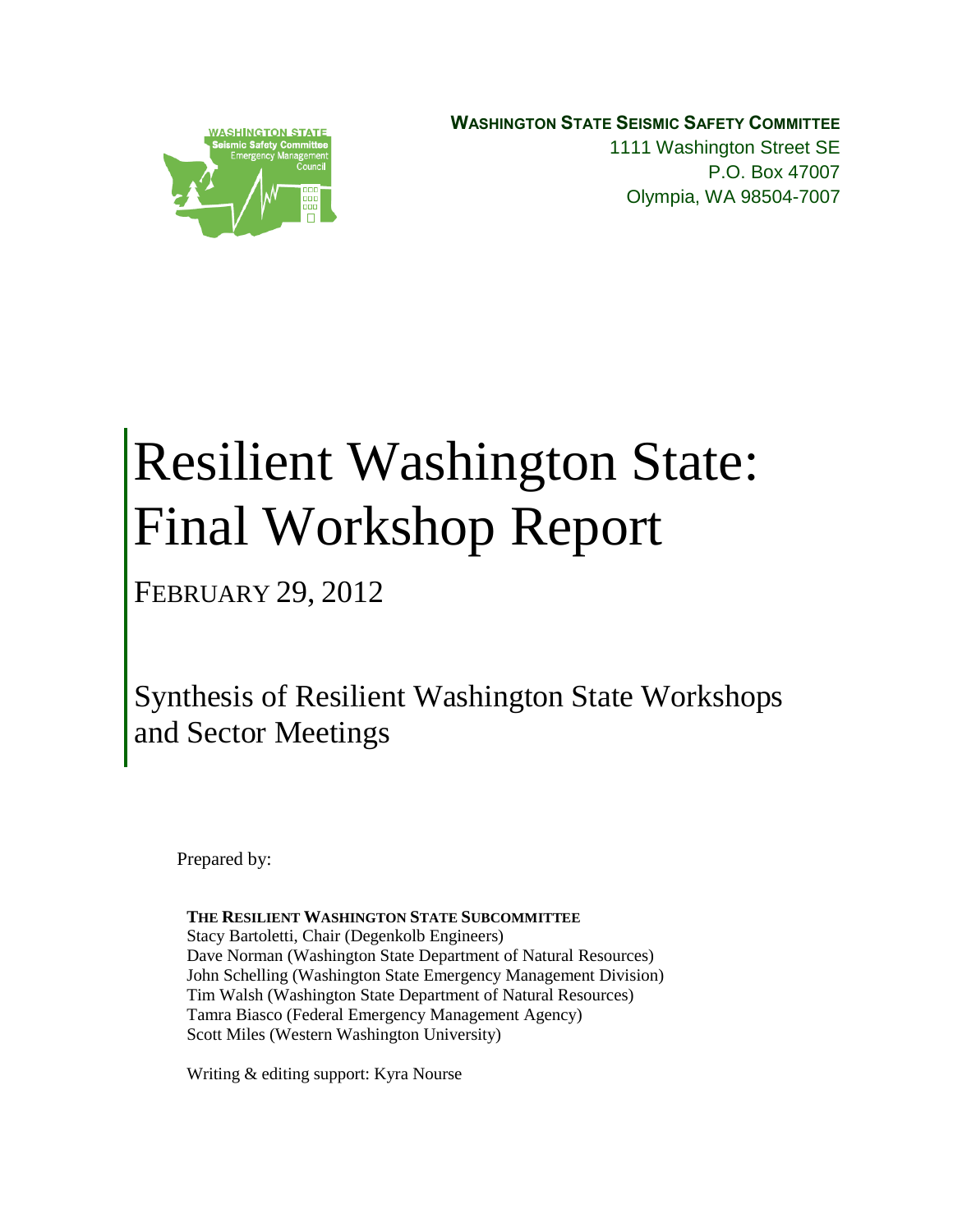# <span id="page-1-0"></span>Acknowledgments

This document was prepared under an award from FEMA, Department of Homeland Security. Points of view or opinions expressed in this document are those of the authors and do not necessarily represent the official position or policies of FEMA or the U.S. Department of Homeland Security.

The Resilient Washington State Subcommittee would like to thank the Cascadia Region Earthquake Workgroup (CREW) and Degenkolb Engineers for their generous sponsorship of this final workshop. We would also like to thank and acknowledge the San Francisco Planning and Urban Research Association (SPUR) for their initial work, which laid the foundation for this effort.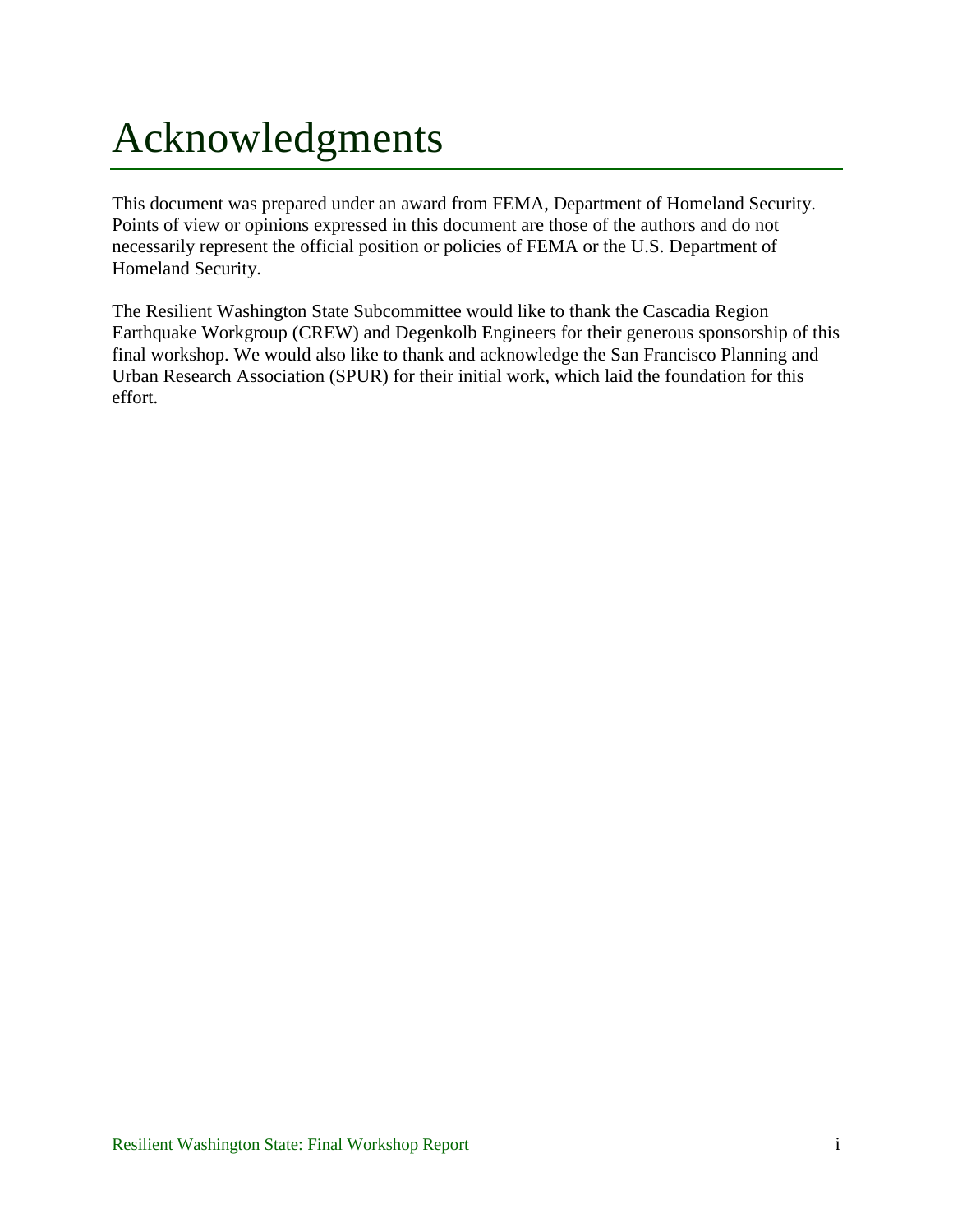# **Table of Contents**

| 14<br>Food Network                                |                         |
|---------------------------------------------------|-------------------------|
|                                                   |                         |
|                                                   |                         |
|                                                   |                         |
|                                                   |                         |
|                                                   |                         |
|                                                   |                         |
| Resilient Washington State: Final Workshop Report | $\overline{\mathbf{u}}$ |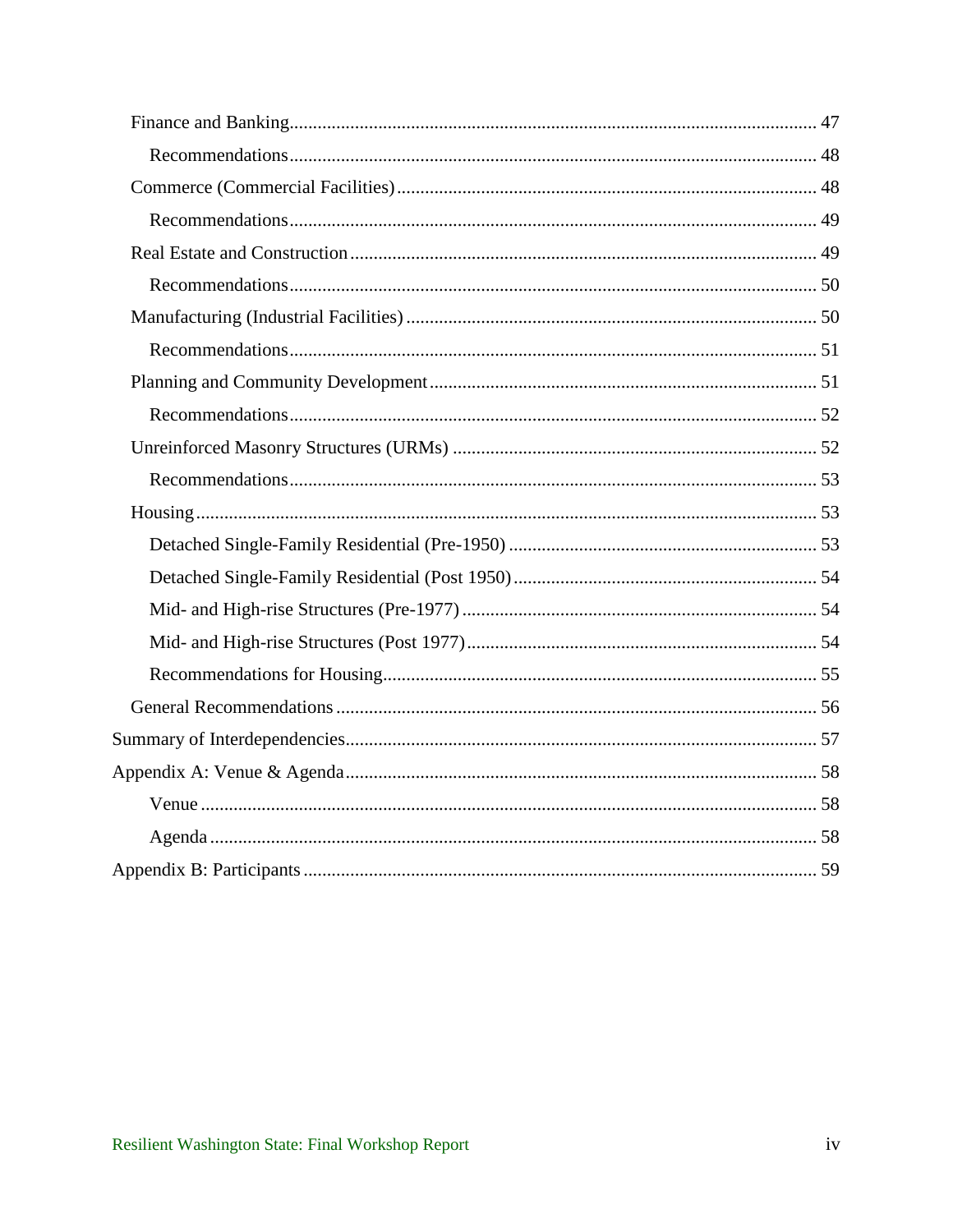# Introduction

# <span id="page-5-0"></span>**The Workshop on December 2**

The final Resilient Washington State Workshop was held on December 2, 2011. This one-day event allowed participants to review and contribute additional information to the assessments that the four sector groups (*Critical Services*, *Utilities*, *Transportation*, and *Housing and Economic Development*) had developed during the preceding year. The workshop was intended to wrap up the work of the sector groups by giving participants the chance to:

- Compare the estimated and desired recovery timeframes that each group proposed.
- Discuss conflicts in the results and the interdependencies of the sectors.
- Revise estimated recovery times and any notes that explained or qualified the estimates.
- Propose and discuss recommendations for achieving recommended resiliency targets.

The results of the workshop will be used by the Resilient Washington State (RWS) Subcommittee to develop the state Seismic Safety Committee's final report and, ultimately, policy recommendations for agency and legislative action.

# <span id="page-5-1"></span>**Purpose and Background of the Resilient Washington State Initiative**

As research over the past several decades has shown, the earthquake hazard in our state is very high. A recent FEMA study of estimated losses from earthquakes now ranks the state of

Washington second in the nation for highest earthquake risk (*FEMA 366/April 2008*). Moreover, because all regions of the state are interconnected—economically, socially, and even physically through shared systems and resources—a destructive earthquake in one part of the state can have serious and long-lasting consequences for the others.

*"The annualized loss from earthquakes nationwide is estimated to be \$5.3 billion per year, with California, Oregon and Washington accounting for \$4.1 billion, or 77 percent" (FEMA 366/April 2008).*

To address this hazard, the Washington State Seismic Safety Committee initiated the Resilient Washington State Initiative. Its purpose is to provide a framework for improving Washington's resilience when earthquakes occur by proactively reducing critical vulnerabilities before the next damaging incident. Such a framework includes recommendations for legislation and other measures that will encourage pre-earthquake planning, mitigation, and enhanced seismic performance of future construction to lower seismic risk and reduce the time it takes to recover from a significant earthquake. The framework is intended to facilitate long-term implementation of seismic risk reduction policies and activities across the state with the goal of making the state resilient in a 50-year timeframe.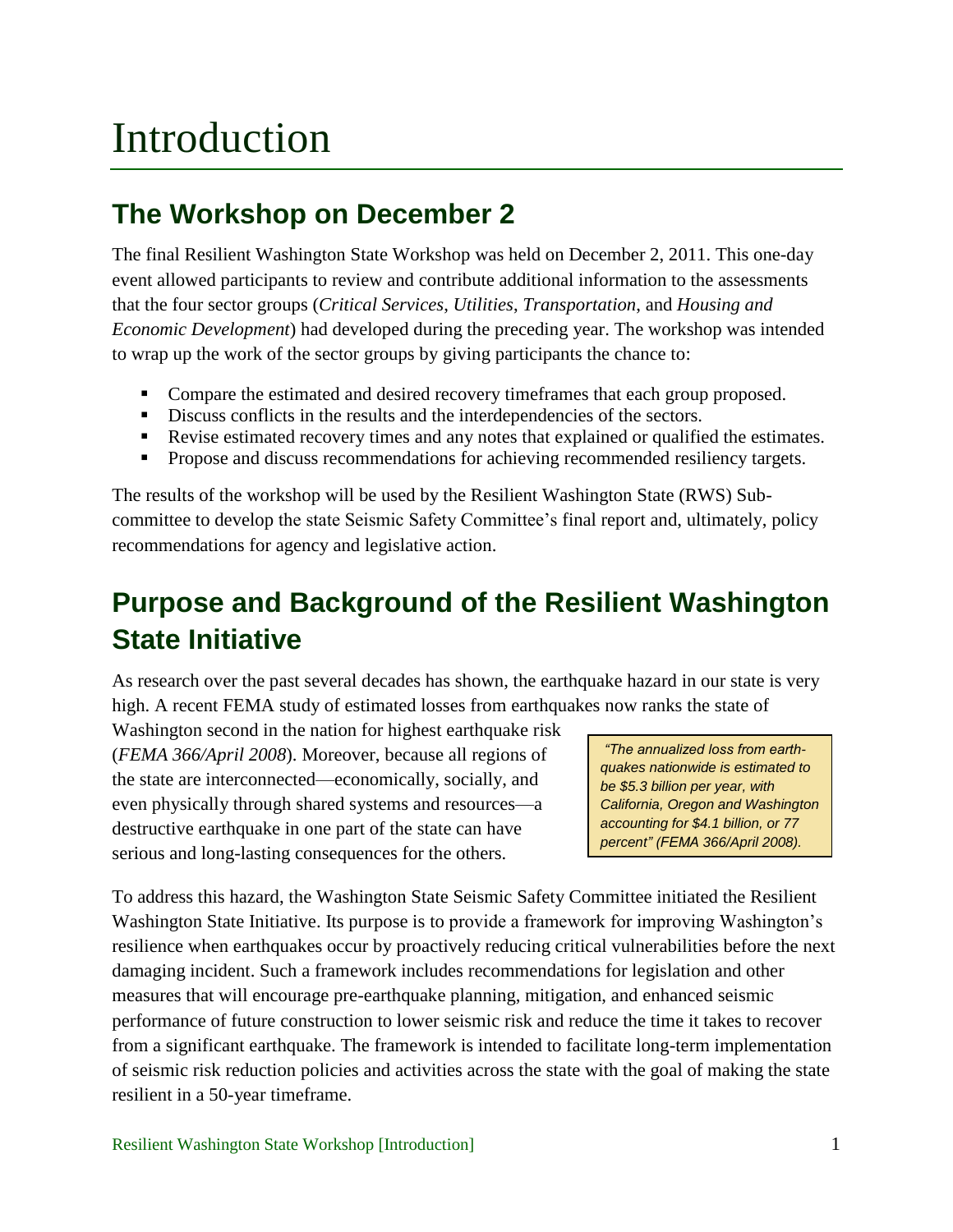### <span id="page-6-0"></span>*RESILIENCE DEFINED*

To shape the initial direction of the project, the Resilient Washington State (RWS) Subcommittee surveyed the existing literature and found numerous definitions of the term *resilience*—none of which were suitable for this initiative. Ultimately, the RWS Subcommittee formulated a definition of resilience that can be applied to the state as a whole:

*A resilient state is one that maintains services and livelihoods after an earthquake. In the event that services and livelihoods are disrupted, recovery occurs rapidly, with minimal social disruption, and results in a new and better condition.* 

The subcommittee also articulated a set of equally-weighted values to help guide participants as they identified potential recovery targets. These are (in no particular order):

- *Life Safety and Human Health:* Residents of the State of Washington should not suffer life-threatening injuries from earthquake-induced damage or develop serious illness from lack of emergency medical care after an earthquake. This includes enforcing and updating building codes, eliminating non-structural hazards, and ensuring continuity of emergency health care.
- **Property Protection:** Public and private property within the State of Washington should be built, retrofitted, or rebuilt to minimize earthquake-induced damage. This includes proper design and construction of both structural and non-structural elements.
- *Economic Security:* Residents and businesses within the State of Washington should have access to income opportunities to meet basic needs before and soon after an earthquake. This includes sufficient employment opportunities, market access, distribution capacity, and supplier access.
- *Environmental Quality:* The natural resources and ecosystems of Washington State should be managed in such a way as to minimize earthquake-induced damage. This includes the use of proper growth management, accident response capacity, and industrial safety measures.
- **Community Continuity:** All communities within the State of Washington should have the capacity to maintain their social networks and livelihoods after an earthquake disaster. This includes prevention of social-network disruption, social discrimination, and community bias.

## <span id="page-6-1"></span>*DEFINING THE "EXPECTED" EARTHQUAKE(S) FOR THIS PROJECT*

For the purposes of defining resilience and developing mitigation policies to achieve it, the RWS Subcommittee directed that sector group participants adopt a two-pronged approach to the expected earthquake ground motions. The first approach was to consider a series of scenario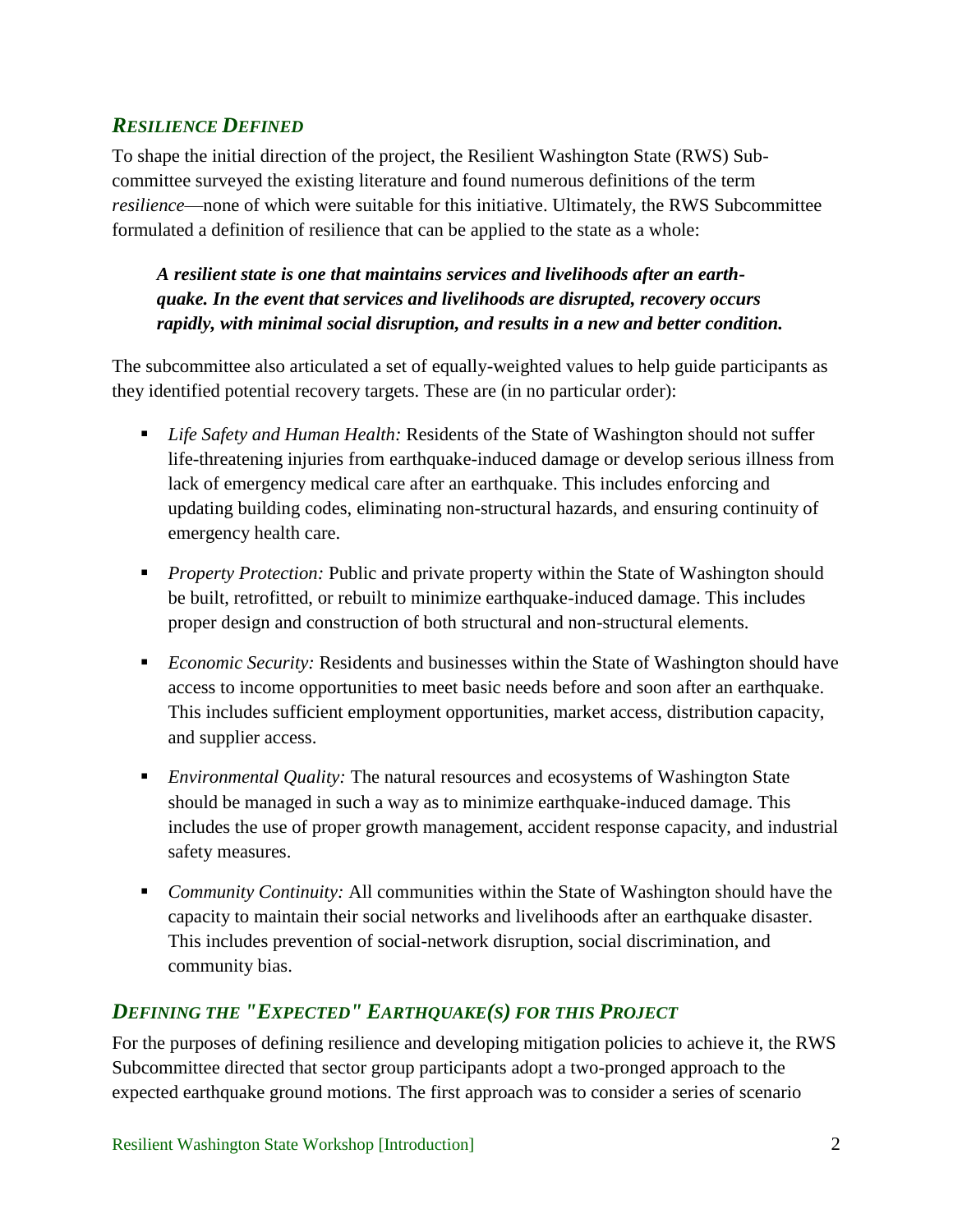earthquakes that had been defined for the State of Washington in 2009. Participants were to use these scenarios to comprehend the geographic area of impact of a single earthquake, with the understanding that only a single scenario happens at one time. These expected-earthquake scenarios are consistent with the USGS National Seismic Hazard Maps, even though they represent a single event and some may occur more frequently than others. The second approach was to consider peak ground accelerations (PGA)—defined by the USGS as having a 10% probability of exceedance (10/50)—for the state. These are shown on the following map:



CIAT 2009 Apr 7 09:27:04 PGA for Washington and Oregon. Site Vs301s 760m/s. PGA with 10% in 50 yr PE. Ofaults are red lines.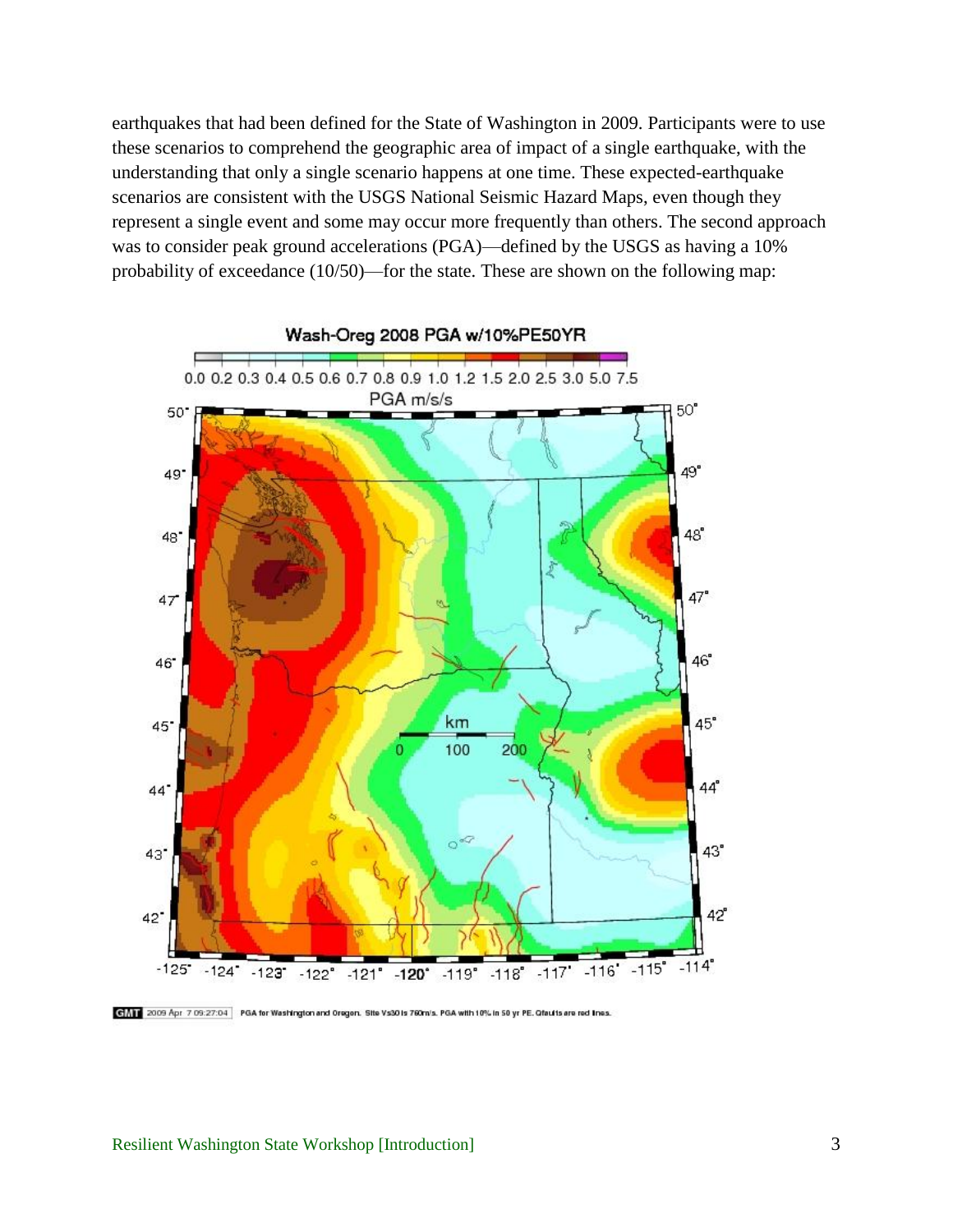# <span id="page-8-0"></span>**Assessing the Resilience of Washington's Infrastructure**

For organizational purposes, the state's systems and infrastructure were divided into four key sectors: *Critical Services*, *Transportation*, *Utilities*, and *Housing and Economic Development*. These sectors were further subdivided into their primary components. This organization provided the basic structure for all discussions about and assessments of Washington's capacity to recover from an earthquake.



To ensure a full and balanced assessment, the RWS Subcommittee solicited input from a wide range of experts and stakeholders from across the state and from all four sectors. The participants in this project included representatives from local, state, and federal agencies, university departments, and private businesses.

The subcommittee began gathering input at a one-day kick-off workshop on September 17, 2010. Forty-five people attended and participated in discussions that further refined the values and shaped the way the sectors and components were defined.

Following this initial workshop, four workgroups were formed, one for each of the sectors. These groups, which included many of the people who had attended the workshop, met from spring through fall of 2011. The members of the sector groups used their collective expertise to:

- Evaluate the current condition of the state's systems and infrastructure to determine how they will hold up in an earthquake and how quickly they can be restored if disrupted or damaged.
- Define the desired levels of performance and develop target timeframes for the restoration of services and functions following an earthquake.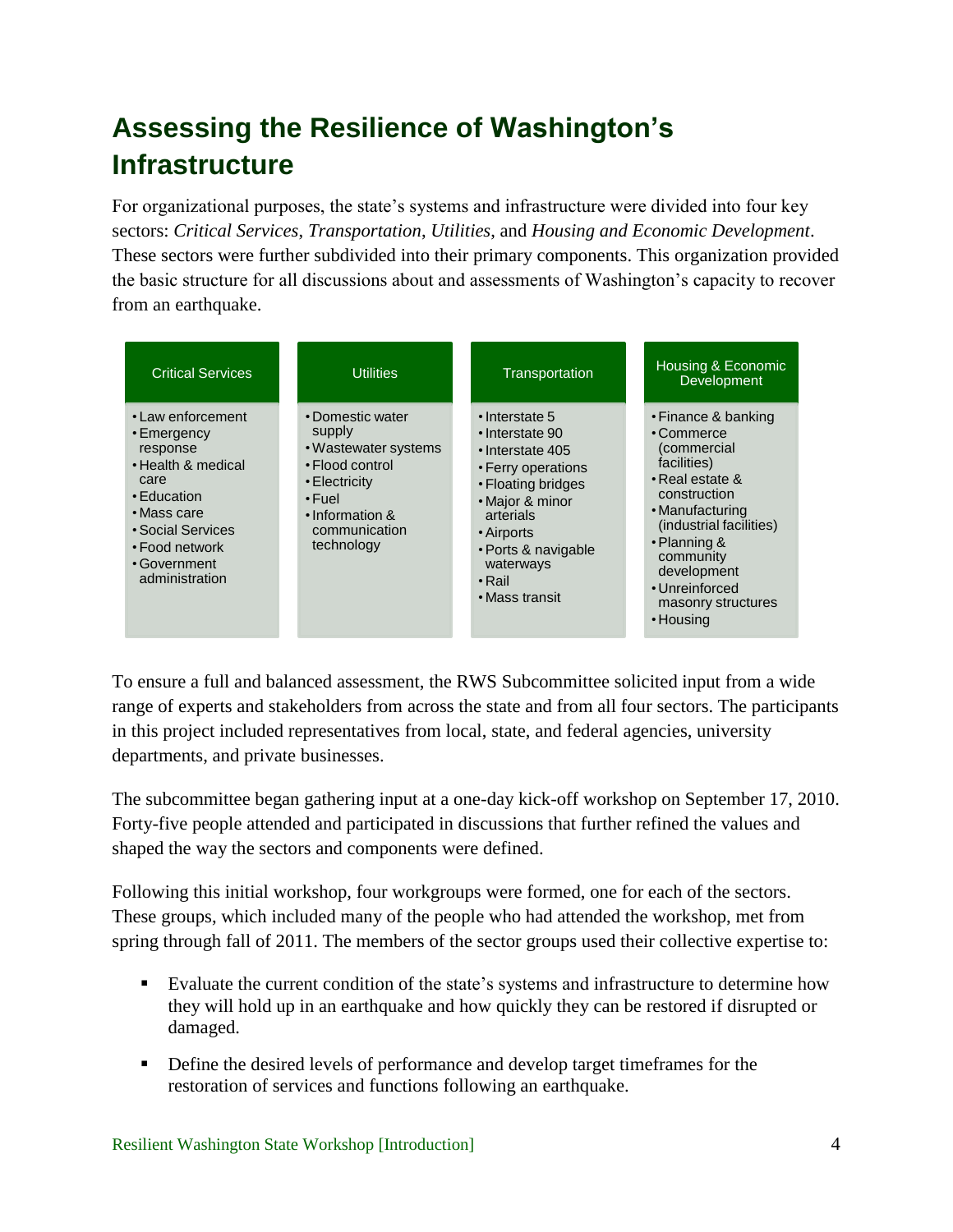- **Define the vulnerabilities and key interdependencies of each sector. (For example, when** considered alone, the food network might be restored within a week to a month, but its recovery depends on the restoration of the transportation system, which could take longer than three months.)
- **Propose recommendations for statewide action to achieve desired targets.**

### <span id="page-9-0"></span>*THE ROLE OF THE FINAL WORKSHOP ON DECEMBER 2, 2011*

At the concluding *Resilient Washington State Workshop* on December 2, 2011, the co-chairs of the sector groups presented the results of each groups' efforts. The experts and stakeholders who participated in the final workshop were then invited to take part in breakout sessions to review and, if necessary, revise the assessments. In particular, the participants were asked to capture the ways in which the interdependencies of the sectors and components might impact and alter the timeframes required for recovery.

The results of the workgroups and the modifications made during the workshop on December 2, 2011 are summarized in the tables and notes in the following report. The tables and notes are intended to serve as tools for shaping the direction of earthquake planning, mitigation, and response and the development of policies that will improve statewide resilience.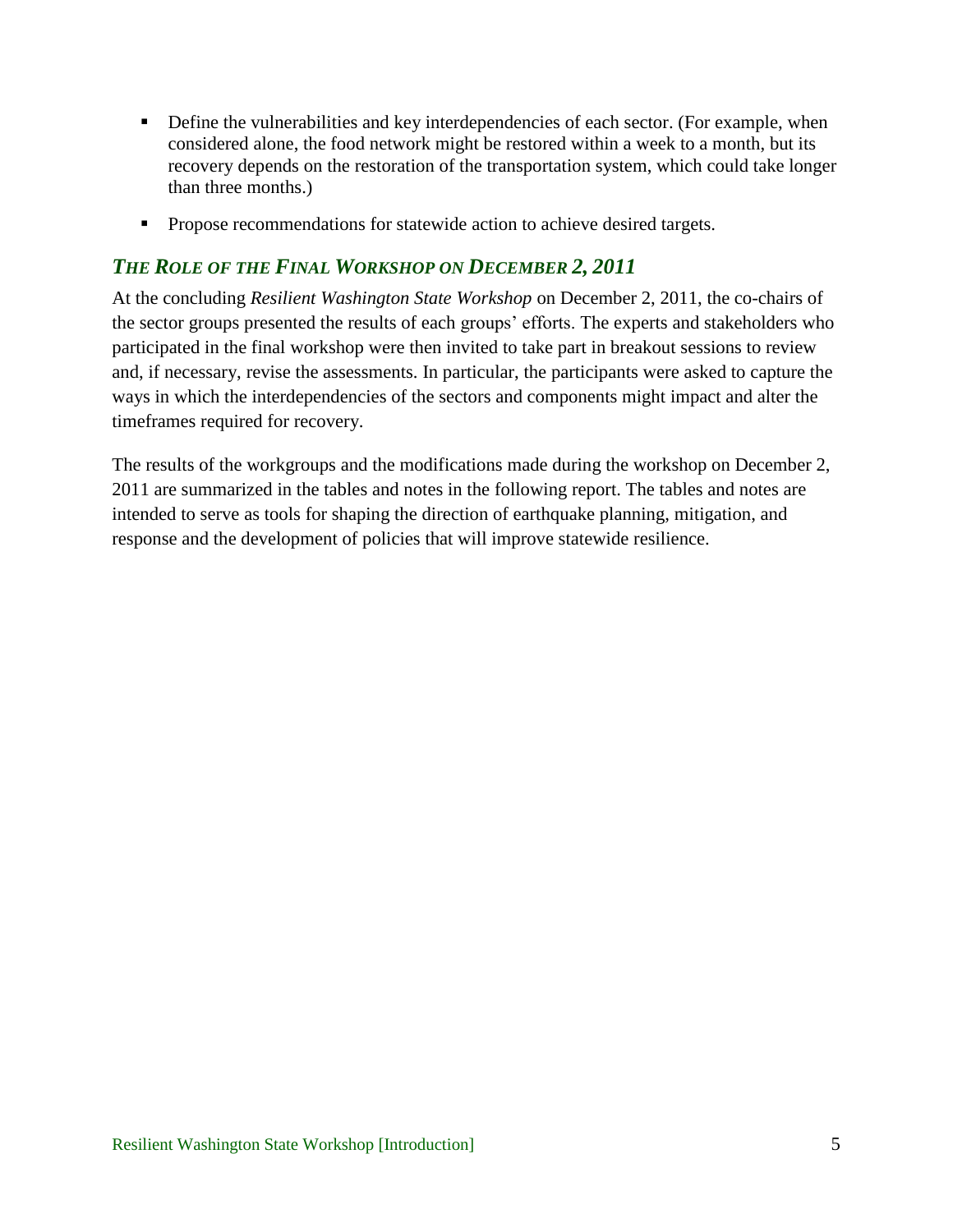# <span id="page-10-0"></span>Critical Services Sector

The following table provides a summary of the estimated timeframes for recovery of key components of the infrastructure, systems, and services of the Critical Services sector in the state of Washington. The Xs indicate the sector group's best educated guess regarding the current timeframe for the response and recovery of each component and subcomponent after a scenario earthquake. The colored areas represent the goals or targets for each component and subcomponent. (These targets indicate the recovery timeframes that are necessary to achieve resilience in the state of Washington.) The gaps between the Xs and the colored areas reveal the need for further evaluation, policies, and actions to improve Washington's resilience.

### **KEY TO THE TABLE**

#### TARGET TIMEFRAME FOR RECOVERY:

| Operational* (time it ought to take to restore component to 80-90% operational): |  |
|----------------------------------------------------------------------------------|--|
| TIME NEEDED FOR RECOVERY TO 80-90% OPERATIONAL GIVEN CURRENT CONDITIONS:         |  |

For a number of components, the timeframes marked in the table reflect the estimated recovery period following a worst case scenario earthquake. See the notes following the table for details.

## **TARGET STATES OF RECOVERY: WASHINGTON'S CRITICAL SERVICES SECTOR**

|                           | Event<br><b>OCCUIS</b> | $0 - 24$<br>hours | $1 - 3$<br>days | $3 - 7$<br>days           | 1 week-<br>1 month        | 1 month $-$<br>3 months   | 3 months-<br>1 year       | 1 year-<br>3 years | $3+$<br>years |
|---------------------------|------------------------|-------------------|-----------------|---------------------------|---------------------------|---------------------------|---------------------------|--------------------|---------------|
| Law enforcement           |                        |                   |                 | $\boldsymbol{\mathsf{x}}$ |                           |                           |                           |                    |               |
| Emergency response        |                        |                   |                 | $\boldsymbol{\mathsf{x}}$ |                           |                           |                           |                    |               |
| Health and medical care   |                        |                   |                 |                           |                           |                           | $\boldsymbol{\mathsf{x}}$ |                    |               |
| Education                 |                        |                   |                 |                           |                           |                           | $\boldsymbol{\mathsf{x}}$ |                    |               |
| Mass care                 |                        |                   |                 |                           | $\boldsymbol{\mathsf{x}}$ |                           |                           |                    |               |
| Social services           |                        |                   |                 |                           |                           | $\boldsymbol{\mathsf{x}}$ |                           |                    |               |
| Food network              |                        |                   |                 |                           | ×                         |                           |                           |                    |               |
| Government administration |                        |                   |                 |                           | $\boldsymbol{\mathsf{x}}$ |                           |                           |                    |               |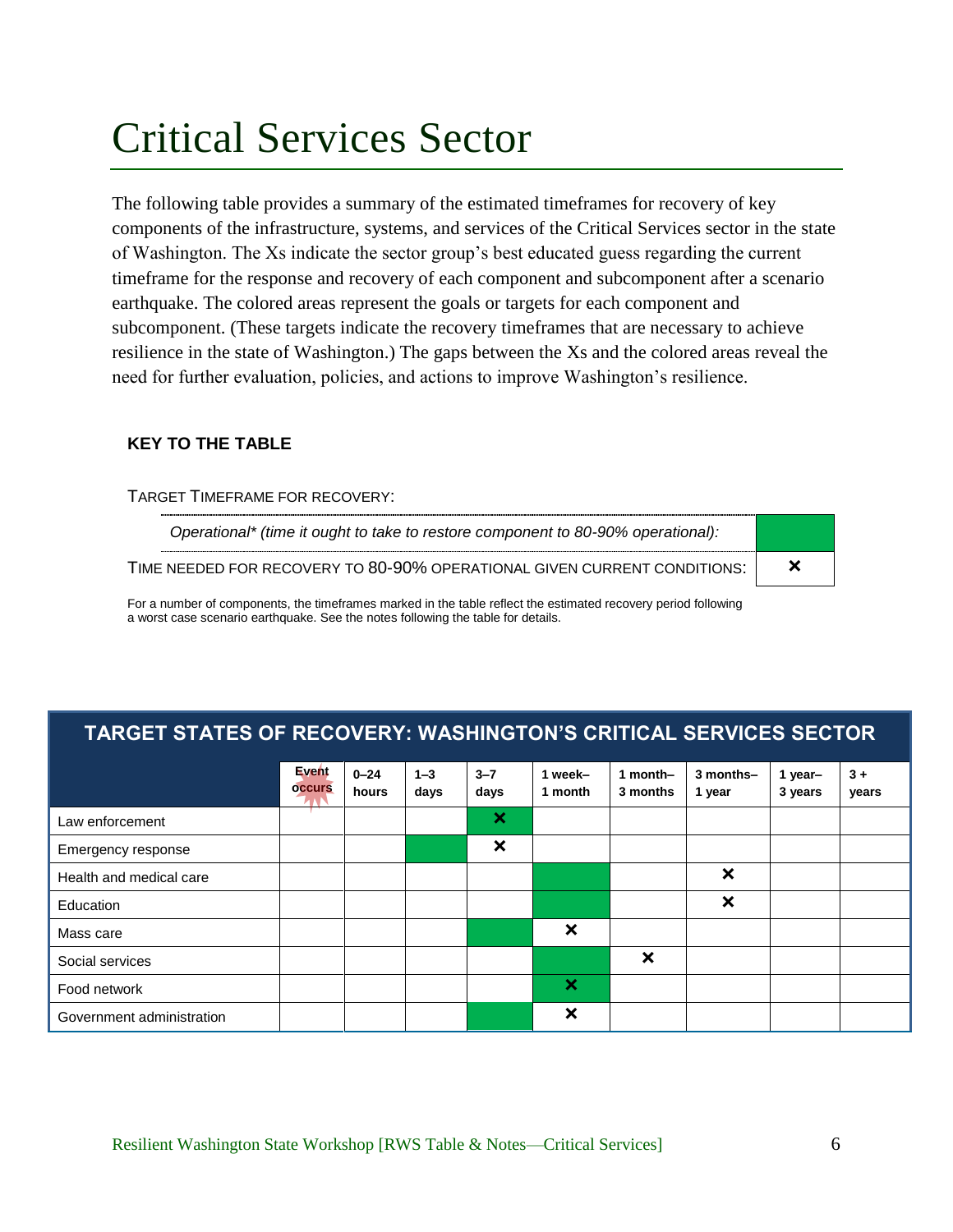# <span id="page-11-0"></span>**Law Enforcement**

Law enforcement in this context refers to the emergency response and regular policing duties of local and state law enforcement agencies.

*Target timeframe for response and recovery: 3–7 days Anticipated timeframe based on current capacity: 3–7 days*

The actual response and recovery time will depend on a number of factors. For example:

- Effective response depends on whether or not the communications system is functioning following the earthquake. (This may depend in part on the functionality of backup generators.)
- The number of law enforcement personnel who are able to report to work may be limited by such factors as the state of the transportation system and where personnel were at the time of the earthquake.
- The availability of vehicles and fuel may be limited due to earthquake damage.
- Law enforcement facilities (including prisons) and equipment may be damaged by the earthquake or secondary effects.
- **Transportation corridors (such as roads and bridges) in damaged areas will have to be** repaired. It will also take time to identify and clear alternate routes.
- The response and recovery timeframe is likely to be shorter if agencies maintain up-todate pre-disaster plans and have trained personnel to implement them.
- Mutual aid agreements between counties may facilitate a quicker response and shorten the recovery timeframe.
- The community's level of trust in law enforcement prior to the earthquake is likely to influence the effectiveness of law enforcement after the event. Likewise, the increased stress and feelings of vulnerability that develop in a population within the first few days of a disaster will impact people's perceptions of law enforcement.

A recovery period of 3–7 days was considered realistic for this component due to the amount of time required to gather agency personnel, clear critical transportation routes, and resolve problems resulting from damage to law enforcement facilities and equipment.

After an earthquake, the first priority of law enforcement personnel will be life saving and live sustaining actions, rather than regular policing. This means that emergency-specific law enforcement activities will constitute the first stage of the recovery of this component, with law enforcement officers working alongside other emergency responders. Because the earthquake scenarios being considered are serious enough to prompt a presidential disaster declaration, it is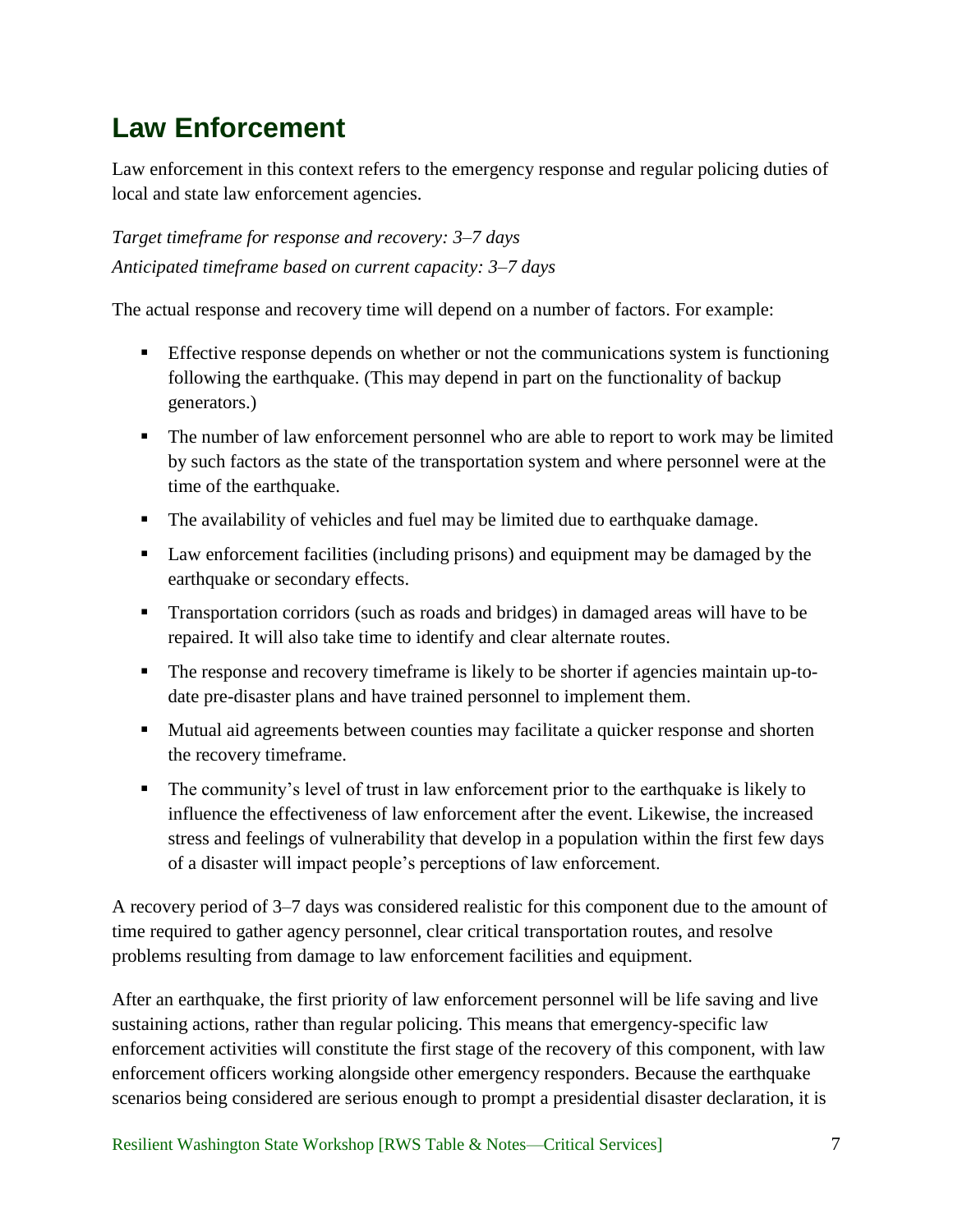likely that the National Guard will be mobilized to assist with security. Regular policing duties will be resumed as the recovery proceeds. It may be some time, however, before the community's feeling of pre-earthquake security is restored.

### <span id="page-12-0"></span>*RECOMMENDATIONS*

- Identify, review, and update the disaster response plans of law enforcement agencies. As part of this process, make sure that law enforcement personnel are familiar with and trained to implement these plans. Reassess disaster response plans annually.
- Identify, review, and encourage further development and expansion of mutual aid agreements to help facilitate the sharing of resources and personnel. Reassess these agreements annually. Also, take steps to increase awareness of existing mutual aid agreements (local, county, state, and federal).

# <span id="page-12-1"></span>**National Security**

The response and recovery of facilities and services related to national security were not specifically included in the estimated recovery period for local and state law enforcement.

Issues related to national security include:

- Safety and continuity of operations at military bases such as Joint Base Lewis-McChord and the U.S. Naval Submarine Base at Bangor. Among other things, this will depend on whether buildings are constructed or retrofitted to withstand expected earthquakes.
- The development of redundancy in key systems and functions of Washington's military bases to ensure minimal disruption of national systems.
- Border security, particularly in the days immediately following an earthquake that disrupts normal security operations along the Canadian border or that reduces Coastguard patrols along Washington's coast.
- The ability of the Hanford nuclear-power plant and reservation to withstand the effects of an earthquake and remain both safe and secure.

While the resilience and recovery of such facilities and services are matters of concern, these must be addressed at a national level, with input from relevant agencies and authorities, including the Department of Defense and U.S. Department of Homeland Security.

# <span id="page-12-2"></span>**Emergency Response**

Emergency response in this context refers to all first responders, including urban search-andrescue teams, fire fighters, and emergency medical technicians (EMTs). This component also includes emergency operations centers (EOCs) and critical response systems, non-profit aid

Resilient Washington State Workshop [RWS Table & Notes—Critical Services] 8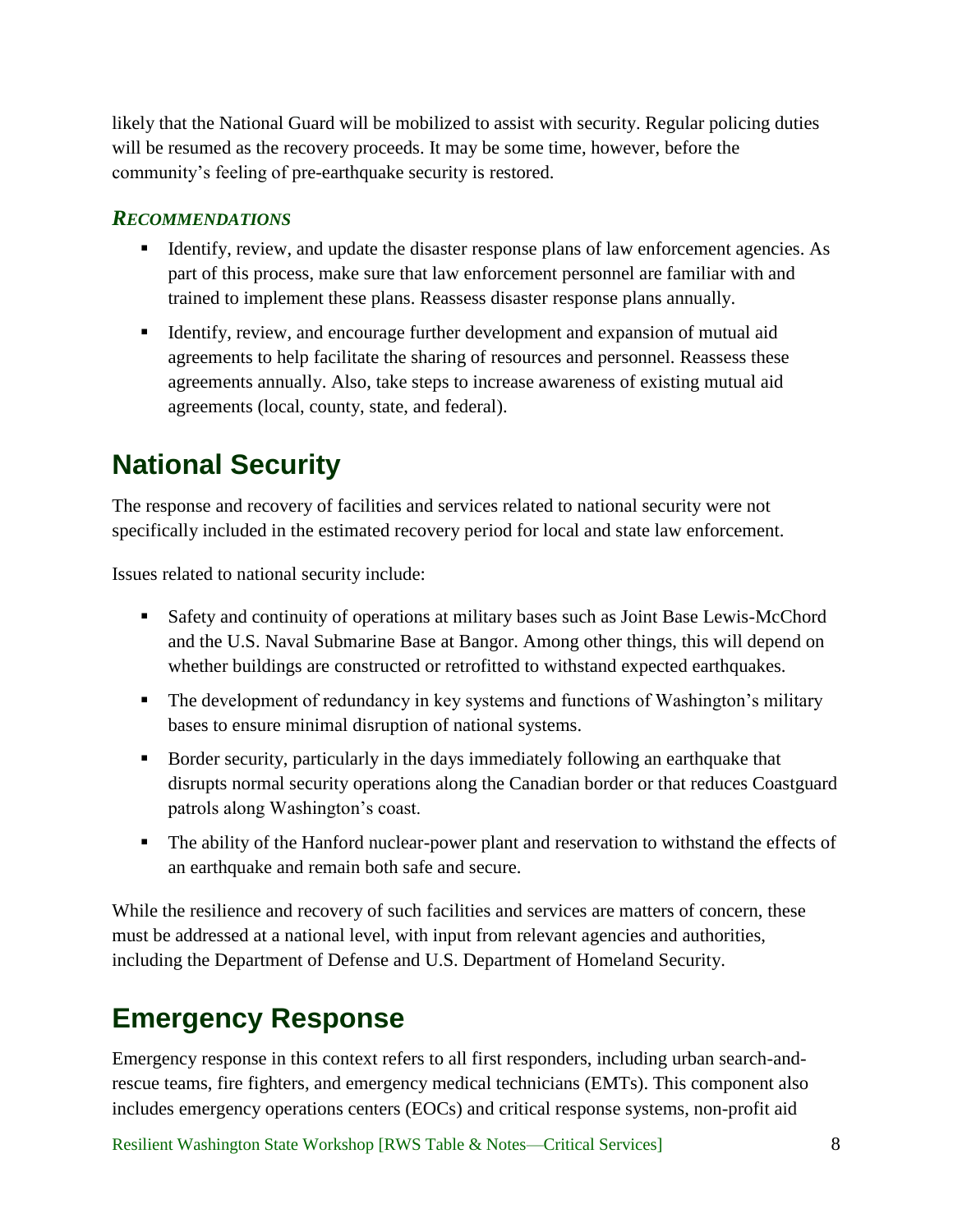organizations (such as the American Red Cross), emergency morgue facilities, and Hazmat crews.

## *Target timeframe for response and recovery: 1–3 days Anticipated timeframe based on current capacity: 3–7 days*

The actual response and recovery time will depend on a number of factors. For example:

- The more extensive the damage and the greater the number of fires that result from the earthquake, the greater the demand will be on limited resources and personnel.
- Some fire stations and other emergency response facilities and equipment may be rendered inoperable by the earthquake or secondary effects.
- If local water systems are damaged, water may not be available for firefighting.
- The number of local emergency response personnel who are able to report to work may be limited by such factors as the state of the transportation system and where personnel were at the time of the earthquake.
- **Mutual aid agreements between counties may facilitate a quicker response and shorten** the recovery timeframe.
- It will take time to manage debris, restore transportation corridors (such as roads and bridges), and identify alternate routes. How much time is needed will depend on factors such as geographic location and the extent of the damage.
- Qualified building inspectors must be available to certify that buildings are safe to use.

Although many aspects of emergency response will be initiated within the first 24 hours, a period of 1–3 days is realistic given the length of time needed to:

- Staff state and local emergency operations centers.
- Mobilize urban search-and-rescue teams and transport them into the disaster area.
- Coordinate with military bases to establish alternate means of transporting personnel, equipment, and pharmaceutical supplies from outside the disaster area.
- Find headquarters for aid organizations such as the American Red Cross.

In rural areas and small cities, emergency response may take longer than in the larger urban areas because the resources of rural areas tend to be more limited. Rural counties and small cities will be particularly reliant on pre-existing mutual aid agreements with other communities across the state.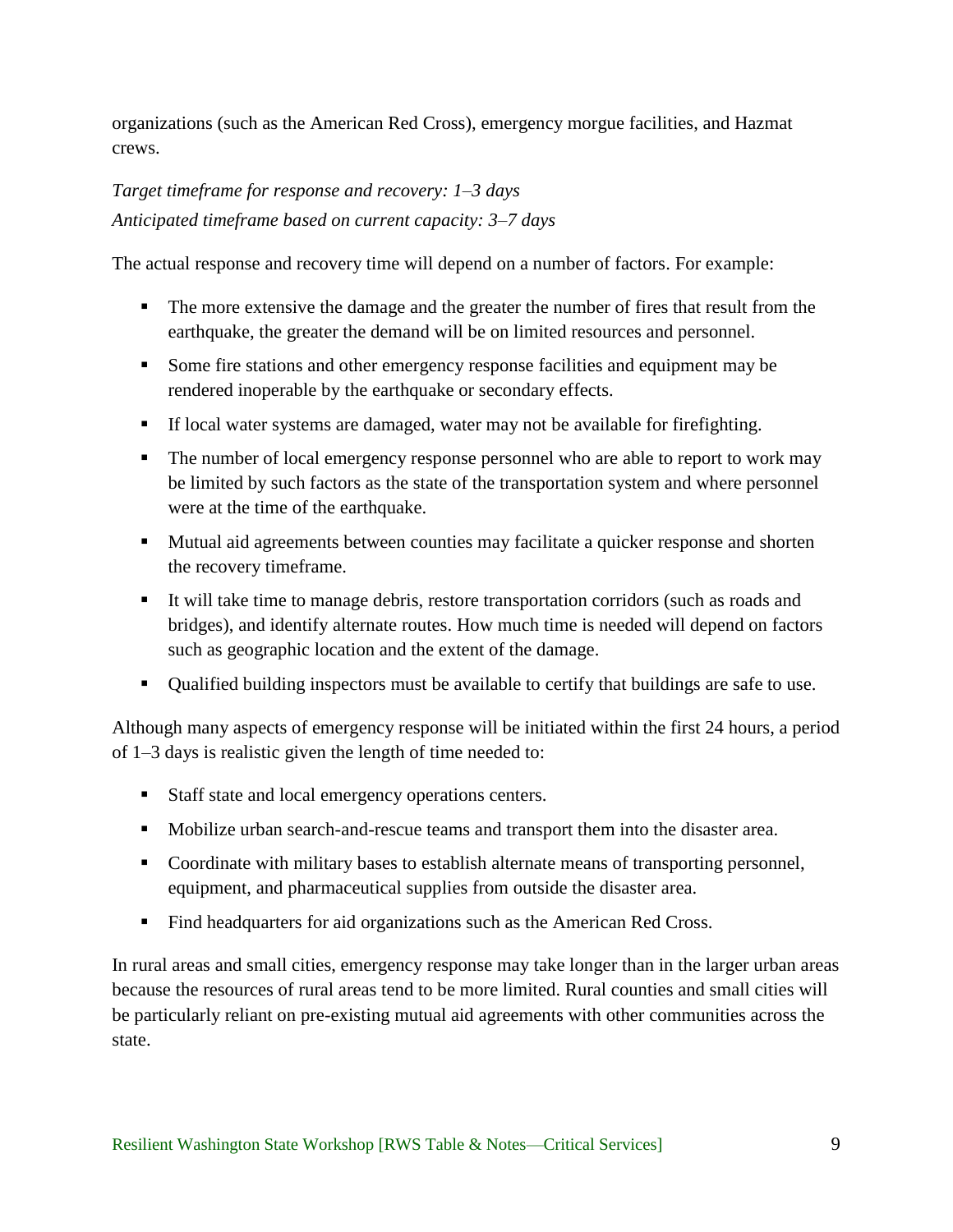- <span id="page-14-0"></span> Identify, review, and encourage further development and expansion of mutual aid agreements to help facilitate the sharing of resources and personnel. Reassess these agreements annually. Also, take steps to increase awareness of existing mutual aid agreements (local, county, state, and federal).
- Seismically retrofit all fires stations located in vulnerable areas.
- All jurisdictions, regardless of size, should develop, exercise, and update annually robust continuity of operations plans, including the ordering and deployment of requested resources such as field hospitals and other life saving priorities.
- All water-side communities should look into the use of boats for fire suppression and should plan for this contingency where other sources of water for fire suppression may not be available following an earthquake.

# <span id="page-14-1"></span>**Health and Medical Care**

Health and medical care refers to the normal services—including elective procedures—provided by Washington's hospitals, medical clinics, and other health care facilities. (Emergency care, which will be initiated immediately following an earthquake, is addressed above as part of the emergency response component.)

# *Target timeframe for response and recovery: 1 week–1month Anticipated timeframe based on current capacity: 3 months–1 year*

The actual response and recovery time will depend on a number of factors. For example:

- A number of hospitals and medical facilities may be damaged by the earthquake or secondary effects. The extent of the damage will in turn depend on factors such as the location of the facility, the seismic standards to which the facility was designed, and (in the case of older structures) whether the facility has been retrofitted.
- It will take time to restore the utilities—particularly water, wastewater, and electricity on which medical facilities depend.
- The greater the number of people injured as a result of the earthquake, the greater will be the demand for staffed beds at undamaged hospitals and alternate care facilities. Currently, hospitals function at capacity, with few staffed beds available.)
- Patients at damaged hospitals may have to be evacuated and relocated to facilities in other cities and states.
- The extent to which the supply chain of hospitals and medical facilities is disrupted will vary, as will the amount of time it takes to re-establish sources and modes of delivery.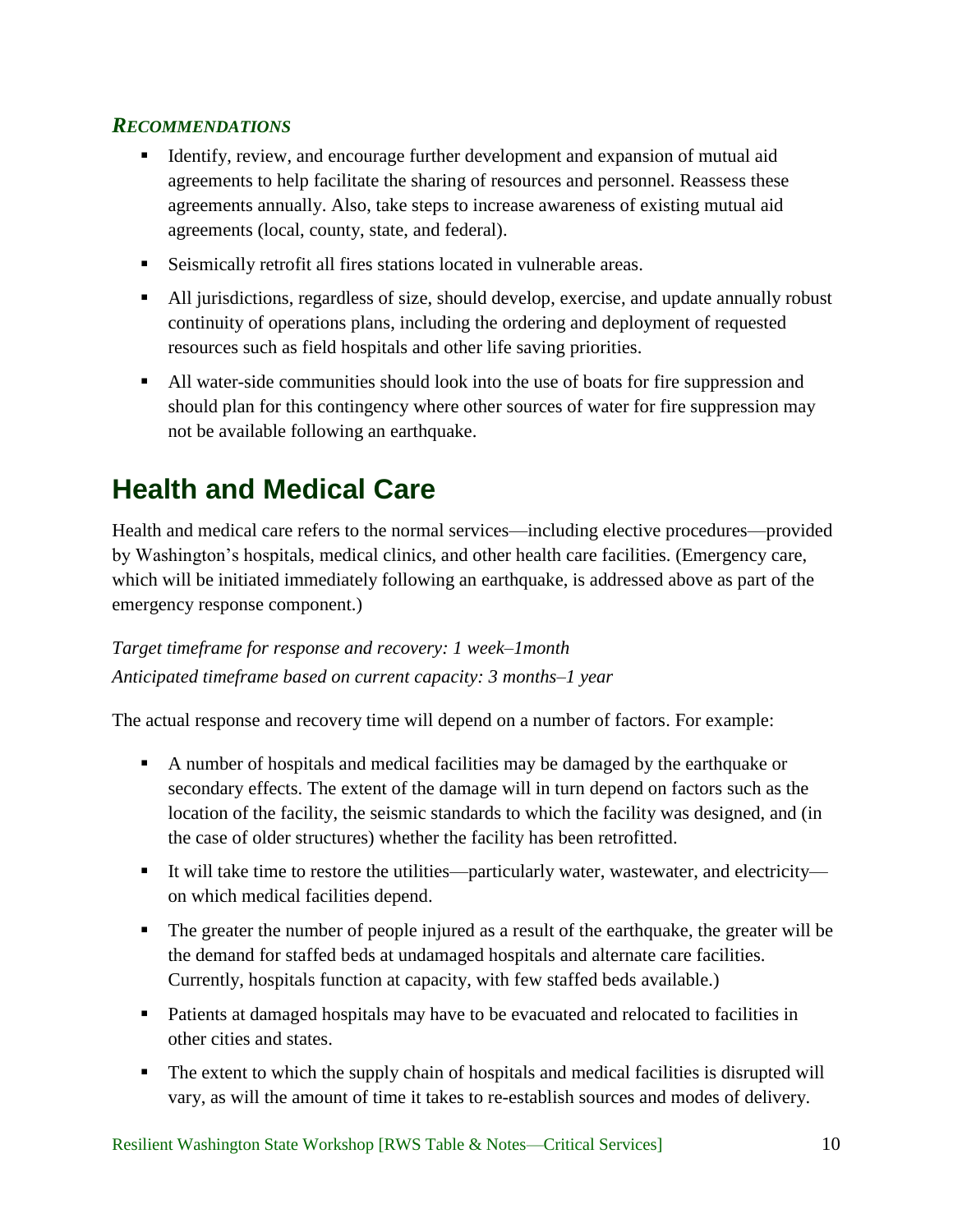As a temporary aid to recovery, federally provided temporary medical facilities and assets can be brought into damaged areas to provide essential services while regular facilities are repaired or rebuilt.

This component can be said to have recovered when regular services have been restored and medical buildings are reoccupied up to 80 percent of the state's pre-disaster capacity (although some temporary solutions may still be in place in particular areas).

### <span id="page-15-0"></span>*RECOMMENDATIONS*

- Retrofit the existing buildings of hospitals and medical facilities so that they are able not only to withstand an earthquake, but to remain in use afterwards. Construct new buildings to meet this standard.
- Require hospitals to implement non-structural retrofits where this has not already been done.
- Retrofit and upgrade the parts of the utilities infrastructure on which hospitals depend to meet an operational level of performance, or require redundant systems to be in place for as long as needed until utility infrastructure is operational.
- Because hospitals and medical facilities rely on just-in-time delivery of pharmaceuticals and other supplies, their supply chains should be evaluated and upgraded to remain operational following an earthquake; alternatively, redundant supply chains should be established.
- Continue to push for improved credentialing (for example, quickly credential doctors to work in Washington).

# <span id="page-15-1"></span>**Education**

Education in this context refers to Washington's public and private school systems (kindergarten through grade 12).

# *Target timeframe for response and recovery: 1 week–1month Anticipated timeframe based on current capacity: 3 months–1 year*

The actual response and recovery time will depend on a number of factors. For example:

A number of school buildings may be damaged by the earthquake or secondary effects. The extent of the damage will in turn depend on factors such as the location of the buildings, the seismic standards to which the buildings were designed, and (in the case of older structures) whether the buildings have been retrofitted.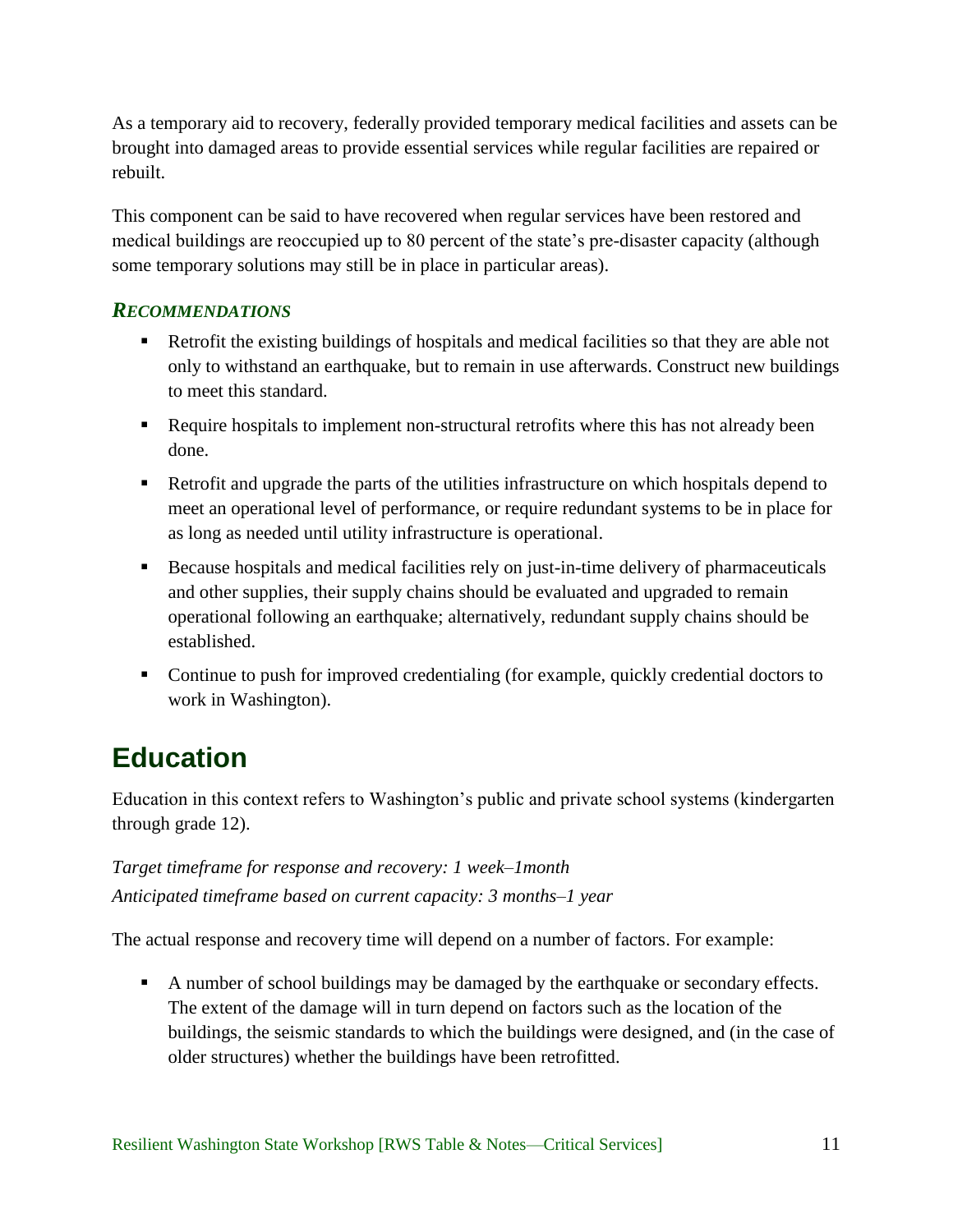- Many school buildings will serve as designated shelters following the earthquake. How long it takes to restore them to their original purpose will depend on how long they are needed as shelters.
- The feasibility of transporting students to alternate facilities or neighboring schools will depend on factors such as the state of the transportation system and the availability of buses and fuel.

To better define the recovery period of education, this component can be divided into three subcomponents:

- **The physical facilities.** Some school buildings are older than others and not all have been retrofitted to minimize earthquake damage. Those that sustain damage will have to be repaired or, in some cases, entirely rebuilt. The estimated timeframe for physical facilities is therefore *1–3 years*.
- **The curriculum.** Because alternate facilities can be used until buildings are repaired or replaced, the learning that takes place within the schools may be restored sooner than the school buildings themselves. To replace supplies, be able to track educational progress, develop alternative learning strategies, and restore the full curriculum and after-school activities is expected to take *3 months–1 year*.
- **The social aspects.** Schools serve a variety of social functions and provide many services to children, including mental health services and meals. Children also benefit mentally if their sense of normalcy is restored swiftly after a disaster: A regular school schedule helps provide this and allows parents to return to work. The restoration of these social aspects of education is possible within *1 month*.

### <span id="page-16-0"></span>*RECOMMENDATIONS*

- **Extend the recently completed Washington State School Seismic Safety Pilot Project to** the entire state to assess the seismic risk of school facilities across the state and determine which buildings are priorities for retrofitting and replacement. Complete retrofits or replacements of all vulnerable schools to achieve the desired performance objective.
- Further encourage school districts to develop pre-disaster mitigation plans through the state Emergency Management Division in order to qualify for FEMA funding (including structural and non-structural retrofits of school buildings).
- **Examine the current process by which districts apply to OSPI for state funds for building** and repair following a disaster and, to ensure a swift recovery, develop a mechanism for speeding up this process.
- Encourage schools and districts to explore alternative strategies for providing social and educational components of education. Encourage schools and districts to begin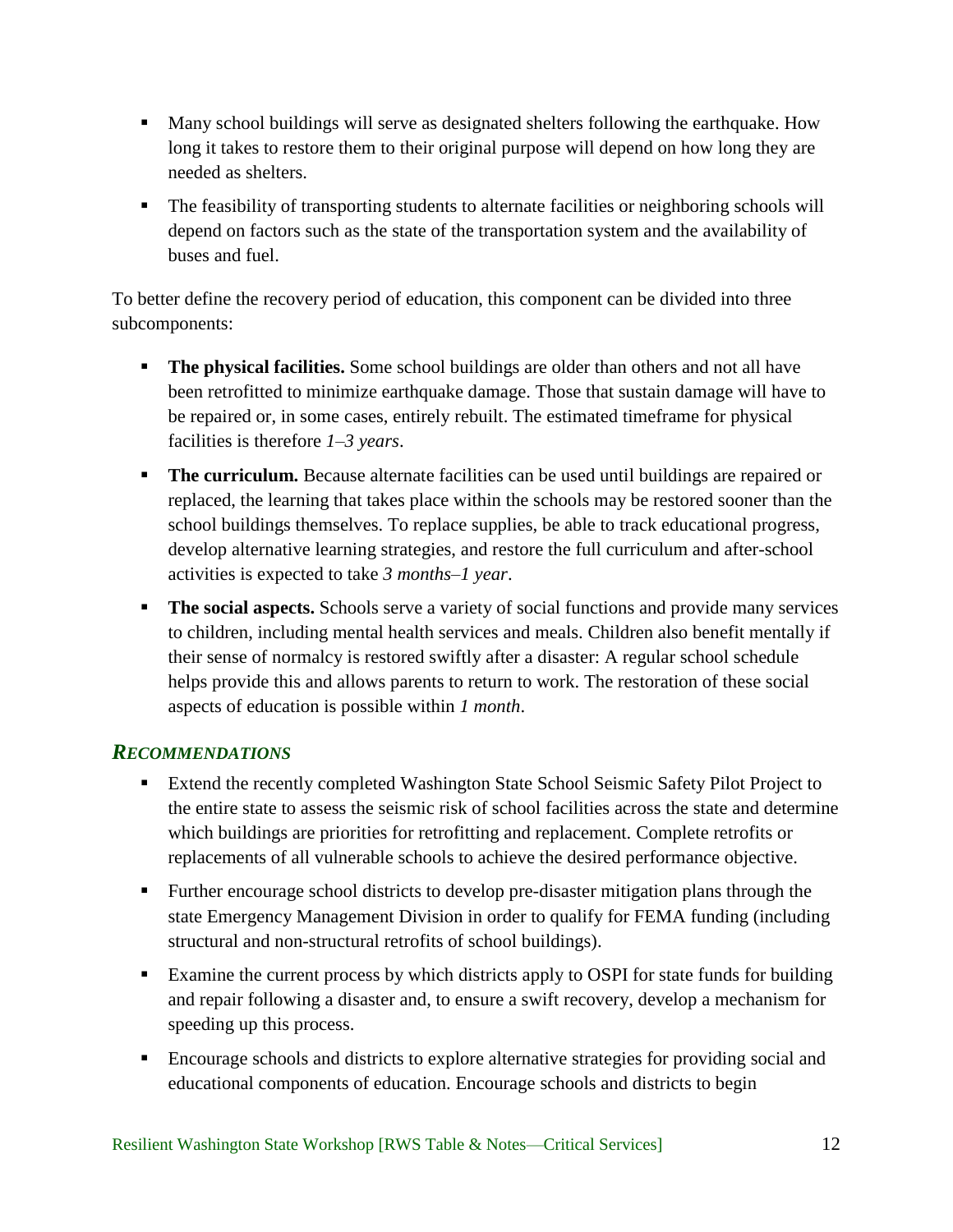formalizing a suite of alternative education strategies, such as facility-sharing, for a postdisaster environment.

# <span id="page-17-0"></span>**Mass Care**

Mass care is part of the emergency response following a disaster and involves the distribution of emergency supplies and resources (clothing, shelter, food, and water) to those in need. Some providers of mass care also seek to reconnect people to whatever social services they used before the disaster. Providers may include both nonprofit organizations, such as the Red Cross, and governmental agencies.

*Target timeframe for response and recovery: 3–7 days for a major Cascadia subduction zone event with widespread damage; 1–3 days for a more localized event Anticipated timeframe based on current capacity: 1 week–1 month*

The actual response and recovery time will depend on a number of factors, including:

- The extent of the damage and the size of the area into which supplies and mobile facilities must be brought.
- The state of the transportation infrastructure and the availability of alternate routes in highly damaged areas.
- The impact of the earthquake on the housing stock and the number of people who must evacuate damaged homes and live in temporary shelters.

## <span id="page-17-1"></span>*RECOMMENDATIONS*

- Educate the public to prepare to be self-sufficient for at least three days following a disaster. Such preparations should include stocking a supply of food, water, and essential medications. Those who live in areas that are likely to be heavily impacted by a Cascadia subduction zone event or an earthquake on the Seattle fault should be encouraged to prepare supplies for a minimum of seven days.
- Future construction should be designed for usability, rather than just life-safety. Usability means that the structure can be used (inhabited) after an earthquake. This will allow a majority of the population to shelter-in-place and be self-sufficient for several days following the earthquake. In addition to facilitating a quicker recovery, this investment in the housing stock will serve the economic interests of the community and the state by reducing the likelihood that people will move elsewhere after the event.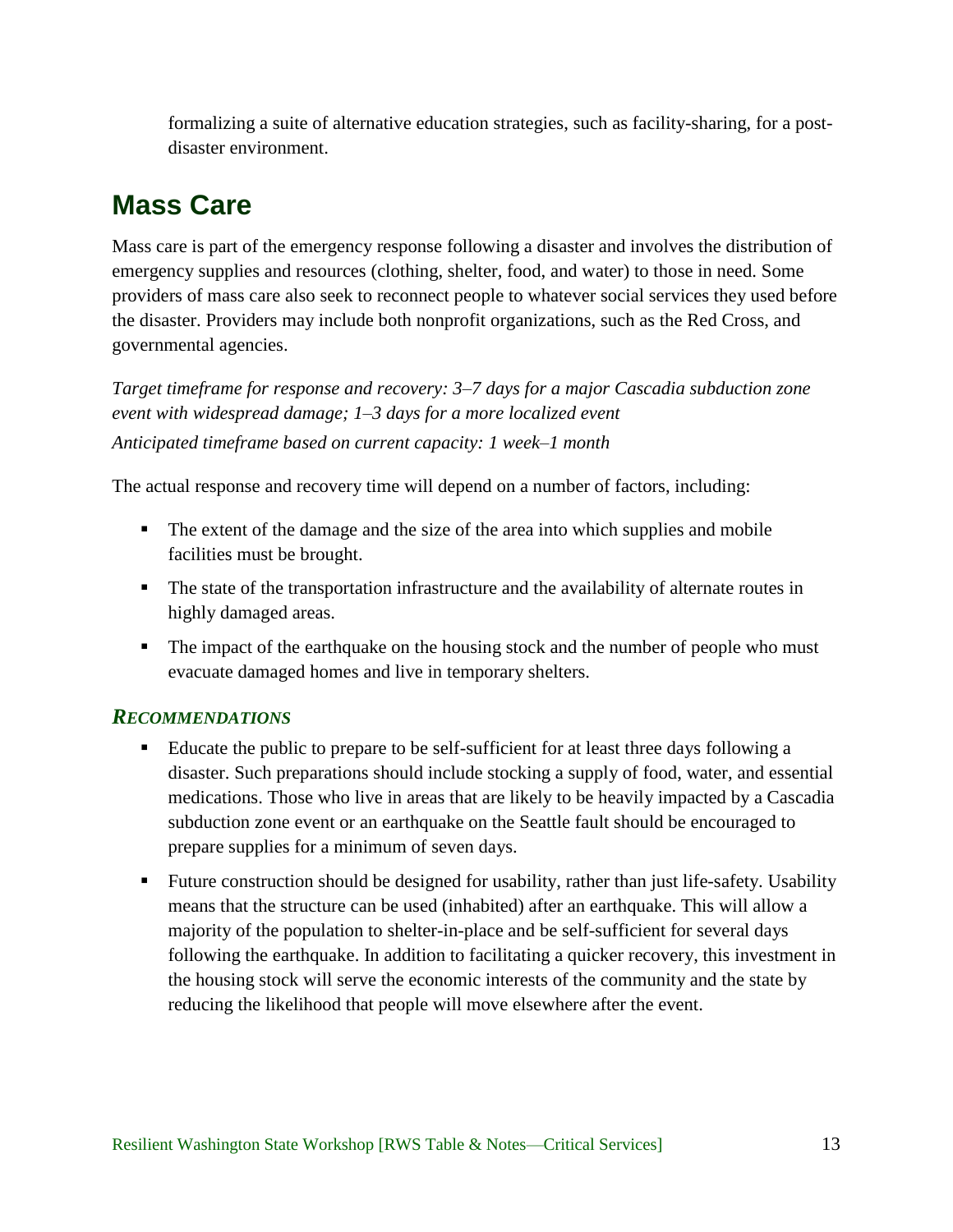# <span id="page-18-0"></span>**Social Services**

In Washington, the Department of Social and Health Services (DSHS) oversees the state's social services, including regular assistance with food, mental and physical health care, childcare, and treatment for addictions, as well as help for victims of physical abuse. Due to budget cuts, the people of Washington must rely increasingly on non-profit aid organizations for delivery of such services. A large-scale earthquake is likely to result in substantial temporary degradation of the level of service.

*Target timeframe for response and recovery: 1 week–1month Anticipated timeframe based on current capacity: 1 month–3 months*

The actual response and recovery time will depend on a number of factors, including:

- The seismic vulnerability of buildings that house DSHS and social service providers and the extent to which these buildings are damaged by the earthquake or secondary effects.
- Whether social service providers have well developed continuity of operations plans.
- The ability of DSHS and social service providers to mobilize staff and access essential communications and information technologies (IT).

### <span id="page-18-1"></span>*RECOMMENDATIONS*

- Identify, review, and update the emergency response and continuity of operations plans of DSHS and all non-profit social service providers. These plans should take into account the network on which the providers depend and should be reassessed annually.
- DSHS provides a "2-1-1" referral service (accessible by phone), which promotes some planning with partner organizations. Planning with partner organizations on a regional basis should be promoted. Regional networks that include the smaller jurisdictions should also be further developed.
- Develop a database that helps emergency responders identify and locate non-profit social service providers.

# <span id="page-18-2"></span>**Food Network**

Food network refers to the normal system by which food is stored, distributed, and sold to consumers. This network is operated by the private sector and includes nationally, regionally, and locally owned grocery stores as well as warehouses.

*Target timeframe for response and recovery: 1 week–1 month Anticipated timeframe based on current capacity: 1 week–1 month*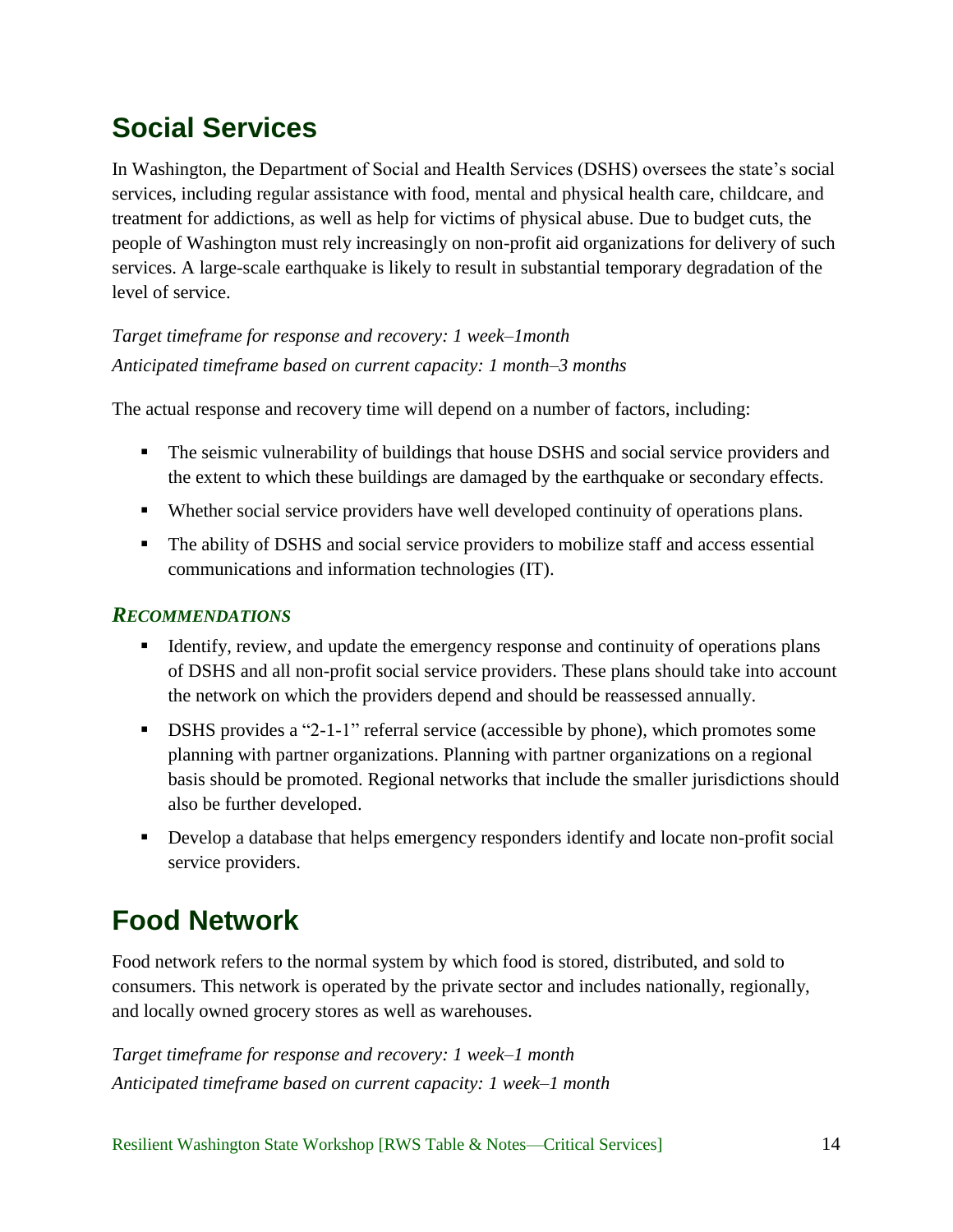The actual response and recovery time will depend on a number of factors, including:

- The state of the transportation infrastructure (roads, bridges, rail lines, ferries, ports, and airports) by means of which the network distributes food, and the length of time it takes to make repairs or identify efficient alternate routes.
- The length of time it takes to restore essential utilities (electricity and water) to grocery stores and warehouses.
- The extent of structural and nonstructural damage to stores and warehouses.

The recovery of the food network is defined by its ability to deliver a relatively normal food supply at costs that are also close to normal. Because the state of Alaska is dependent on Washington for its food supply, the recovery of Washington's food network will also be of great concern to Alaska and will have economic consequences for both states.

Two of the food network's chief vulnerabilities are its dependence on the transportation system and the location of its distribution centers. Most of the latter are in the Kent Valley in King County. This valley is prone to liquefaction, so warehouses there may sustain significant damage during an earthquake. The estimates in the table assume a relatively swift recovery of the transportation system, allowing food, workers, and consumers to reach stores.

National grocery chains, by virtue of their size, may be better positioned to recover from a damaging earthquake than many local and regional businesses.

### <span id="page-19-0"></span>*RECOMMENDATIONS*

- Educate the public to prepare to be self-sufficient for at least three days following a disaster. Such preparations should include stocking a supply of food, water, and essential medications. Those who live in areas that are likely to be heavily impacted by a Cascadia subduction zone event or an earthquake on the Seattle fault should be encouraged to prepare supplies for a minimum of seven days.
- Gather additional input from the owners and managers of grocery stores and food distribution centers regarding the levels of redundancy in their supply chain systems.
- Where sufficient redundancy does not exist, require that food distribution systems be designed or upgraded to higher standards to achieve performance objectives.
- Best practices in food supply chain management from recent incidents in Japan, Chile, and New Zealand should be incorporated into local, state, and federal response plans.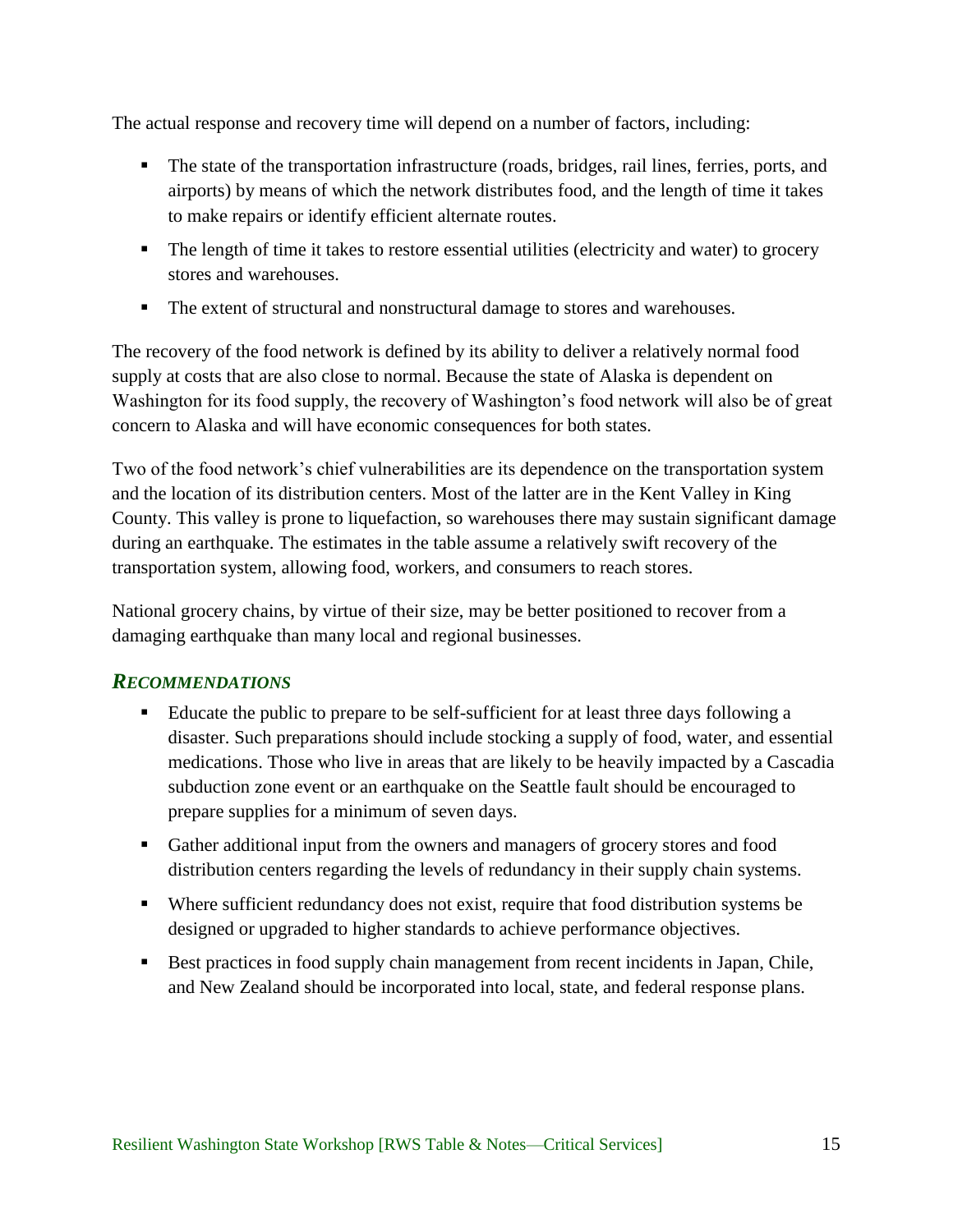# <span id="page-20-0"></span>**Government Administration**

Government administration refers to elected officials and staff at the local and state levels and includes both emergency operations and regular administrative functions. This component has multiple parts or aspects, including representation, finance, policy development, executive decision making, and services (such as the issuing of licenses and permits).

*Target timeframe for response and recovery: 3–7 days Anticipated timeframe based on current capacity: 1 week–1 month*

The actual response and recovery time will depend on a number of factors. For example:

- The extent of damage to the facilities that house the operations of government will depend on factors such as the location of the buildings, the seismic standards to which the buildings were designed, and (in the case of older structures) whether the buildings have been retrofitted. The length of time it takes to repair or replace damaged buildings will vary accordingly.
- The response and recovery will be quicker if back-up facilities already exist and are undamaged.
- Temporary facilities must be found to house key personnel and functions while repairs are being made.
- Effective response and recovery both depend on the performance of communications systems, including both the cell network and emergency backup systems (satellite phones and ham radios).
- The effectiveness of each agency's emergency plan influences the overall recovery of this component. Likewise, the development prior to an earthquake of a Continuity of Government (COG) Plan, including the ability to locate elected officials after the event, will facilitate a quicker response and recovery.

Particular aspects of government, notably decision making, finance, and information technology (IT), are generally expected to be restored within 3–7 days. Many of these functions can be carried out in temporary facilities and can be restored before physical structures are repaired. It is particularly important that financial functions be restored in less than a week. Building and planning departments should also be functioning within a week of the event, provided staff can access the facility. Other non-essential functions of government can take up to a month to recover without detrimentally affecting the state's resilience.

While some functions, such as decision making, can easily be carried out in temporary facilities, others, such as the issuing of permits and licenses, are more dependent on particular facilities,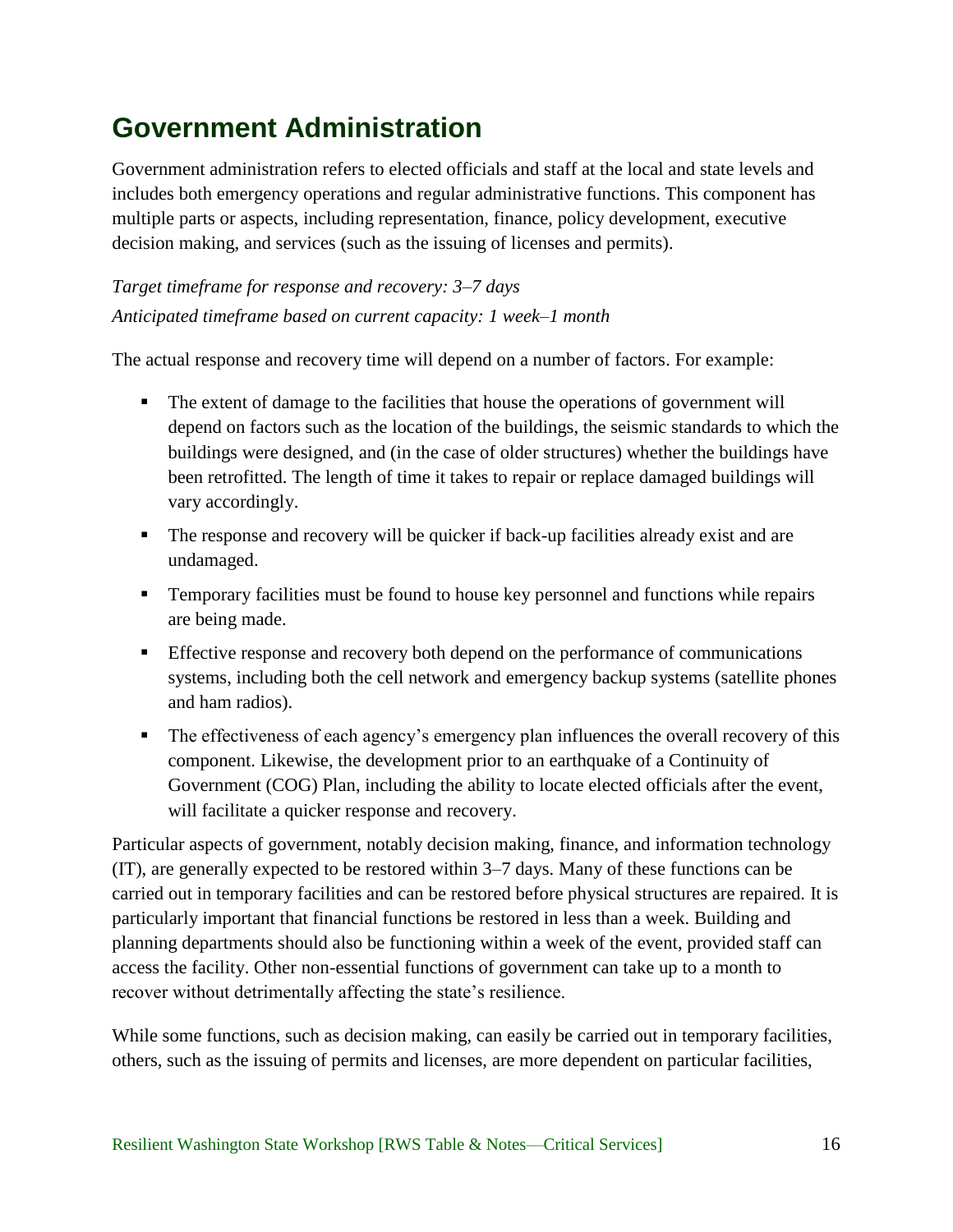information systems, and equipment. If these are seriously damaged, then the current recovery timeframe may be as long as 3 months–1 year.

The state government in Olympia has backup facilities in Spokane. Most local governments, however, are unlikely to have robust backups, generally because their backups tend to be located within the same general region. In a significant earthquake, the backup facilities may experience as much damage as the primary facilities.

### <span id="page-21-0"></span>*RECOMMENDATIONS*

- Government administrators of all jurisdictions should identify which facets of their operations are critical and should have plans to provide continuity of service for these areas. Continuity of Operations (COOP) plans should identify areas that are unlikely to be in the main impact zones of an earthquake (or tsunami).
- Identify, review, and update annually the continuity of operations plans of all jurisdictions (both large and small) to ensure that these plans are robust and that personnel are trained to implement them.
- At all three levels of government (local, state, and federal), encourage a stronger emphasis on recovery planning in addition to response.

# <span id="page-21-1"></span>**General Recommendations**

- Further investigate and define the risk associated with loss of power, water, and wastewater to critical service providers. Our anticipated timeframes for recovery have assumed that widespread outages of these utilities will not extend beyond a few days, while much more localized loss could happen for longer time periods.
- As part of pre-disaster planning, consider the impacts of the potential loss of utilities at critical facilities (e.g. hospitals) and develop strategies to provide redundant systems locally.
- Given the tsunami hazard along Washington's coast, new public (critical services) structures that are built in the inundation zone should be designed to serve as vertical evacuation shelters. To facilitate this, the new Appendix M of the 2012 International Building Code (IBC) should be adopted at the state level. This would restrict construction of high occupancy, high risk, or critical facilities within the tsunami inundation zone unless these structures are designed and built as vertical evacuation refuges.
- Require those who are engaging in response and recovery planning to take into account where their critical service providers live relative to where they serve, as well as how concerns about the safety of their family members may affect the availability of critical service providers.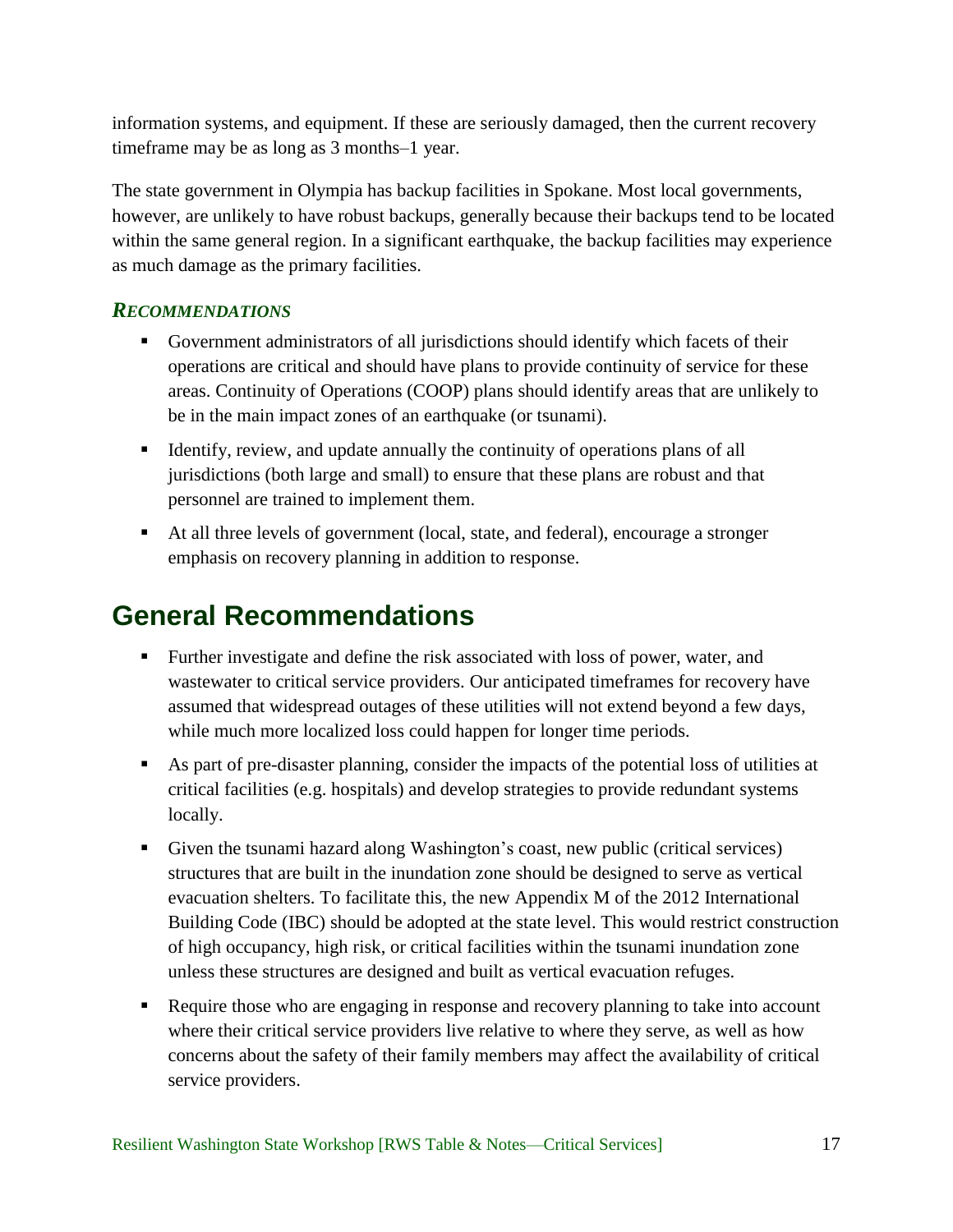# <span id="page-22-0"></span>Utilities Sector

The following table provides a summary of the estimated timeframes for recovery of key components of the infrastructure, systems, and services of the Utilities sector in the state of Washington. The letters (**L**, **NL**, and **X**) indicate the sector group's best educated guess regarding the current timeframe for the response and recovery of each component and subcomponent after a scenario earthquake. The colored areas represent the goals or targets for each component and subcomponent. (These targets indicate the recovery timeframes that are necessary to achieve resilience in the state of Washington.) The gaps between the letters and the colored areas reveal the need for further evaluation, policies, and actions to improve Washington's resilience.

The estimates proposed in the table reflect the recovery potential of the existing, permanent utilities systems. Because of the variable nature of earthquake damage and the way these systems function, restoration of service will depend on the end user's geographical location.

Although temporary solutions can be implemented in some cases, restoring service to end-users depends on restoration of the system as a whole and so will not occur incrementally. Also, the estimates do not include the time involved in restoring the final points of connection between the utilities systems and individual houses and facilities.

### **KEY TO THE TABLE**

| TARGET TIMEFRAME FOR RECOVERY:                                                                               |    |
|--------------------------------------------------------------------------------------------------------------|----|
| Operational (time it ought to take to restore component to 80-90% operational):                              |    |
| TIME NEEDED FOR RECOVERY TO 80-90% OPERATIONAL GIVEN CURRENT CONDITIONS:                                     |    |
| TIME NEEDED FOR RECOVERY TO 80-90% OPERATIONAL IN LIQUEFACTION ZONES<br>GIVEN CURRENT CONDITIONS:            |    |
| TIME NEEDED FOR RECOVERY TO 80-90% OPERATIONAL IN NON-LIQUEFACTION ZONES<br><b>GIVEN CURRENT CONDITIONS:</b> | NL |

| <b>TARGET STATES OF RECOVERY: WASHINGTON'S UTILITIES SECTOR</b> |                 |                   |                 |                 |                    |                    |                     |                  |               |
|-----------------------------------------------------------------|-----------------|-------------------|-----------------|-----------------|--------------------|--------------------|---------------------|------------------|---------------|
|                                                                 | Event<br>occurs | $0 - 24$<br>hours | $1 - 3$<br>days | $3 - 7$<br>days | l week–<br>1 month | month-<br>3 months | 3 months-<br>1 vear | year-<br>3 years | $3+$<br>years |
| Domestic water supply                                           |                 |                   |                 |                 |                    |                    |                     |                  |               |
| Supply & transmission pipes                                     |                 |                   |                 | <b>NL</b>       |                    |                    |                     |                  |               |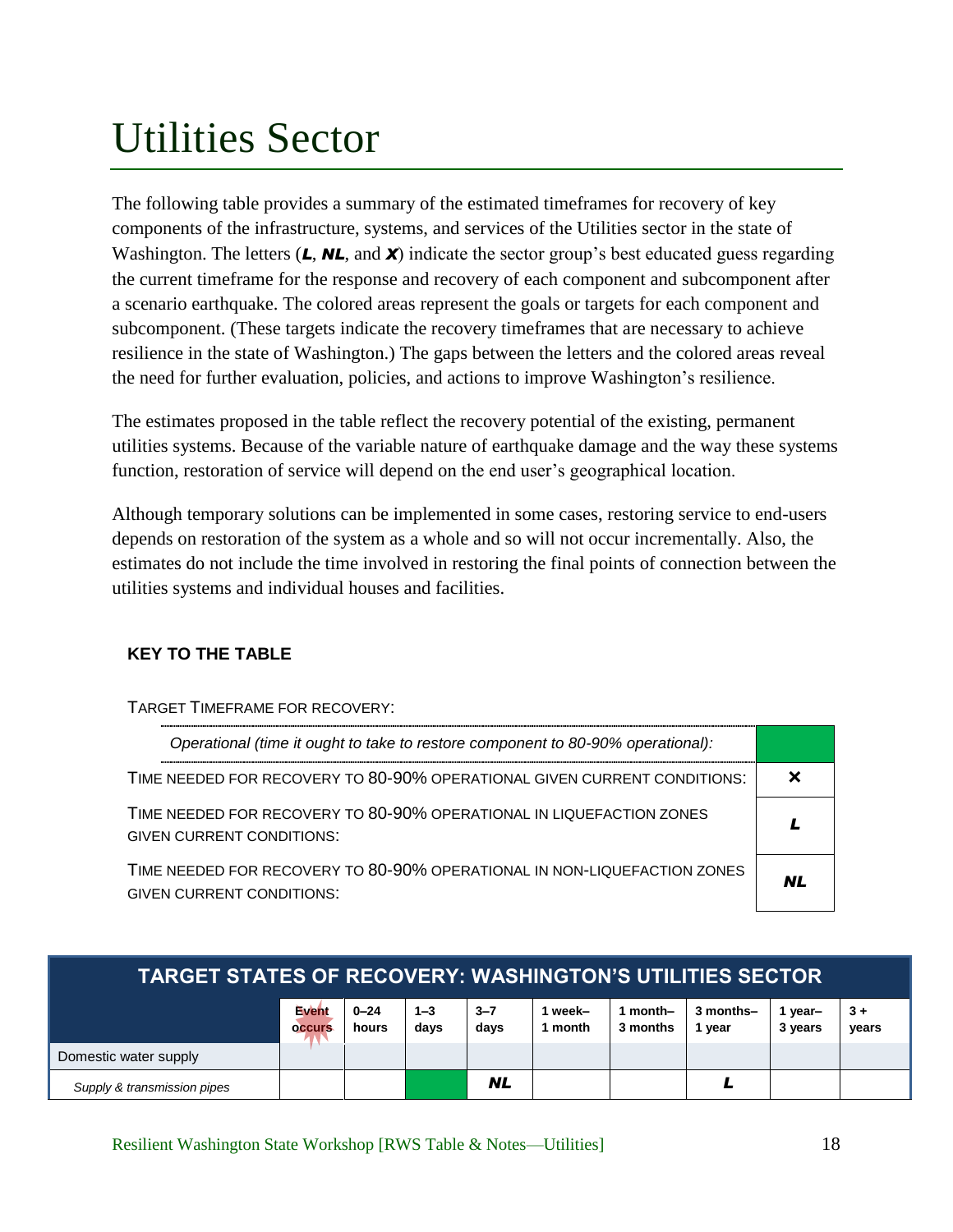| <b>Distribution pipes</b>                   |                 |                   |                 |                 | <b>NL</b>                 |                           | L                         |                           |               |
|---------------------------------------------|-----------------|-------------------|-----------------|-----------------|---------------------------|---------------------------|---------------------------|---------------------------|---------------|
| Wastewater systems                          |                 |                   |                 |                 |                           |                           |                           |                           |               |
| <b>Treatment facilities</b>                 |                 |                   |                 |                 |                           | <b>NL</b>                 | $\mathbf{L}$              |                           |               |
| Sewer pipes                                 |                 |                   |                 |                 |                           | <b>NL</b>                 |                           | $\mathbf{L}$              |               |
| Flood control                               |                 |                   |                 |                 |                           |                           |                           |                           |               |
| Dams                                        |                 |                   |                 |                 |                           | $\boldsymbol{\mathsf{x}}$ |                           |                           |               |
| Levees                                      |                 |                   |                 |                 |                           |                           |                           | $\boldsymbol{\mathsf{x}}$ |               |
| Electricity                                 |                 |                   |                 |                 |                           |                           |                           |                           |               |
| Transmission                                |                 |                   |                 |                 |                           |                           |                           | $\boldsymbol{\mathsf{x}}$ |               |
| Distribution, 60% restored                  |                 |                   |                 |                 | $\boldsymbol{\mathsf{x}}$ |                           |                           |                           |               |
| Distribution, 70% restored                  |                 |                   |                 |                 |                           | $\boldsymbol{\mathsf{x}}$ |                           |                           |               |
| Distribution, greater than 70%<br>restored  |                 |                   |                 |                 |                           |                           | $\boldsymbol{\mathsf{x}}$ |                           |               |
| <b>Natural Gas</b>                          |                 |                   |                 |                 |                           |                           |                           |                           |               |
| Transmission                                |                 |                   | <b>NL</b>       |                 | L                         |                           |                           |                           |               |
| Distribution, 40% restored                  |                 |                   |                 |                 | $\boldsymbol{\mathsf{x}}$ |                           |                           |                           |               |
| Distribution, 90% restored                  |                 |                   |                 |                 |                           | $\boldsymbol{\mathsf{x}}$ |                           |                           |               |
| Petroleum                                   |                 |                   |                 |                 |                           |                           |                           |                           |               |
| Refineries & transmission                   |                 |                   |                 |                 |                           |                           |                           | $\boldsymbol{\mathsf{x}}$ |               |
| <b>Distribution</b>                         |                 |                   |                 |                 |                           | $\boldsymbol{\mathsf{x}}$ |                           |                           |               |
| Information and communication<br>technology |                 |                   |                 |                 |                           | $\boldsymbol{\mathsf{x}}$ |                           |                           |               |
|                                             | Event<br>occurs | $0 - 24$<br>hours | $1 - 3$<br>days | $3 - 7$<br>days | 1 week-<br>1 month        | 1 month-<br>3 months      | 3 months-<br>1 year       | 1 year-<br>3 years        | $3+$<br>years |

# <span id="page-23-0"></span>**Domestic Water Supply**

This component consists of reservoirs, storage facilities, treatment facilities, pump stations, transmission pipelines, and distribution pipelines for household, business, and emergency services use. It does not include pipelines and hookups on customers' private property: these must be repaired by the property owner. Nevertheless, private residences and facilities will likely require inspection before service can be restored.

*Target timeframe for response and recovery:* 

- *Supply & transmission pipes: 1–3 days*
- *Distribution pipes: 1–3 days*

*Anticipated timeframe based on current capacity:*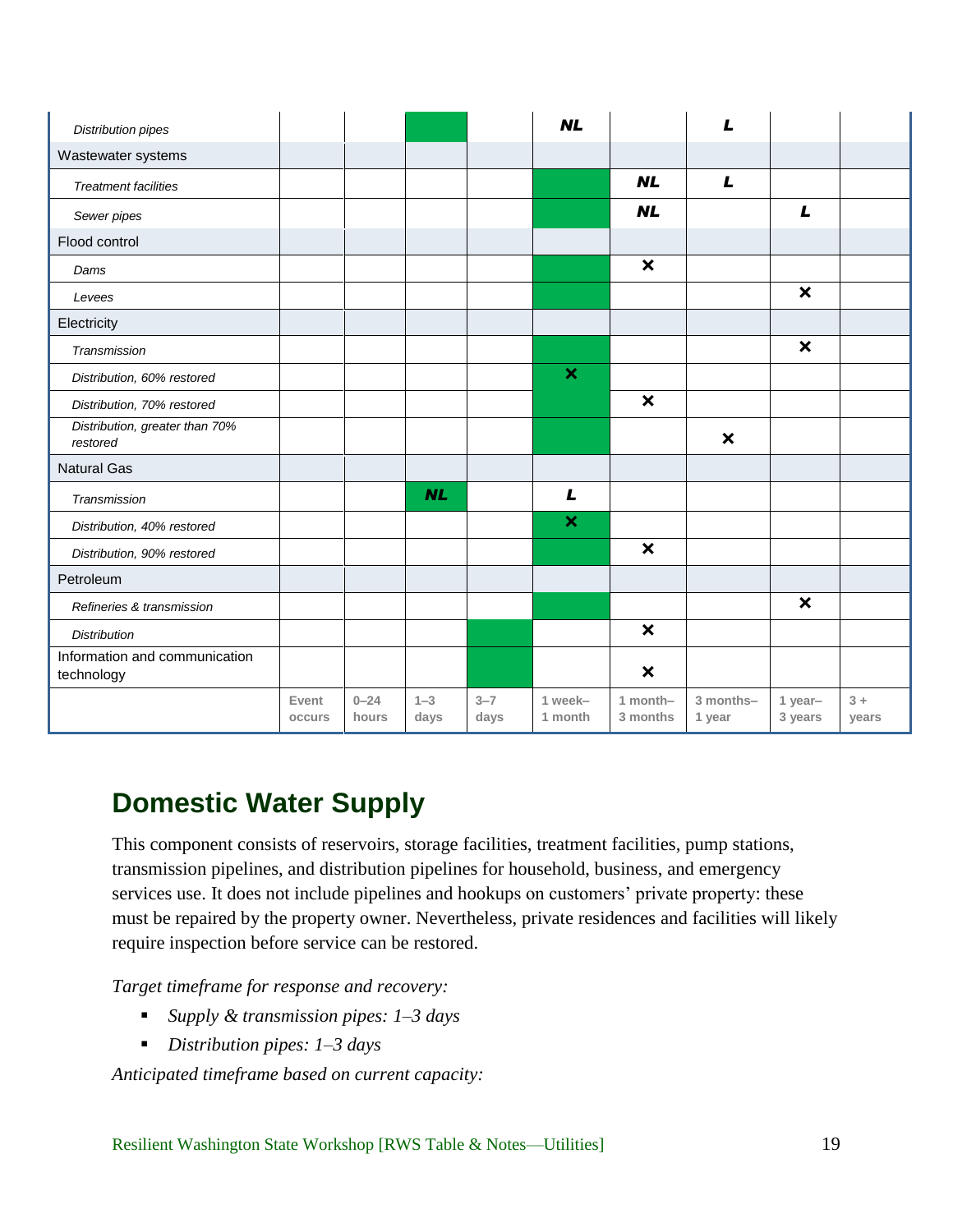- *Supply & transmission pipes: 3–7 days in zones of no liquefaction; 3 months–1 year in liquefaction zones*
- *Distribution pipes: 1 week–1month in zones of no liquefaction; 3 months–1 year in liquefaction zones*

The actual restoration and recovery times of domestic water service will depend on a number of factors. For example:

- **Damage will be more severe and require more extensive repair if the fault rupture is** coincident with a pipeline, such as the Cedar River pipelines and the Eastside supply line in Bellevue.
- A significant amount of time will be needed to repair components located in liquefaction zones (such as the Kent Valley) or areas subject to other ground failure unless these components are pile-supported.
- Factors such as fault proximity, topography, and soil type are likely to increase the level of ground motion and the time required to repair the system's damaged components.
- The extent of damage and the time required to repair above-ground structures will be reduced if the structures have been appropriately designed. Older structures that have not been upgraded are likely to suffer greater damage.
- Equipment (such as backup power systems) inside pump stations and control centers is more likely to be damaged if it is not properly anchored. This will increase the time needed to restore service.
- Damage to major transmission lines or to large (20" and larger) distribution mains will likely result in de-watering of large portions of the water system. This could include the draining of reservoirs, tanks, and standpipes. De-watering will increase the time required to make repairs.
- If a system is in a tsunami zone, wells are likely to be contaminated and components of the system may be undermined by erosion.
- Systems that have redundant supplies—such as the City of Seattle's system—are likely to experience either shorter periods without service or no loss of service.
- If customers' hookups are damaged, service cannot be restored until the hookups are repaired. Turning the service back on at the hookup will likely require inspection by trained personnel, of whom there is a limited number.
- Initial response by water utilities companies to earthquake damage will focus on isolating main leaks and breaks in order to prevent further damage or disruption of water service to other areas. The time required for repairs will depend on the number of leaks and breaks, as well as the speed with which leaks and breaks can be accessed and identified.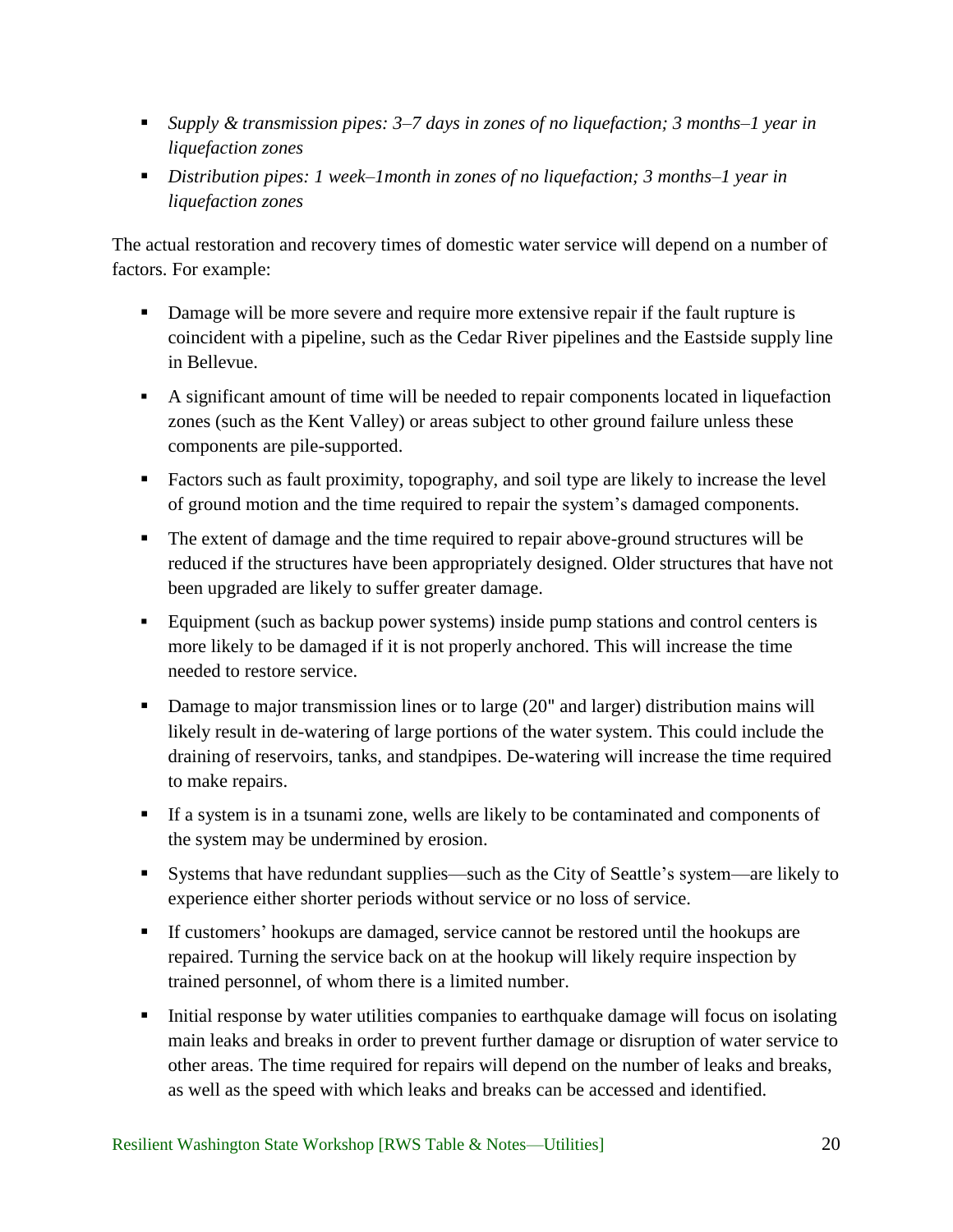- The time required to restore service to a particular area will be affected by decisions about the priorities and schedule for restoration of one affected area over another. For example, the flow of water for fire suppression can only be restored after repairs are made and water service resumed in the particular area.
- Water supply lines must be disinfected prior to restoration of full service. This will increase the restoration time.
- **Temporary measures can be taken to restore service quickly while permanent repairs are** being made. These measures include temporarily bypassing damaged pipe sections or using temporary water supplies, such as trucked or bottled water.
- The speed with which repairs are made is limited by the availability of repair crews. Such personnel often require credentials, so their numbers cannot be quickly augmented after an earthquake.
- Repair crews, including private contractors, must be able to use roads and bridges. Debris will have to be cleared before they can access damaged facilities. Repairs will be delayed if crews are not given access at the same time as emergency response vehicles. Because private contractors may not be easy to identify as contractors of the utility company, they may not be granted access.
- **Mutual aid for augmenting repair crews is unlikely to be available in a large Cascadia** subduction zone event because of the expected widespread damage.
- The availability for delivery of the parts and equipment needed to repair and replace damaged sections of the system will affect the time required to make repairs. Most utilities do not maintain large inventories of pipes, fittings, and other parts.
- The time period within which temporary service measures and repairs can be made will depend on the status of communications systems and whether there are functional backup communication systems.
- On-site backup power will likely be needed at control centers, treatment plants, and pump stations to ensure that these facilities continue to function. Some pump stations do not have generators and instead are connected to two different electrical substations for redundancy. Pump stations are not required for gravity-fed systems.
- Depending on the amount of fuel located at the facility and whether additional fuel can be delivered, the facility may lose backup power before the primary power is restored.
- If on-site backup power is not available, mobile generators may be delivered. This will require access to roadways and bridges. The lack of external "quick" hookups for connecting mobile generators may increase the service restoration time.
- The target timeframe for the restoration of water service is necessary primarily for fire suppression.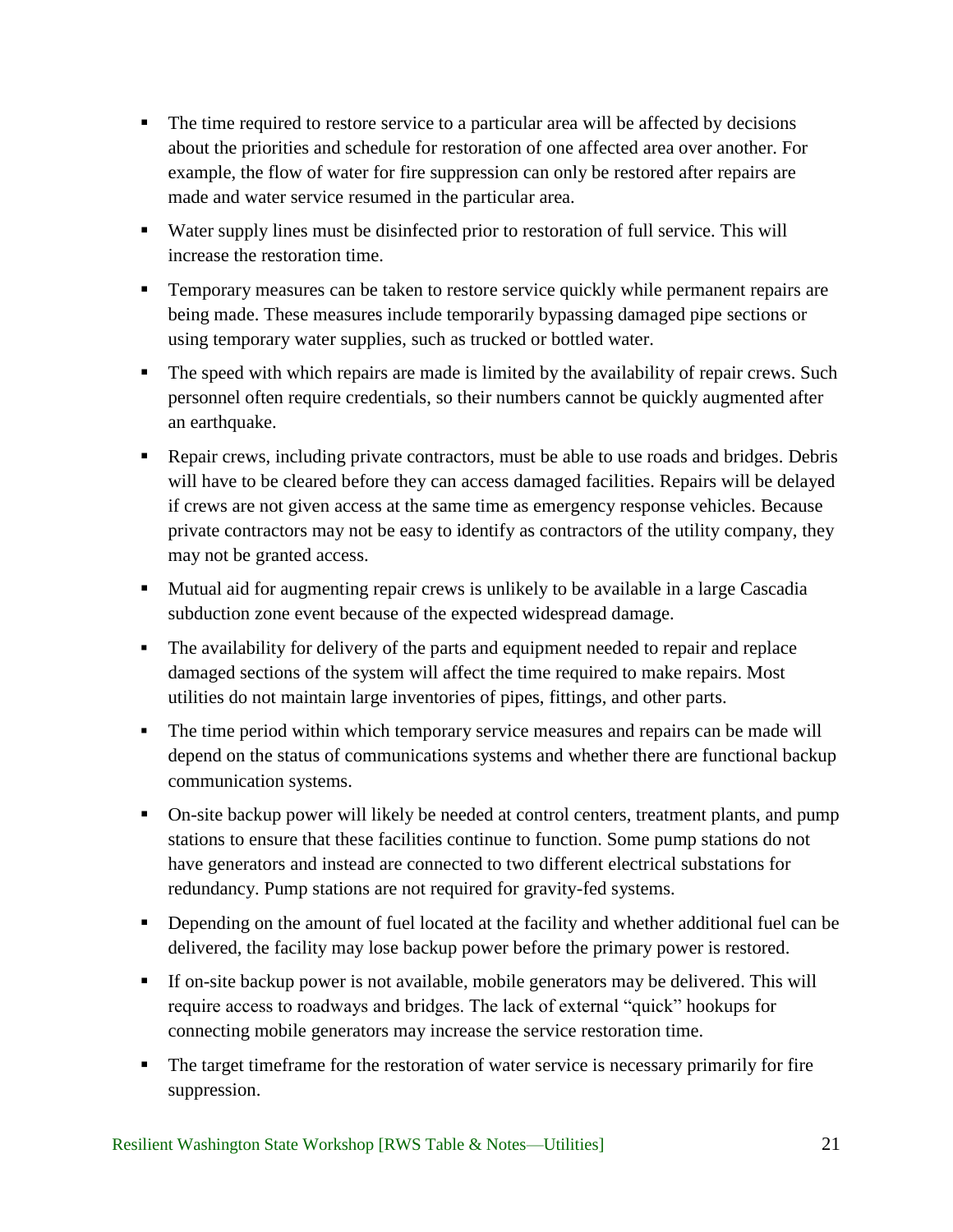In general, systems and facilities that are located in and on competent soils, such as on the plateaus around Everett, Seattle, and Tacoma, are likely to sustain less damage during an earthquake and may be restored within a matter of days. Systems located in areas where soils are prone to liquefaction are likely to experience significant damage and will therefore take longer to restore. Only the most vulnerable structures will be damaged in the foothills of the Cascades. For the most part in Puget Sound, the domestic water supply is gravity fed and does not need electricity to flow.

### <span id="page-26-0"></span>*RECOMMENDATIONS*

- Require that utilities have backup generators at treatment plants as well as at pump stations. Do not allow the use of the connection of stations to two different electrical substations to satisfy the requirement.
- Regulate anchorage of equipment.
- Require all water utilities to assess the earthquake risk of their systems, including expected outage time, damage due to fire following the earthquake, and economic damage to the utility and the community. Develop a plan to improve the system to meet the desired level of service, estimate the cost of improvement, and assess the cost of the improvements compared to expected losses. This should be done as part of the water system comprehensive planning process and updated on a regular basis.
- Require all new pipelines to be designed to be operational following the design earthquake.
- Replace all highly vulnerable water mains that are located in liquefiable and other unstable soils. Replace them with pipeline systems that are resistant to permanent ground deformation.
- See general recommendations.

# <span id="page-26-1"></span>**Wastewater Systems**

This component consists of sewer and stormwater systems, including wastewater pump stations, transmission and distribution pipelines, catch basins, and wastewater treatment facilities. It does not include pipelines and hookups on customers' private property: these must be repaired by the property owner. Nevertheless, private residences and facilities will likely require inspection before service can be restored.

*Target timeframe for response and recovery:*

- *Treatment facilities: 1 week–1 month*
- *Sewer pipes: 1 week–1month*

*Anticipated timeframe based on current capacity:*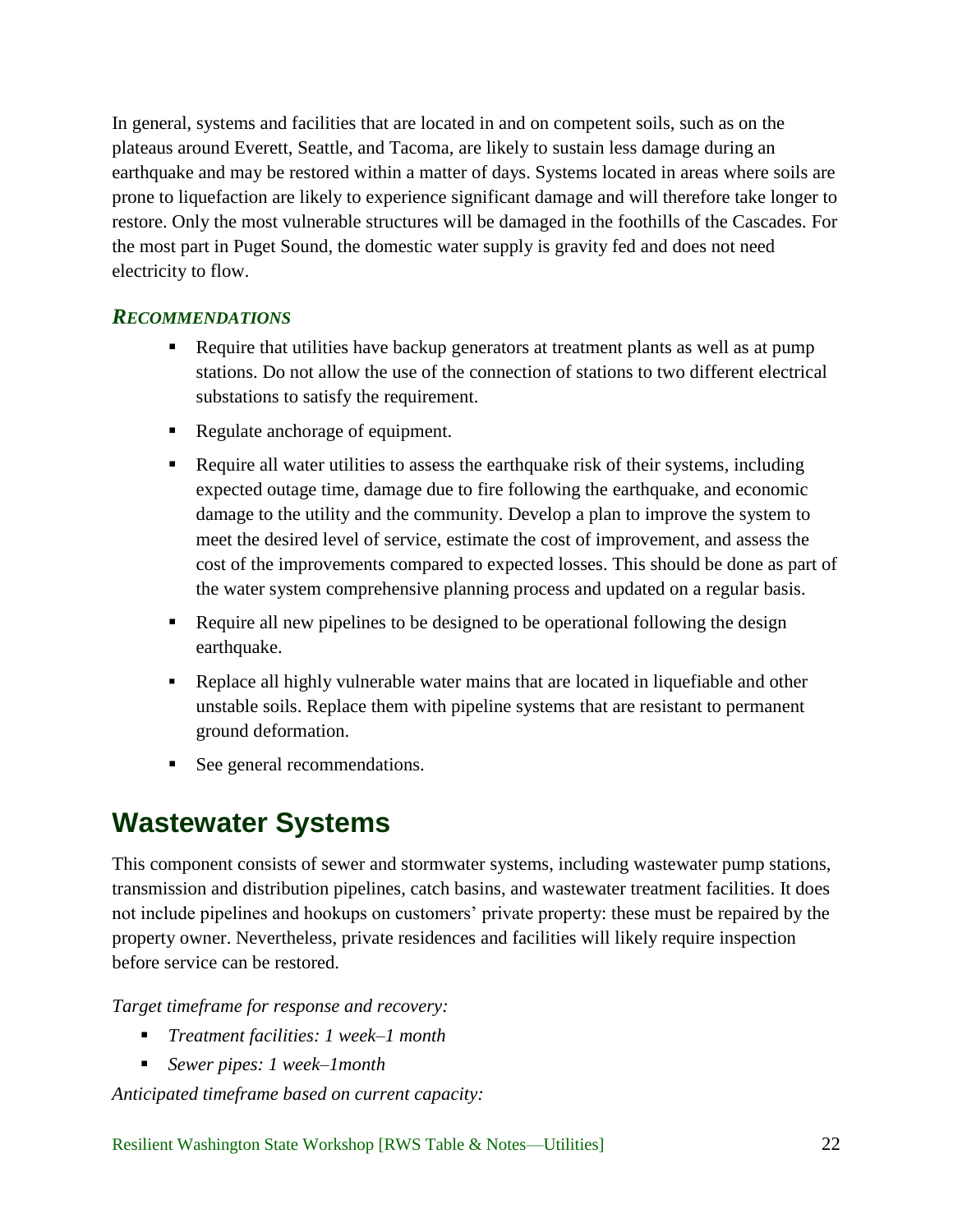- *Treatment facilities: 1month–3 months in zones of no liquefaction; 3 months–1 year in liquefaction zones*
- *Sewer pipes: 1 month–3 months in zones of no liquefaction; 1 year–3 years in liquefaction zones*

The actual restoration and recovery times of wastewater services will depend on a number of factors. For example:

- **Damage will be more severe and require more extensive repair if the fault rupture is** coincident with a pipeline.
- A significant amount of time will be needed to repair components located in liquefaction zones (such as the Kent Valley) or areas subject to other ground failure. Any settlement of sewage pipes will prevent flow in gravity flow systems. Pile-supported facilities are less likely to suffer significant damage.
- Factors such as fault proximity, topography, and soil type are likely to increase the level of ground motion and the time required to repair damaged components.
- The extent of damage and time required to repair above-ground structures will be reduced if the structures have been appropriately designed. Older structures that have not been upgraded are likely to suffer greater damage.
- The equipment (such as backup power systems) inside pump stations and control centers is more likely to be damaged if it is not properly anchored. This will increase the time needed to restore service.
- The time required to make repairs will depend on the number of leaks and breaks, as well as the speed with which leaks and breaks can be accessed and identified.
- The extent to which debris from the earthquake blocks inlets, catch basins, and pipes of the stormwater system will influence service restoration.
- Heavy rainstorms during the recovery period will complicate repair efforts by overloading drainage and wastewater systems.
- If customers' hookups are damaged, service cannot be restored until the hookups are repaired. Turning the service back on at the hookup will likely require inspection by trained personnel, of whom there is a limited number.
- The time required to restore service to a particular area will be affected by decisions about the priorities and schedule for restoration of one affected area over another.
- **Temporary measures can be taken to restore service quickly while permanent repairs are** being made. These measures include temporarily bypassing damaged sections of pipes.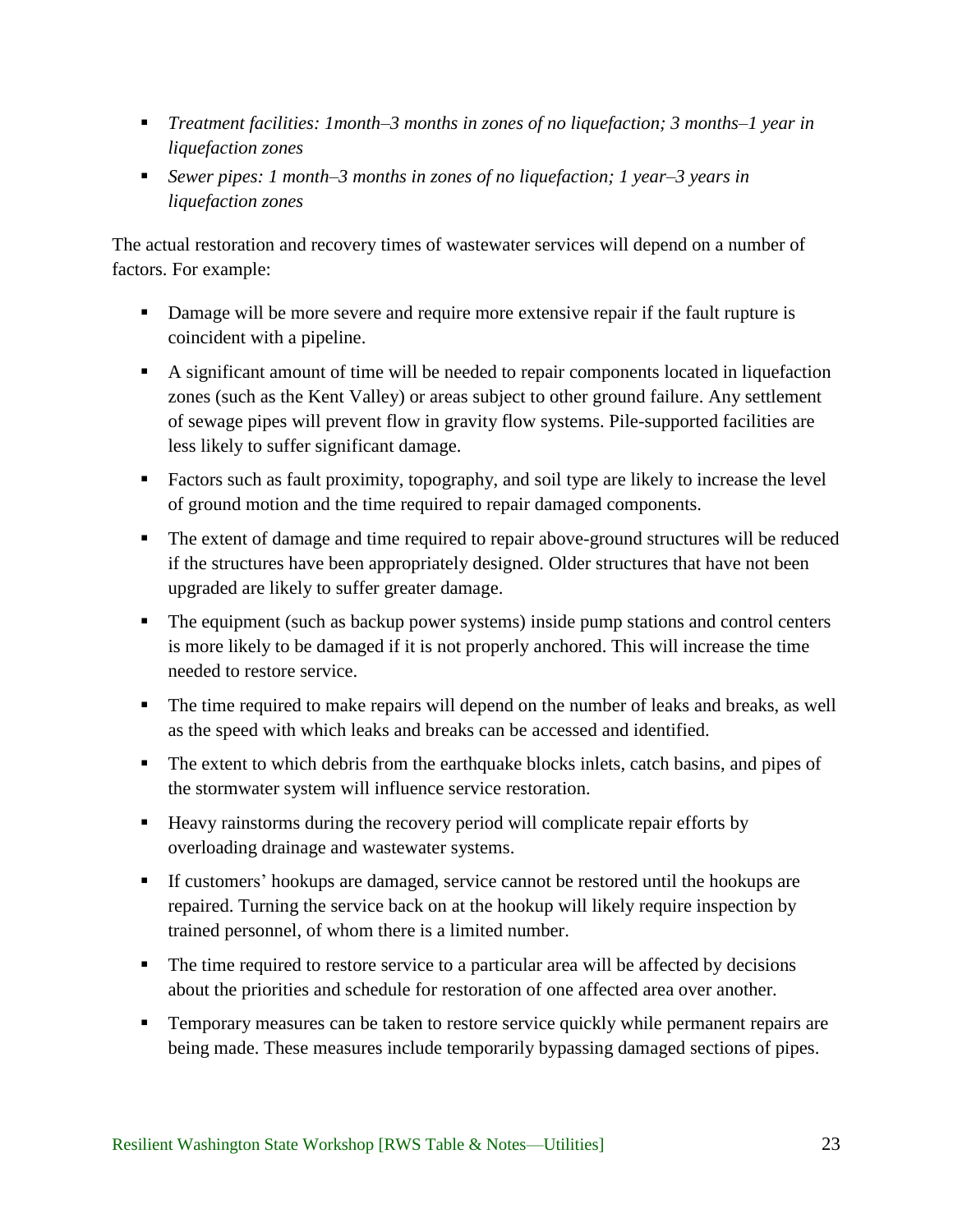- The speed with which repairs are made is limited by the availability of repair crews. Such personnel often require credentials, so their numbers cannot be quickly augmented after an earthquake.
- Repair crews, including private contractors, must be able to use roads and bridges. Debris will have to be cleared before they can access damaged facilities. Repairs will be delayed if crews are not given access at the same time as emergency response vehicles. Because private contractors may not be easy to identify as contractors of the utility company, they may not be granted access.
- **Mutual aid for augmenting repair crews is unlikely to be available in a large Cascadia** subduction zone event because of the expected widespread damage.
- The availability for delivery of parts and equipment needed to repair and replace damaged sections of the system will affect the time required to make repairs. Most utilities do not maintain large inventories of pipes, fittings, and other parts.
- The time period within which temporary service measures and repairs can be made will depend on the status of communications systems and whether there are functional backup communication systems.
- On-site backup power will likely be needed at control centers, treatment plants, and pump and lift stations to ensure that these facilities continue to function. Some pump stations do not have generators and instead are connected to two different electrical substations for redundancy. This meets EPA requirements, but will not provide power in the instance of widespread power outage. Pump stations are not required for gravity-fed systems.
- Depending on the amount of fuel located at the facility and whether additional fuel can be delivered, the facility may lose backup power before the primary power is restored.
- If on-site backup power is not available, mobile generators may be delivered. This will require access to roadways and bridges. The lack of external "quick" hookups for connecting mobile generators may increase service restoration time.

In general, systems and facilities that are located in and on competent soils, such as on plateaus, are likely to sustain less damage during an earthquake. Those that have been appropriately designed or seismically upgraded may be restored within a week. Systems located in areas where soils are prone to liquefaction are likely to experience significant damage and will therefore take longer to restore. For example, most of the wastewater treatment facilities that serve communities along the I-5 corridor—such as Everett, Seattle, and Tacoma—are located on liquefiable soils. Liquefaction will cause *s*ewers and non-pile supported pump stations to float or be displaced. Full restoration of these systems and facilities could take as long as two years.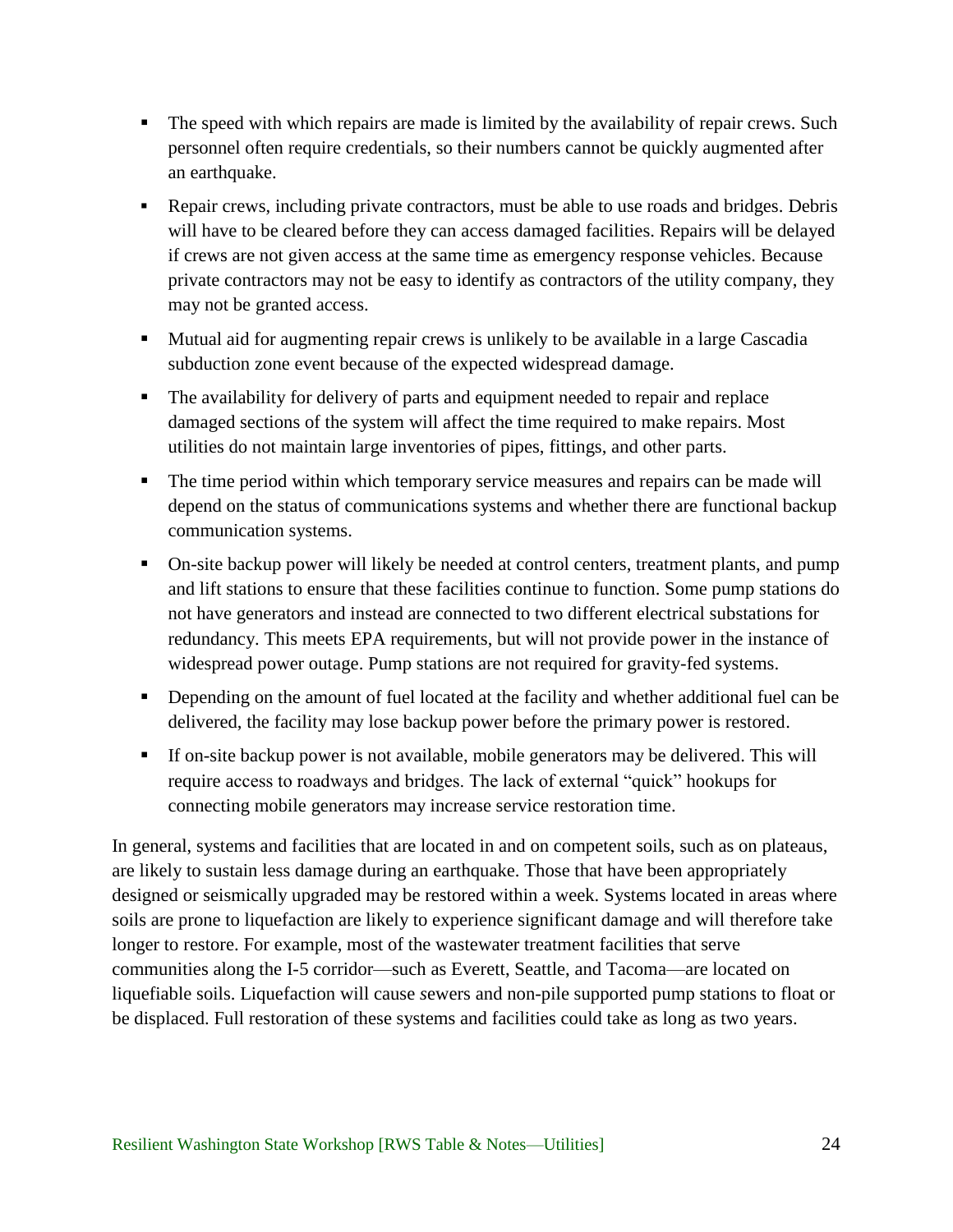- <span id="page-29-0"></span>Quantify how much of the wastewater system will not be functioning for  $1-3$  years following an earthquake. Compare the results and expected effects with the recent experience of Japan following the M9.0 earthquake near the east coast of Honshu.
- **Discuss with decision makers and the public the issues related to discharging sewage into** rivers after an earthquake.
- Require that utilities have backup generators at treatment plants as well as at pump and lift stations. Do not allow the use of the connection of stations to two different electrical substations to satisfy this requirement.
- Regulate anchorage of equipment.
- Require all wastewater utilities to assess the earthquake risk of their systems, including expected outage time and public health, environmental impacts, and economic damage to the utility and the community. Develop a plan to improve the system to meet the desired level of service, estimate the costs of improvement, and assess the cost of the improvements compared to expected losses. This should be done as part of the water system comprehensive planning process and updated on a regular basis.
- Require all new and retrofitted wastewater facilities, including pipelines, and all existing sewers 24-inches in diameter or greater, to be functional following the design earthquake.

# <span id="page-29-1"></span>**Flood Control**

This component consists of the dams, levees (including both manmade and natural river banks), and other structures that reduce the likelihood of impacts from flooding.

*Target timeframe for response and recovery:* 

- *Dams: 1 week–1 month*
- *Levees: 1 week–1 month*

*Anticipated timeframe based on current capacity:* 

- *Dams: 1 month–3 months*
- *Levees: 1 year–3 years*

The actual restoration and recovery time will depend on a number of factors. For example:

- The time needed to make repairs depends on the total length of the damaged levees.
- Damage to flood control depends on the particular level of ground shaking at a location, which is influenced by factors such as fault proximity, topography, and soil type.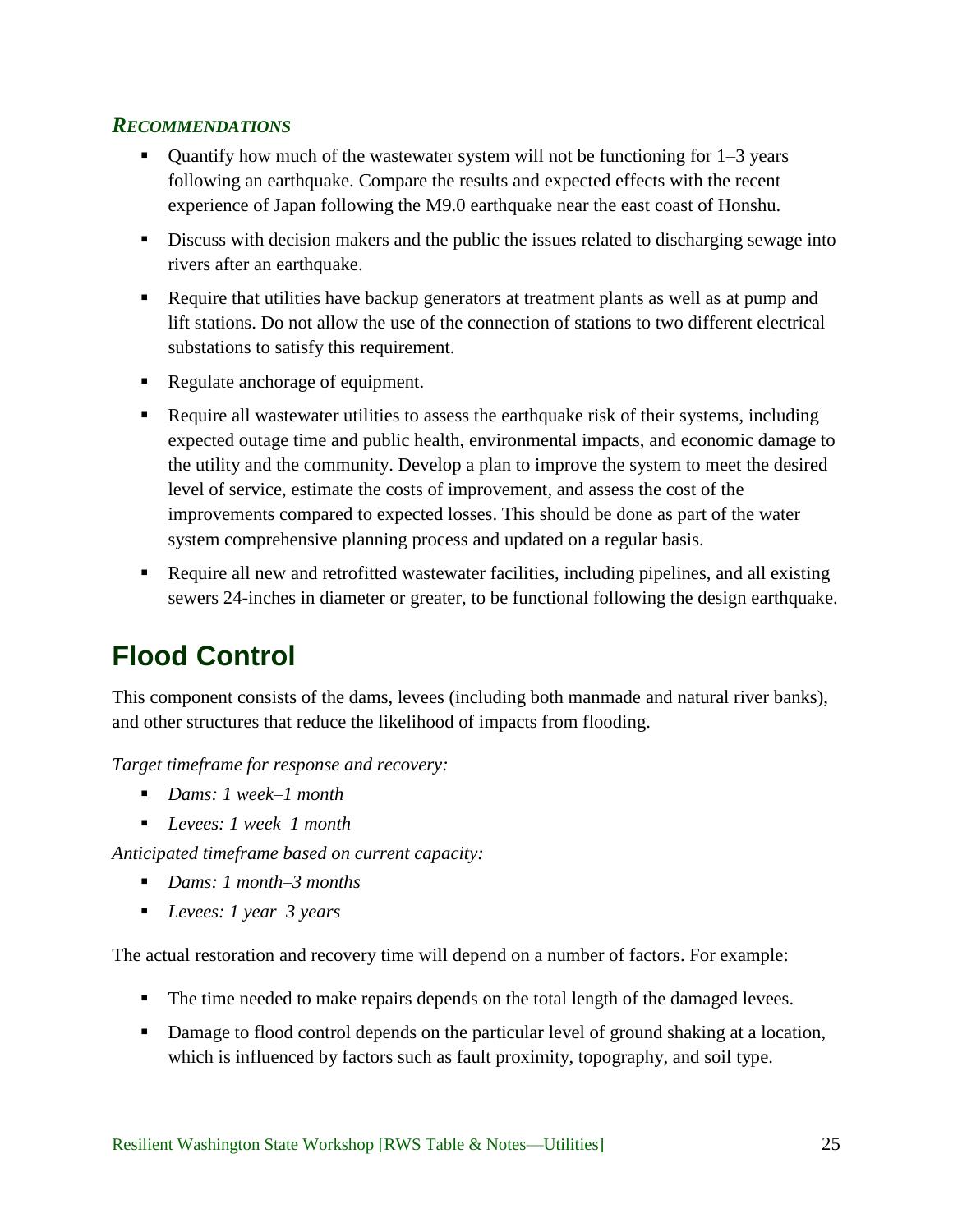- **Exercise 1** Levees that are located in liquefiable soils are susceptible to greater damage and will take longer to repair. Landslides and settlement will also affect repair times.
- Repair times are influenced by the availability of repair crews and whether the transportation system has been sufficiently restored to allow crews to access damaged structures.
- Access to and time required to repair levees depends on whether they are located on public or private property.
- Some levees will need to be accredited for the National Flood Insurance Program.

Because Washington's dams were built to a high seismic design standard,  $\frac{1}{1}$  they are expected to perform well in earthquakes as severe as the Seattle fault scenario and the Cascadia subduction zone scenario.

The state's extensive levee system, on the other hand, may be extensively damaged. Less than two percent of Washington's levees were designed to the seismic standards of the Corp of Army Engineers, $^2$  and even this standard is not sufficient to address the intensity of ground shaking anticipated in the Seattle fault or Cascadia subduction zone scenarios.

## <span id="page-30-0"></span>*RECOMMENDATIONS*

- Assess the state levee system's risk with respect to ground motion and liquefaction. This can be done using information from the USGS, Department of Natural Resources, and Department of Ecology.
- Require that seismic design standards be met in some areas to receive National Flood Insurance accreditation.
- See general recommendations.

# <span id="page-30-1"></span>**Electricity**

 $\overline{a}$ 

This component consists of generation facilities, substations, transmission towers, transmission lines and equipment, distribution poles and equipment, and control centers. It does not include hookups on customers' private property: these must be repaired by the property owner. Nevertheless, private residences and facilities will likely require inspection before service can be restored.

*Target timeframe for response and recovery: 1 week–1 month Anticipated timeframe based on current capacity:* 

<sup>&</sup>lt;sup>1</sup> The criteria are based on an earthquake event that typically has a 2% chance of exceedance in 50 years (that is, an event that has a 2,475-year return period).

<sup>&</sup>lt;sup>2</sup> The Corp of Army Engineers' criteria are based on a design earthquake event that has a return period of 100 years.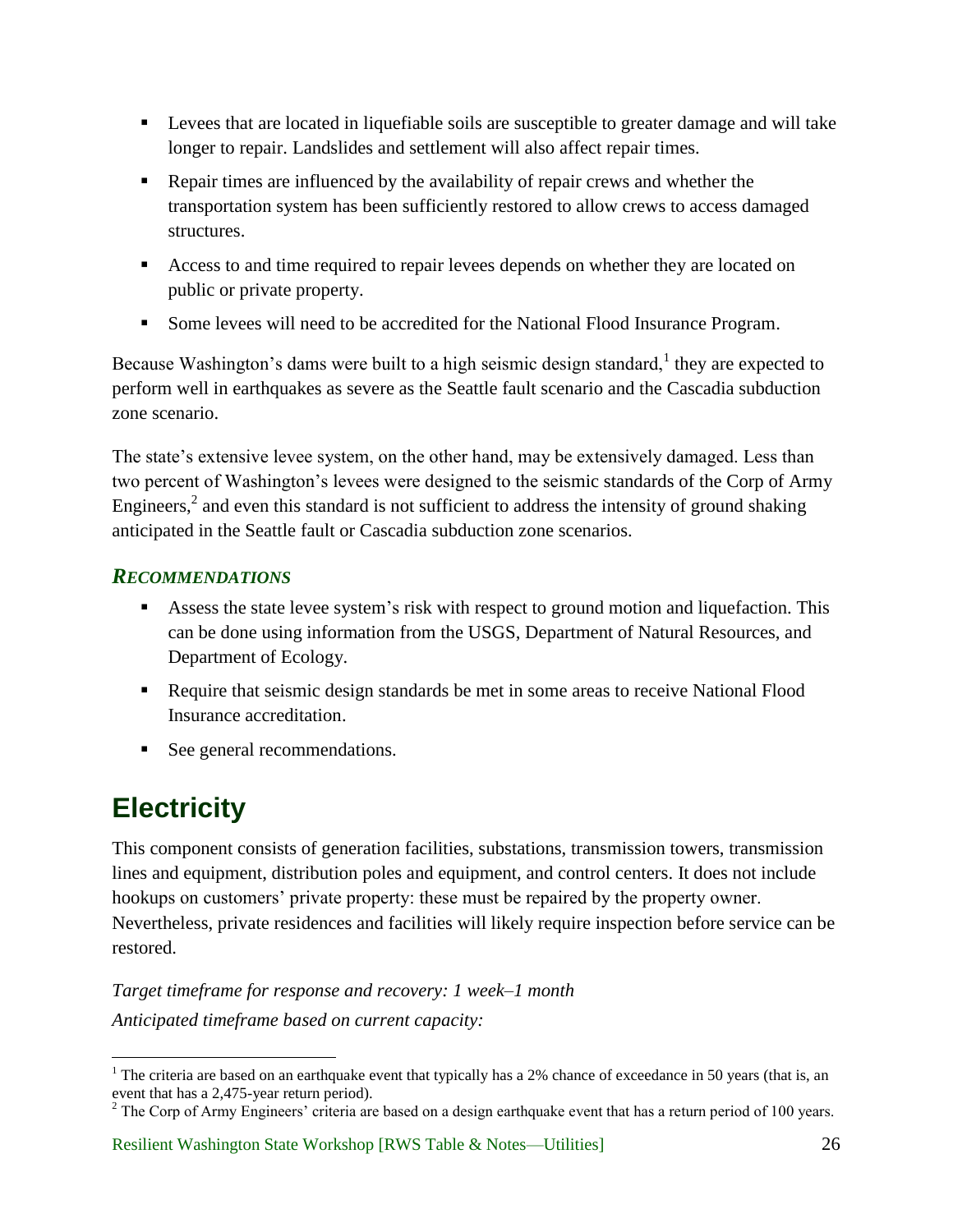- *Transmission: 1year–3 years*
- *Distribution: 60% restored in 1 week–1 month; 70% restored in 1 month–3 months; greater than 70% restored in 3 months–1year*

The actual response and recovery time will depend on a number of factors. For example:

- Factors such as fault proximity, topography, and soil type are likely to increase the level of ground motion and the time required to repair damaged components.
- Repairs will depend on the extent of damage to transmission towers, substations, and lines as a result of earthquake-induced ground failures (e.g. landslides).
- Because high voltage transmission substations are more vulnerable than low voltage distribution substations, they are likely to suffer more damage and require extensive repairs.
- The number of substations that are damaged affects the redundancy of the system and the company's ability to reroute electricity in order to maintain service.
- If power generation or transmission went out of service before distribution, the number and geographic extent of needed repairs is likely to be larger and will require more time to repair.
- The extent of damage and the time required to repair above-ground structures will be reduced if the structures have been appropriately designed. Older structures that have not been upgraded are likely to suffer greater damage.
- The equipment (such as racks of capacitors and batteries) inside power plants, substations, and control centers is more likely to be damaged if it is not properly anchored. This will increase the time needed to restore service.
- If customers' hookups are damaged, service cannot be restored until the hookups are repaired. Turning the service back on at the hookup will likely require inspection by trained personnel, of whom there is a limited number.
- The time required to restore service to a particular area will be affected by decisions about the priorities and schedule for restoration of one affected area over another.
- **Temporary measures can be taken to restore service quickly while permanent repairs are** being made. For example, damaged monitoring or safety equipment, such as lightning arrestors or circuit breakers, can be bypassed.
- The speed with which repairs are made is limited by the availability of repair crews. Such personnel often require credentials, so their numbers cannot be quickly augmented after an earthquake.
- Repair crews, including private contractors, must be able to use roads and bridges. Debris will have to be cleared before they can access damaged facilities. Repairs will be delayed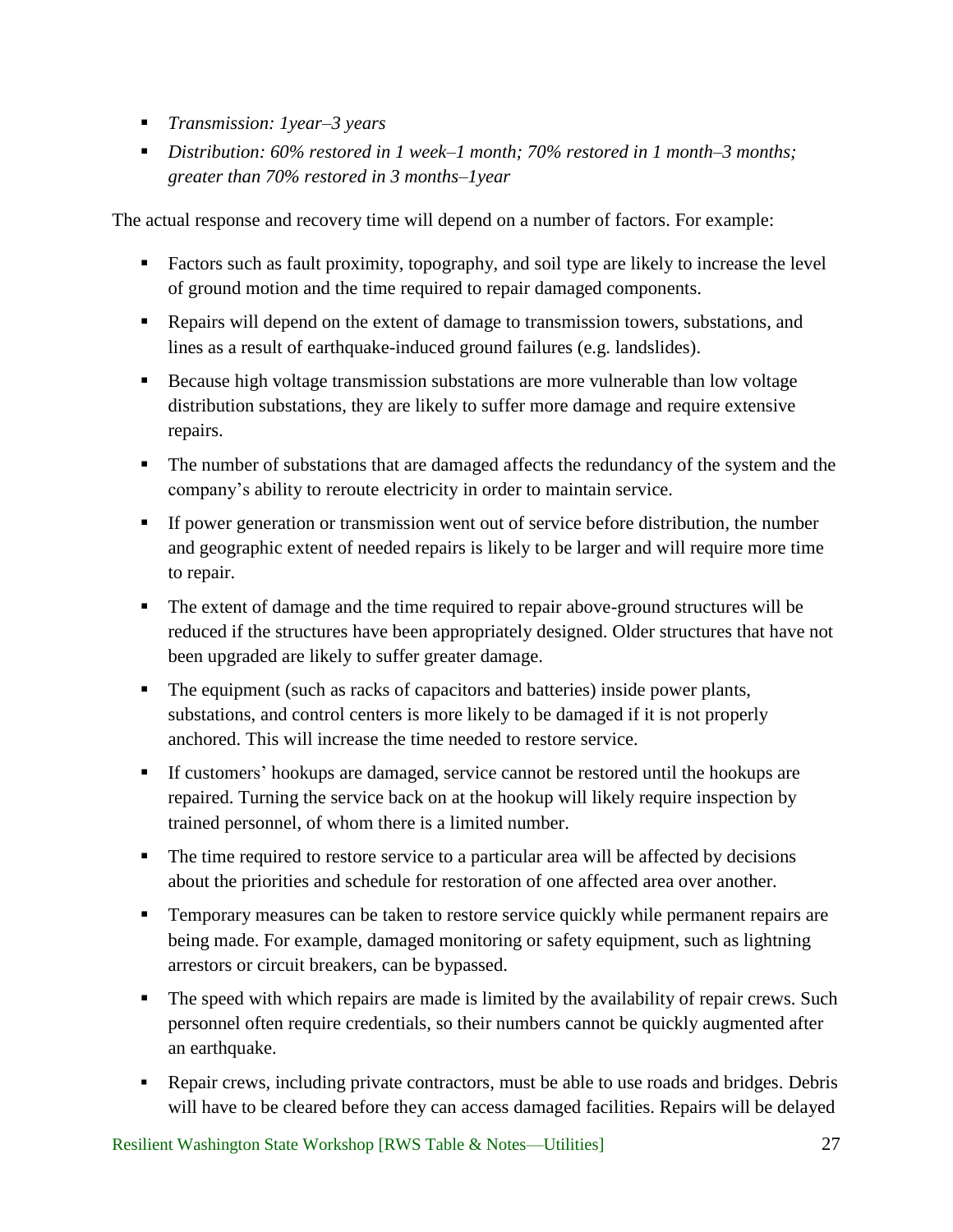if crews are not given access at the same time as emergency response vehicles. Because private contractors may not be easy to identify as contractors of the utility company, they may not be granted access.

- Mutual aid for augmenting repair crews is unlikely to be available in a large Cascadia subduction zone event because of the expected widespread damage.
- The availability for delivery of the parts and equipment needed to repair and replace damaged sections of the system will affect the time required to make repairs. Most utilities do not maintain large inventories of pipes, fittings, and other parts. High voltage transformers are extremely expensive, take a long time to manufacture, and are difficult to transport.
- The time period within which temporary service measures and repairs can be made will depend on the status of communications systems and whether there are functional backup communication systems.
- The post disaster demand for electricity and whether the utilities companies can communicate with major customers to reduce large loads influences their ability to turn circuits back on.
- Winter weather and cold temperatures could lengthen the recovery timeframe.

High voltage (500 kV and 230 kV) transmission substations tend to be the most vulnerable parts of the system, and it could take months to replace damaged transformers, which are designed for specific substations and manufactured in Asia. Replacement of damaged substations depends heavily on the state of the transportation system: Substations must be transported along routes that are equipped or reinforced to take a substation's size and weight. Historically, transmission tower failures have occurred only as a result of ground failures. Areas affected by landslides could experience a lengthier recovery timeframe.

On the whole, power transmission systems are considered to be robust, and there is enough redundancy in the electrical grid to allow service to continue even if several substations are damaged. Also, in the event of an earthquake, additional utilities repair personnel can be brought in to assist the regular repair crews.

The estimates in the table reflect the time needed to restore the electrical grid/system. Damage to residences, industrial facilities, and commercial buildings must also be repaired, inspected, and approved before these structures can be reconnected to the grid. In some cases, this could take longer than six months.

For many people, however, service will be restored before the wider system is fully repaired. To facilitate the broader restoration of the system, customers with electrical power may have to curtail their use of electricity or put up with rolling blackouts. Temporary solutions, such as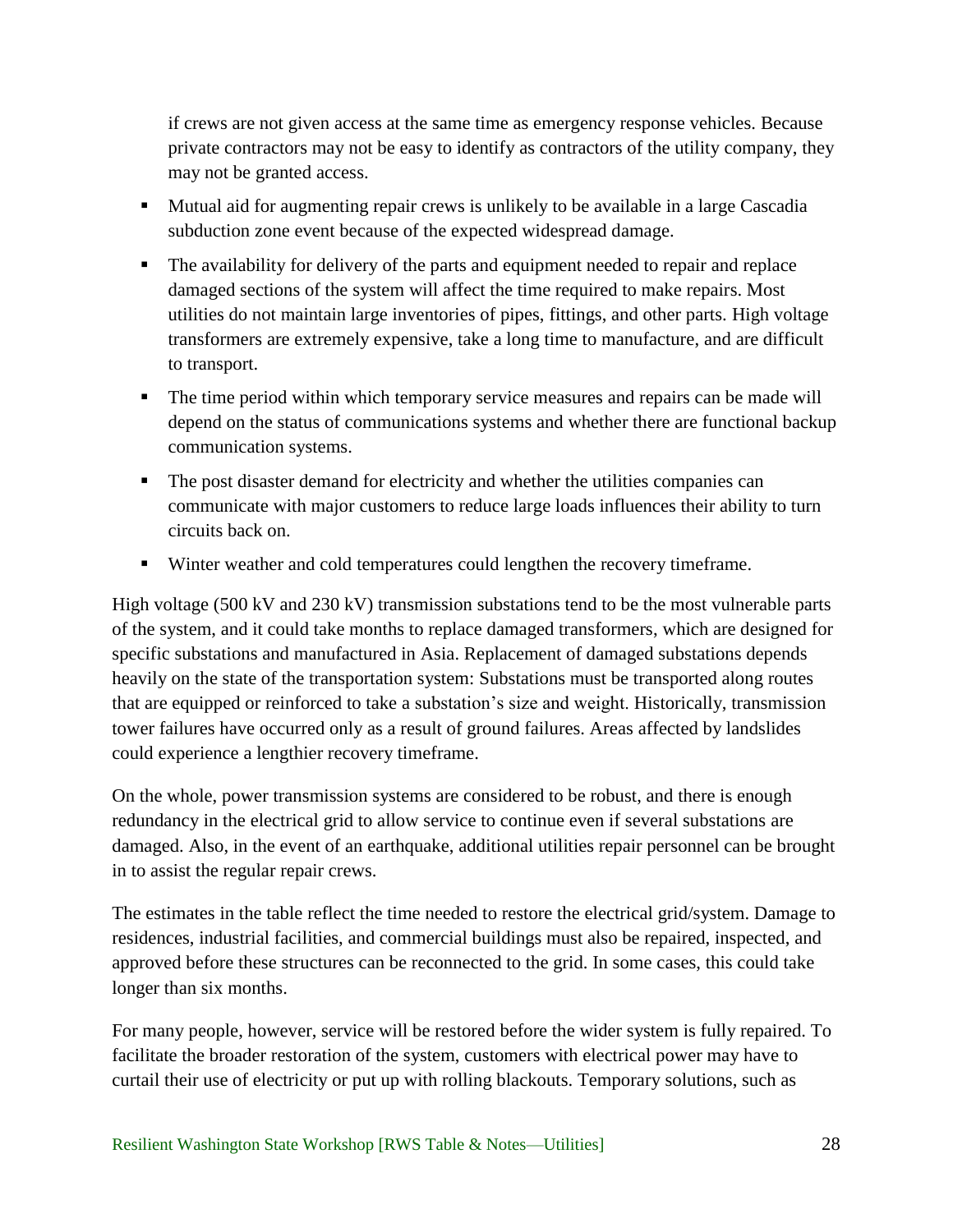mobile power plants provided by the Army Corps of Engineers or the use of backup power provided by nuclear submarines or carriers, may be implemented in some locations.

### <span id="page-33-0"></span>*RECOMMENDATIONS*

- Create a national or regional standard for replacement parts (such as transformers) for electrical systems. Alternatively, consider in advance how systems will or can be modified to make use of parts from other power companies.
- Regulate anchorage of equipment.
- Analyze the benefit of decentralized power generation and smart-grid technology on seismic resilience.
- See general recommendations.

# <span id="page-33-1"></span>**Natural Gas**

This component includes natural gas transmission pipelines and facilities, as well as the owners and operators of the pipelines. It does not include pipelines and hookups on customers' private property: these must be repaired by the property owner. Nevertheless, private residences and facilities will likely require inspection before service can be restored.

*Target timeframe for response and recovery:* 

- *Transmission: 1–3 days*
- *Distribution: 1 week–1 month*

*Anticipated timeframe based on current capacity:* 

- *Transmission: 1–3 days in zones of no liquefaction; 1 week–1 month in liquefaction zones*
- *Distribution: 40% restored in 1 week–1 month; 90% restored in 1 month–3 months*

The actual response and recovery time will depend on a number of factors. For example:

- Damage will be more severe and require more extensive repair if the fault rupture is coincident with a pipeline.
- A significant amount of time will be needed to repair components located in liquefaction zones (such as Harbor Island in Seattle) or areas subject to other ground failure. Any settlement of pipes will prevent flow in gravity flow systems. Pile-supported facilities are less likely to suffer significant damage.
- Factors such as fault proximity, topography, and soil type are likely to increase the level of ground motion and the time required to repair damaged components.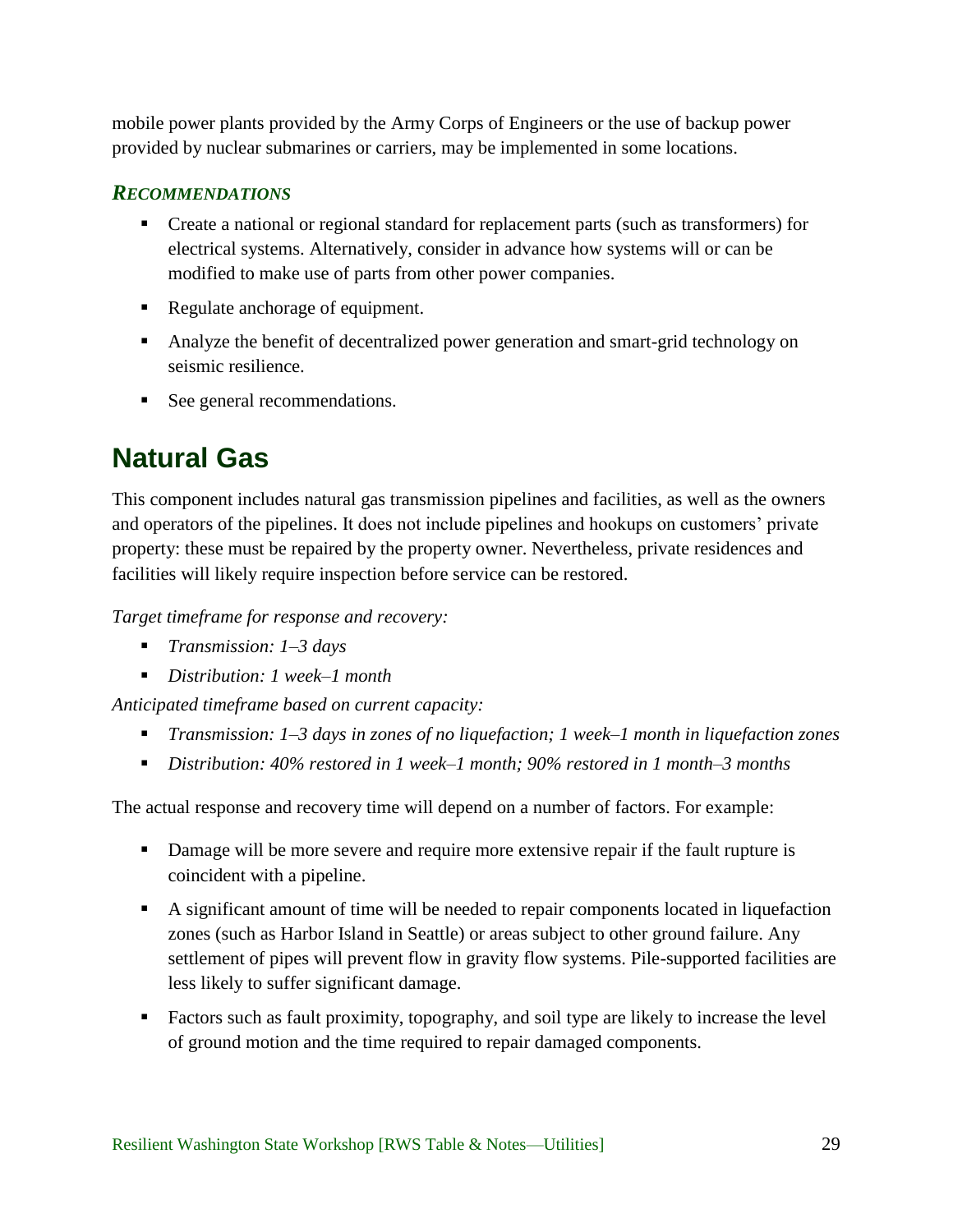- The extent of damage and time required to repair above-ground structures will be reduced if the structures have been appropriately designed. Older structures that have not been upgraded are likely to suffer greater damage.
- The equipment (such as backup power systems) inside control centers is more likely to be damaged if it is not properly anchored. This will increase the time needed to restore service.
- The time required to make repairs will depend on the number of leaks and breaks, as well as the speed with which leaks and breaks can be accessed and identified.
- Flooded pipes will have to be cleaned; this will lengthen the restoration time.
- If customers' hookups are damaged, service cannot be restored until the hookups are repaired. Turning the service back on at the hookup will likely require inspection by trained personnel, of whom there is a limited number.
- The time required to restore service to a particular area will be affected by decisions about the priorities and schedule for restoration of one affected area over another.
- **Temporary measures can be taken to restore service quickly while permanent repairs are** being made. These measures include temporarily bypassing damaged sections of pipes.
- The speed with which repairs are made is limited by the availability of repair crews. Such personnel often require credentials, so their numbers cannot be quickly augmented after an earthquake.
- Repair crews, including private contractors, must be able to use roads and bridges. Debris will have to be cleared before they can access damaged facilities. Repairs will be delayed if crews are not given access at the same time as emergency response vehicles. Because private contractors may not be easy to identify as contractors of the utility company, they may not be granted access.
- Mutual aid for augmenting repair crews is unlikely to be available in a large Cascadia subduction zone event because of the expected widespread damage.
- The availability for delivery of parts and equipment needed to repair and replace damaged sections of the system will affect the time required to make repairs. Most utilities do not maintain large inventories of pipes, fittings, and other parts.
- The time period within which temporary service measures and repairs can be made will depend on the status of communications systems and whether there are functional backup communication systems.
- On-site backup power will likely be needed at control centers, compressor stations, and regulator stations to ensure that these facilities continue to function.
- Depending on the amount of fuel located at the facility and whether additional fuel can be delivered, the facility may lose backup power before the primary power is restored.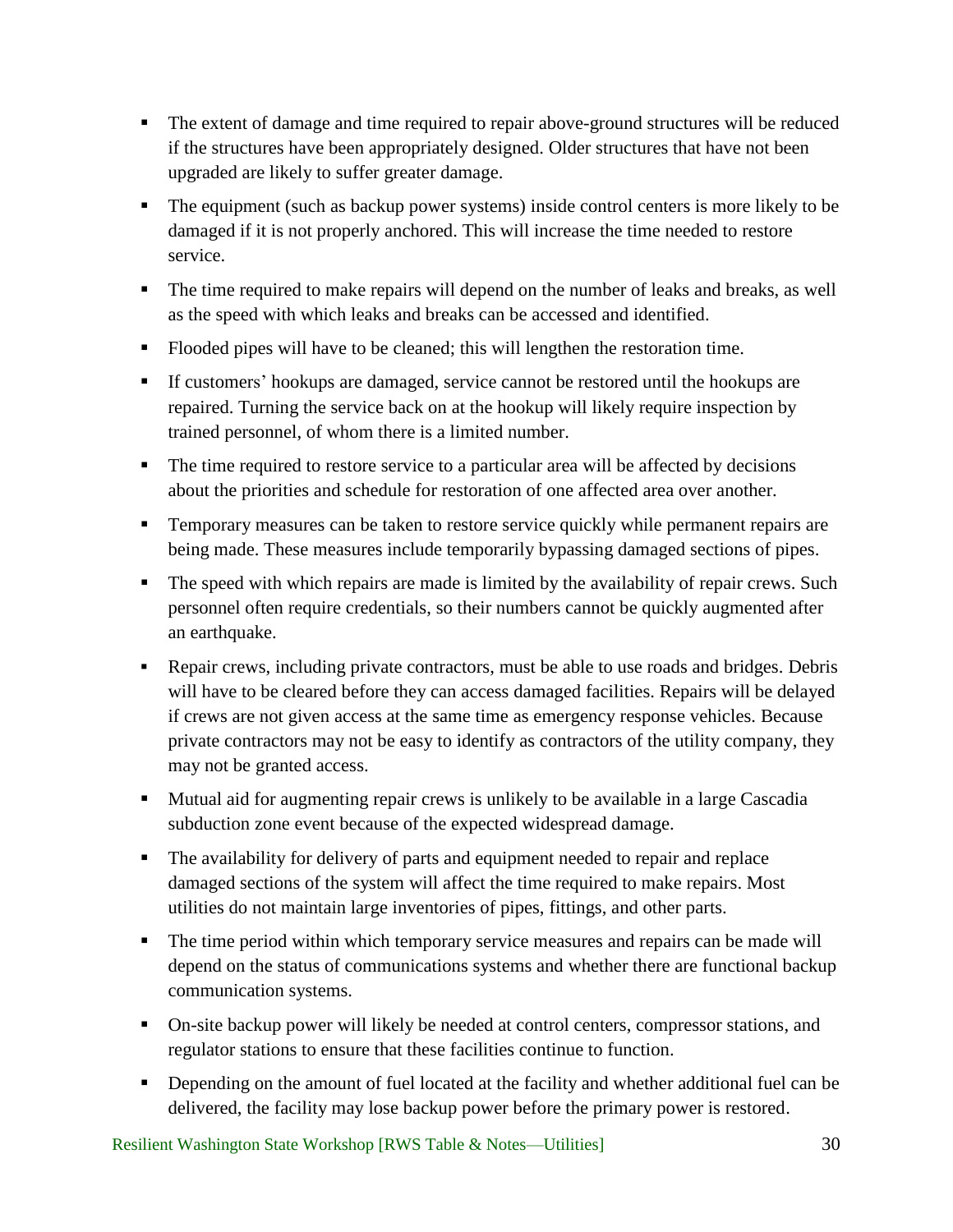- If on-site backup power is not available, mobile generators may be delivered. This will require access to roadways and bridges. The lack of external "quick" hookups for connecting mobile generators may increase service restoration time.
- Repair crews and qualified personnel must be available to relight customers' appliances. Such personnel often require credentials, so their numbers cannot be quickly augmented after an earthquake.
- A number of customers will turn off their gas or have an earthquake actuated shutoff valve. In past earthquakes, the majority of customers who turned off their gas did so needlessly. Unnecessary shutoffs increase the work load and thus the time required for natural gas employees or qualified professionals to relight customers' appliances.

Pipeline damage is most likely to occur as a result of liquefaction and landslides on steep slopes. While very strong ground shaking can damage pipelines, it is more likely to damage the aboveground facilities. Based on past experience of earthquakes in the western United States, modern, buried, arc-welded pipelines made of high-carbine steel are expected to perform well. Pipeline operators have replacement pipes on hand and are normally able to repair breaks in a matter of days.

The Washington Utilities and Transportation Commission's Pipeline Safety Section and the Washington State Department of Ecology must approve repair plans and operations. Once repaired, the pipeline may have to operate at reduced pressure for a while, and inspections of the pipeline may continue for several months to confirm its integrity.

In addition, homes must be inspected and approved before the gas can be hooked up to them again. The time needed to accomplish such inspections will depend on the number of qualified inspectors available, and the estimates provided in the table do not include this final step.

### <span id="page-35-0"></span>*RECOMMENDATIONS*

- Require on-site backup power for critical components of the system.
- Regulate anchorage of equipment.
- See general recommendations.

# <span id="page-35-1"></span>**Petroleum**

This component includes petroleum (gasoline, diesel, jet fuel, and crude oil) transmission pipelines, terminals, and refineries, as well as their owners and operators. It does not include pipelines and hookups on customers' private property: these must be repaired by the owners of the property.

*Target timeframe for response and recovery:*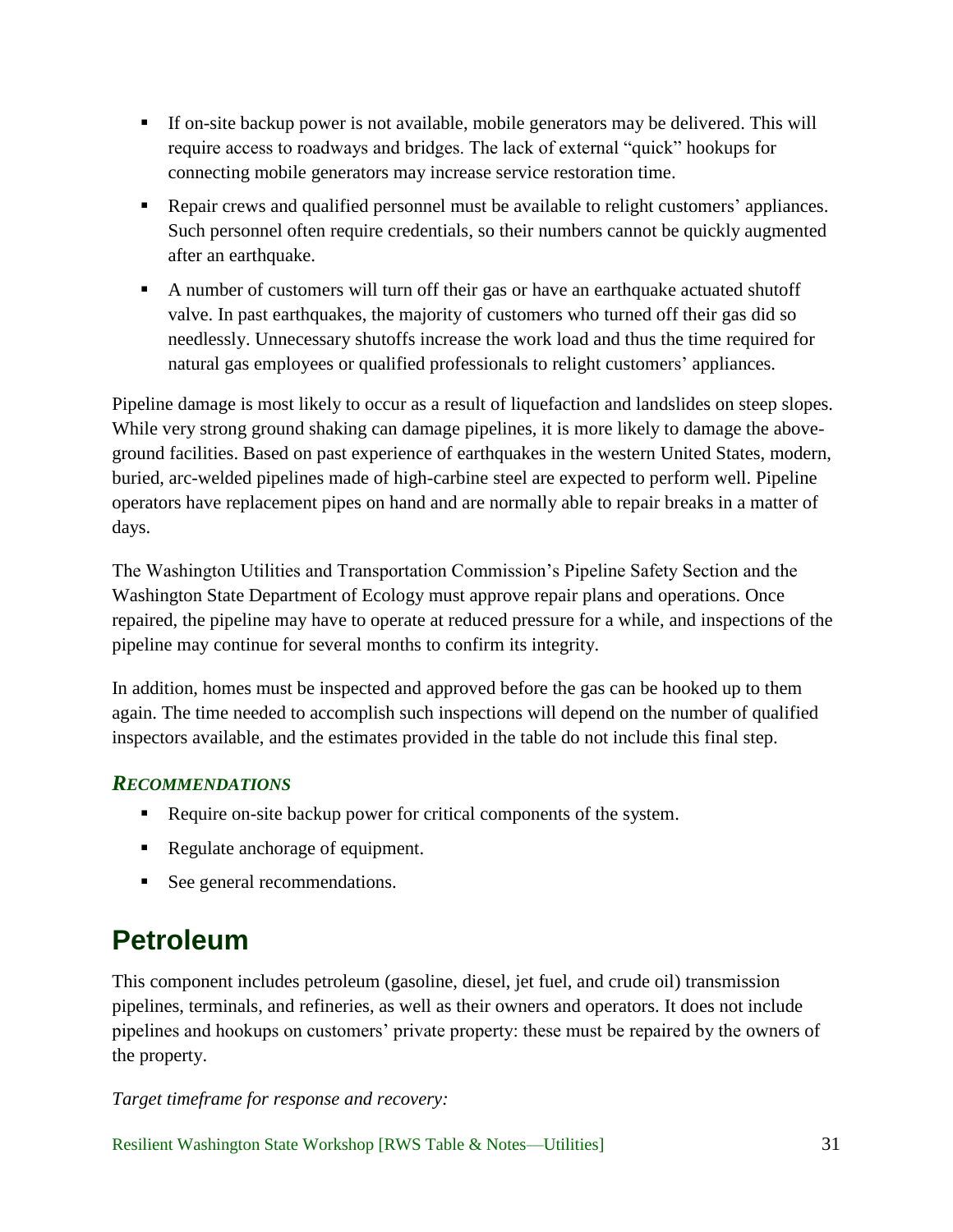- *Refineries and transmission: 1 week–1 month*
- *Distribution: 3–7 days*

*Anticipated timeframe based on current capacity:* 

- *Refineries and transmission: 1 year–3 years*
- *Distribution: 1 month–3 months*

The actual response and recovery time will depend on a number of factors. For example:

- Damage will be more severe and require more extensive repair if the fault rupture is coincident with a pipeline.
- A significant amount of time will be needed to repair components located in liquefaction zones (such as Harbor Island in Seattle) or areas subject to other ground failure. Any settlement of pipes will prevent flow in gravity flow systems. Pile-supported facilities are less likely to suffer significant damage.
- Factors such as fault proximity, topography, and soil type are likely to increase the level of ground motion and the time required to repair damaged components.
- The extent of damage and the time required to repair above-ground structures will be reduced if the structures have been appropriately designed. Older structures that have not been upgraded are likely to suffer greater damage.
- The equipment (such as backup power systems) inside control centers is more likely to be damaged if it is not properly anchored. This will increase the time needed to restore service.
- The time required to make repairs will depend on the number of leaks and breaks, as well as the speed with which leaks and breaks can be accessed and identified.
- If customers' hookups are damaged, service cannot be restored until the hookups are repaired. Turning the service back on at the hookup will likely require inspection by trained personnel, of whom there is a limited number.
- **The speed with which repairs are made is limited by the availability of repair crews. Such** personnel often require credentials, so their numbers cannot be quickly augmented after an earthquake.
- Repair crews, including private contractors, must be able to use roads and bridges. Debris will have to be cleared before they can access damaged facilities. Repairs will be delayed if crews are not given access at the same time as emergency response vehicles. Because private contractors may not be easy to identify as contractors of the utility company, they may not be granted access.
- **Mutual aid for augmenting repair crews is unlikely to be available in a large Cascadia** subduction zone event because of the expected widespread damage.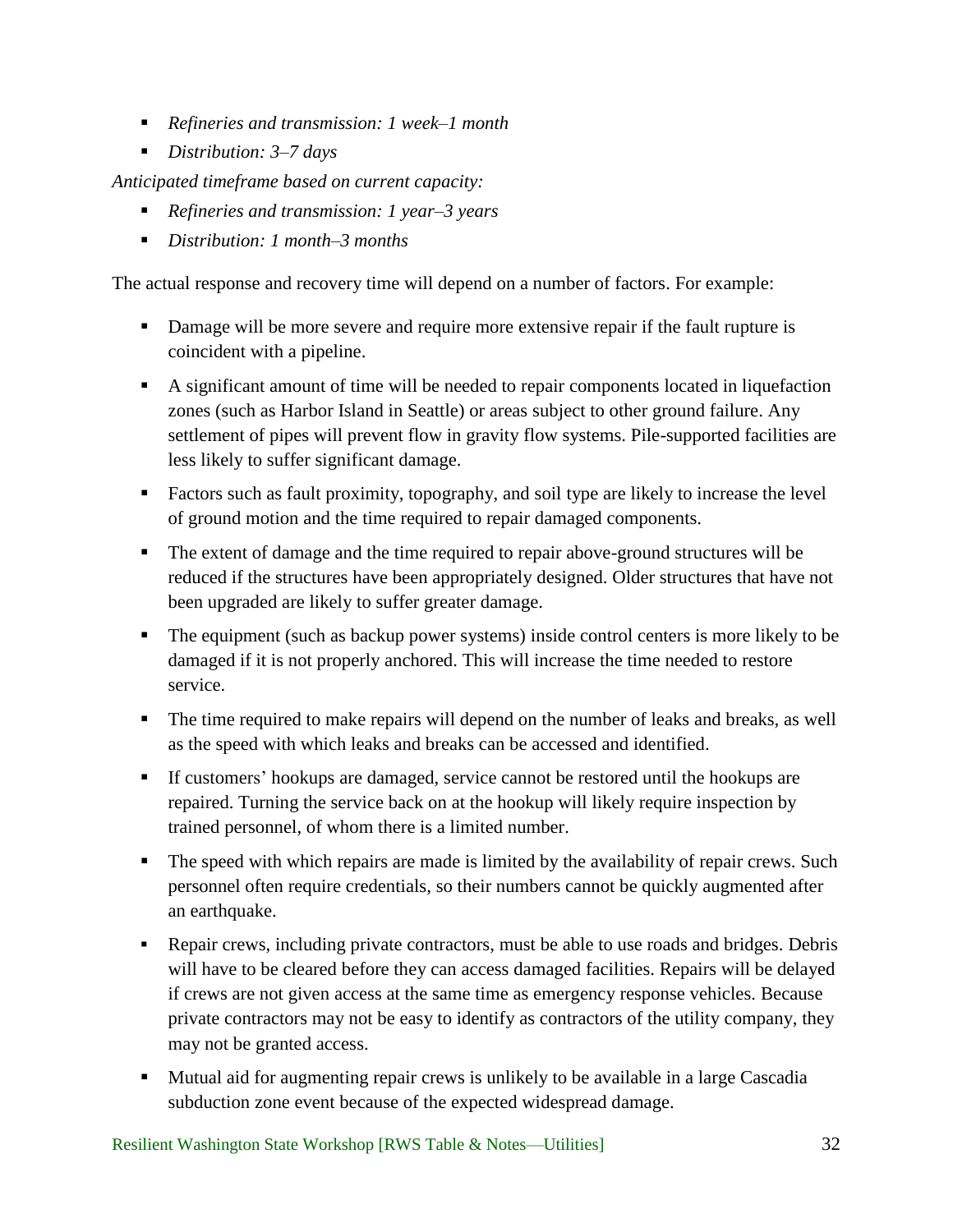- The availability for delivery of the parts and equipment needed to repair and replace damaged sections of the system will affect the time required to make repairs. Most utilities do not maintain large inventories of pipes, fittings, and other parts.
- The time period within which temporary service measures and repairs can be made will depend on the status of communications systems and whether there are functional backup communication systems.
- On-site backup power will likely be needed at control centers, pump stations, and refineries to ensure that these facilities continue to function.
- Depending on the amount of fuel located at the facility and whether additional fuel can be delivered, the facility may lose backup power before the primary power is restored.
- If on-site backup power is not available, mobile generators may be delivered. This will require access to roadways and bridges. The lack of external "quick" hookups for connecting mobile generators may increase service restoration time.

Pipeline damage is most likely to occur as a result of liquefaction and landslides on steep slopes. While very strong ground shaking can damage pipelines, it is more likely to damage the aboveground facilities. Based on past experience of earthquakes in the western United States, modern, buried, arc-welded pipelines made of high-carbine steel are expected to perform well. Damaged refineries, however, could take a long time to fix.

The Washington Utilities and Transportation Commission's Pipeline Safety Section and the Washington State Department of Ecology must approve repair plans and operations. Once repaired, the pipeline may have to operate at reduced capacity for a considerable period of time, possibly years.

During the recovery period, consumers may have to use petroleum products that are refined elsewhere and brought in by truck or barge. The price of these supplies will be high, and there will be considerable competition for them.

## <span id="page-37-0"></span>*RECOMMENDATIONS*

- Require on-site backup power for critical components of the system.
- Regulate anchorage of equipment.
- See general recommendations.

# <span id="page-37-1"></span>**Information and Communication Technology**

This component consists of a wide range of communications systems and technologies, including hard-wired telephone and cable TV systems, wireless cellular phone systems, and 800 MHZ public service radio systems. Most communications services are provided by privately owned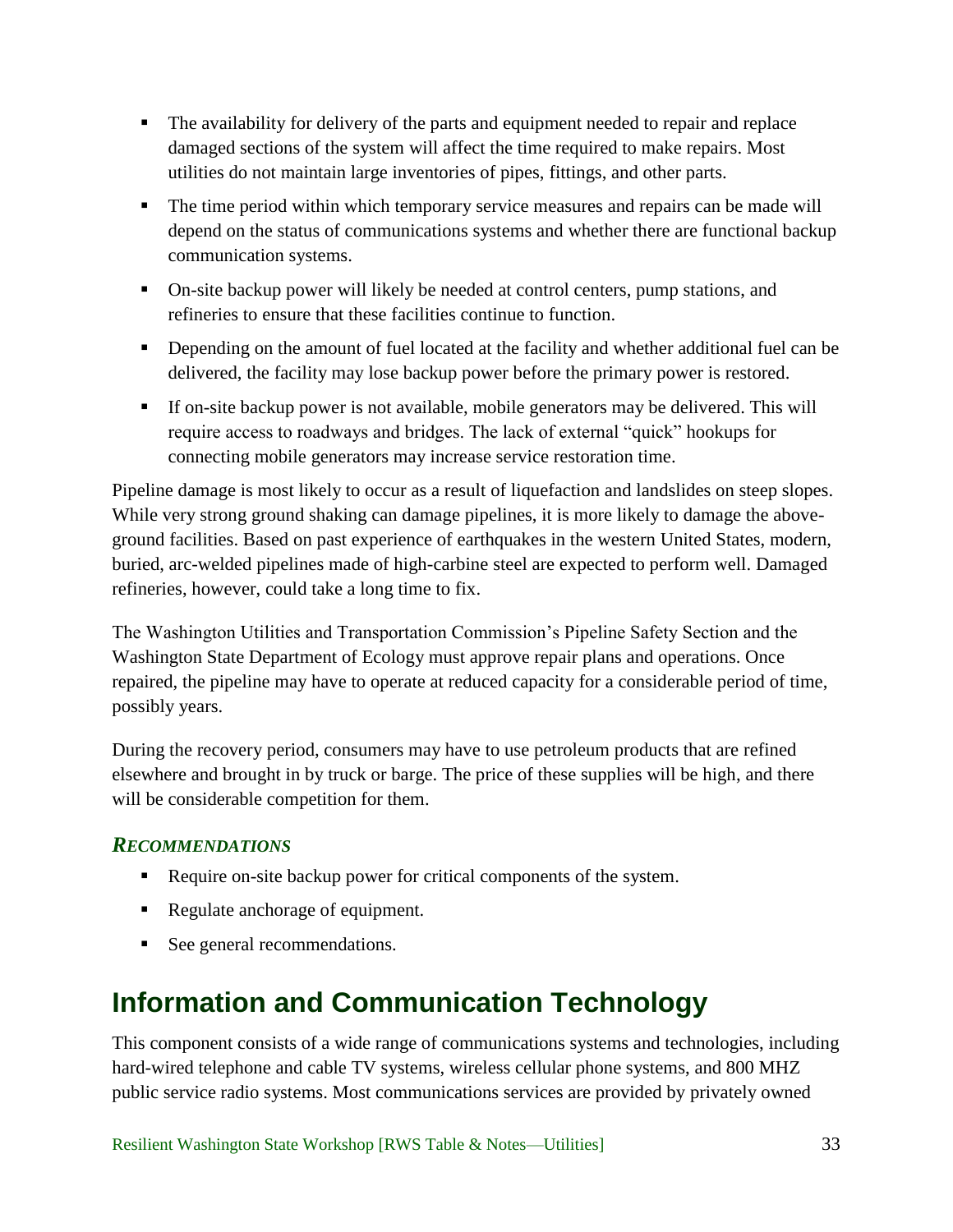and operated companies, although the 800 MHZ, which is used primarily by police, fire, and emergency medical response agencies, is publicly owned and controlled.

## *Target timeframe for response and recovery: 3–7 days Anticipated timeframe based on current capacity: 1 month–3 months*

The actual response and recovery time will depend on a number of factors. For example:

- Factors such as fault proximity, topography, and soil type are likely to increase the level of ground motion and the time required to repair the system's damaged components.
- The extent of damage and the time required to restore service depends on whether buildings that house key elements of systems, such as Internet hubs or land-line central offices, have been engineered or seismically retrofitted to withstand the level of ground shaking experienced.
- Equipment, such as uninterruptable power supplies, that is not properly anchored will likely be damaged. This will increase the time needed to restore service.
- If customers' hookups are damaged, service cannot be restored until these hookups are repaired.
- The time required to restore service to a particular area will be affected by decisions about the priorities and schedule for restoration of one affected area over another.
- The speed with which repairs are made is limited by the availability of repair crews. Such personnel often require credentials, so their numbers cannot be quickly augmented after an earthquake.
- Repair crews, including private contractors, must be able to use roads and bridges. Debris will have to be cleared before they can access damaged facilities. Repairs will be delayed if crews are not given access at the same time as emergency response vehicles. Because private contractors may not be easy to identify as contractors of the utility company, they may not be granted access.
- Mutual aid for augmenting repair crews is unlikely to be available in a large Cascadia subduction zone event because of the expected widespread damage.
- The time period within which repairs can be made will depend on the status of backup communications systems.
- The service restoration estimates in the table assume that the ICT systems are equipped with effective backup generators. The installation of such generators is common practice in the industry.

On the whole, the hard-wired systems are expected to perform well. For example, most installations have emergency power. Wireless communications systems may be less robust.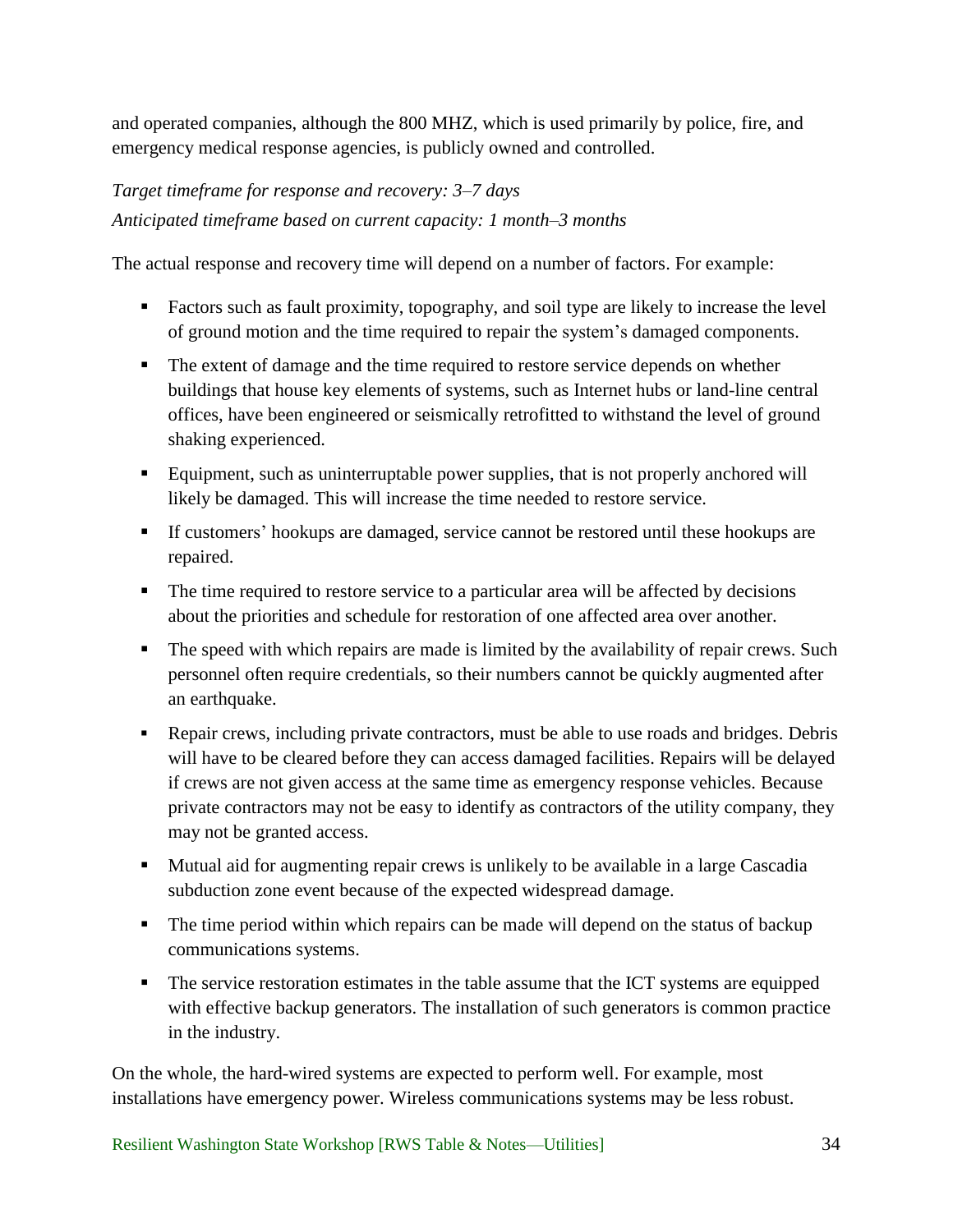All of these systems (hard-wired, wireless, and 800MHZ) may be overloaded by users in the aftermath of an earthquake. This is of particular concern in the case of emergency responders, for whom communication with dispatchers and other responders is essential.

### <span id="page-39-0"></span>*RECOMMENDATIONS*

- Require on-site backup power for critical components of the system.
- Regulate anchorage of equipment.
- See general recommendations.

# <span id="page-39-1"></span>**General Recommendations**

- **Plan for, invest in, and prioritize temporary strategies, such as generators, water, and fuel** delivery.
- Plan for and prioritize debris management.
- **Plan for, invest in, and prioritize repair-parts supply chains. Evaluate approval/inspection** policies in light of post-disaster situations.
- **Consider regulations/rules for prioritizing service restoration to critical facilities.**
- Create a separate *Resilient Utilities* process to further investigate this sector.
- Create a permanent utilities committee of utility service providers that works on disaster planning and exercises.
- Review the state's rules and regulations and create an inventory of those that may pose challenges during the recovery phase. Create a process for developing potential alternative solutions that would better fit a recovery situation, making sure that the need to expedite permits is balanced with the need to ensure the quality and safety of repairs and the protection of the environment. (Such an examination should involve utilities managers and providers as well as government decision makers and regulators.) Communicate the results (the status of the various rules and regulations after an earthquake) to local jurisdictions and relevant industries.
- Develop a process that identifies the person, group, or agency with authority to decide who should have priority for emergency resources (such as backup generators and fuel).
- Develop some form of credentialing for repair crews in emergency situations.
- Mandate that infrastructure providers determine their risk and make such risk assessments available (in some form) to the state and other providers.
- Analyze incentives that can be offered by the state to utility providers to encourage them to invest in mitigation.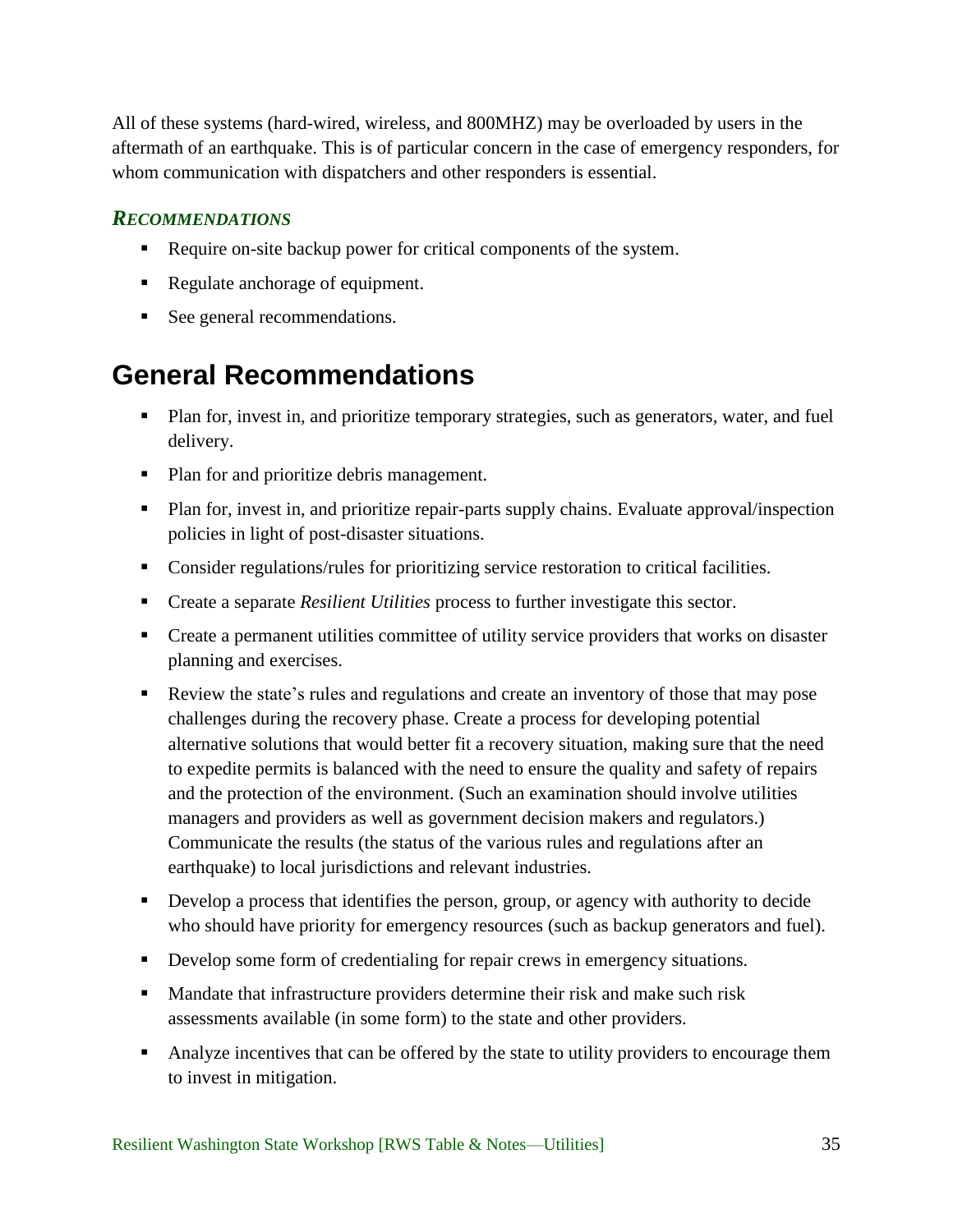- **Ensure that there is appropriate redundancy in communication systems.**
- Do large scale mapping of liquefaction, landslide, and fault rupture hazards to identify possible damage locations of utility components.
- Consider separately the restoration of permanent service and the restoration of temporary service. Identify targets and capacity estimates for both, and offer recommendations for both the temporary solutions (such as backup generators) and the permanent restoration of service. Also, identify the interdependencies of the temporary solutions, which tend to be more complex than the interdependencies of permanent repairs.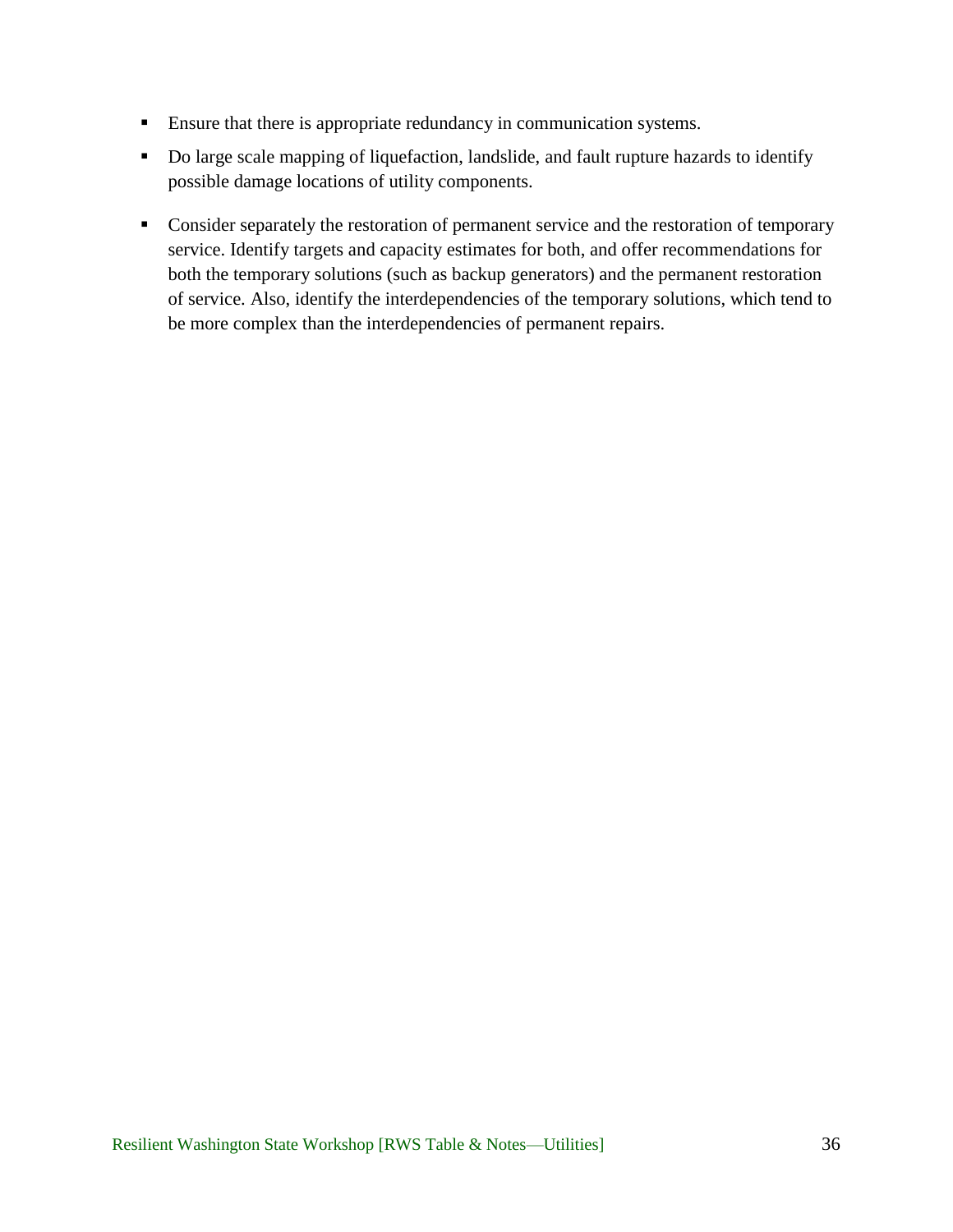# <span id="page-41-0"></span>Transportation Sector

The following table provides a summary of the estimated timeframes for recovery of key components of the infrastructure, systems, and services of the Transportation sector in the state of Washington. The Xs indicate the sector group's best educated guess regarding the current timeframe for the response and recovery of each component and subcomponent after a scenario earthquake. The colored areas represent the goals or targets for each component and subcomponent. (These targets indicate the recovery timeframes that are needed to achieve resilience in the state of Washington.) The gaps between the Xs and the colored areas reveal the need for further evaluation, policies, and actions to improve Washington's resilience.

#### **KEY TO THE TABLE**

#### TARGETS TO ACHIEVE DIFFERENT LEVELS OF RECOVERY:

| <b>Minimal</b> (A minimum level of service is restored, primarily for the use of emergency<br>responders, repair crews, and vehicles transporting food and other critical supplies.)                                                                                      |  |
|---------------------------------------------------------------------------------------------------------------------------------------------------------------------------------------------------------------------------------------------------------------------------|--|
| <b>Functional</b> (Although service is not yet restored to full capacity, it is sufficient to get the<br>economy moving again-e.g. some truck/freight traffic can be accommodated. There may be<br>fewer lanes in use, some weight restrictions, and lower speed limits.) |  |
| <b>Operational</b> (Restoration is up to 80-90% of capacity: A full level of service has been restored<br>and is sufficient to allow people to commute to school and to work.)                                                                                            |  |
| TIME NEEDED FOR RECOVERY TO 80-90% OPERATIONAL GIVEN CURRENT CONDITIONS:                                                                                                                                                                                                  |  |

For a number of components, the timeframes marked in the table reflect the estimated recovery period following a worst case scenario earthquake. See the notes following the table for details.

For interstates, state routes, and state bridges, WSDOT anticipates meeting these targets in considerably less time than 50 years.

| <b>TARGET STATES OF RECOVERY: WASHINGTON'S TRANSPORTATION SECTOR</b> |                               |                   |                 |                 |                    |                      |                     |                           |               |
|----------------------------------------------------------------------|-------------------------------|-------------------|-----------------|-----------------|--------------------|----------------------|---------------------|---------------------------|---------------|
|                                                                      | <b>Event</b><br><b>OCCUIS</b> | $0 - 24$<br>hours | $1 - 3$<br>days | $3 - 7$<br>days | 1 week-<br>1 month | 1 month-<br>3 months | 3 months-<br>1 year | 1 year-<br>3 years        | $3+$<br>years |
| Interstate 5                                                         |                               |                   |                 |                 |                    |                      |                     |                           |               |
| Puget Sound (center & north end)                                     |                               |                   |                 |                 |                    |                      |                     | ×                         |               |
| South end (Chehalis south)                                           |                               |                   |                 |                 |                    |                      | ×                   |                           |               |
| Interstate 90                                                        |                               |                   |                 |                 |                    |                      |                     |                           |               |
| <b>Puget Sound (Snoqualmie Pass</b><br>west)                         |                               |                   |                 |                 |                    |                      |                     | $\boldsymbol{\mathsf{x}}$ |               |
| Cascades to eastern WA<br>(Snoqualmie to Idaho)                      |                               |                   |                 |                 |                    |                      | ×                   |                           |               |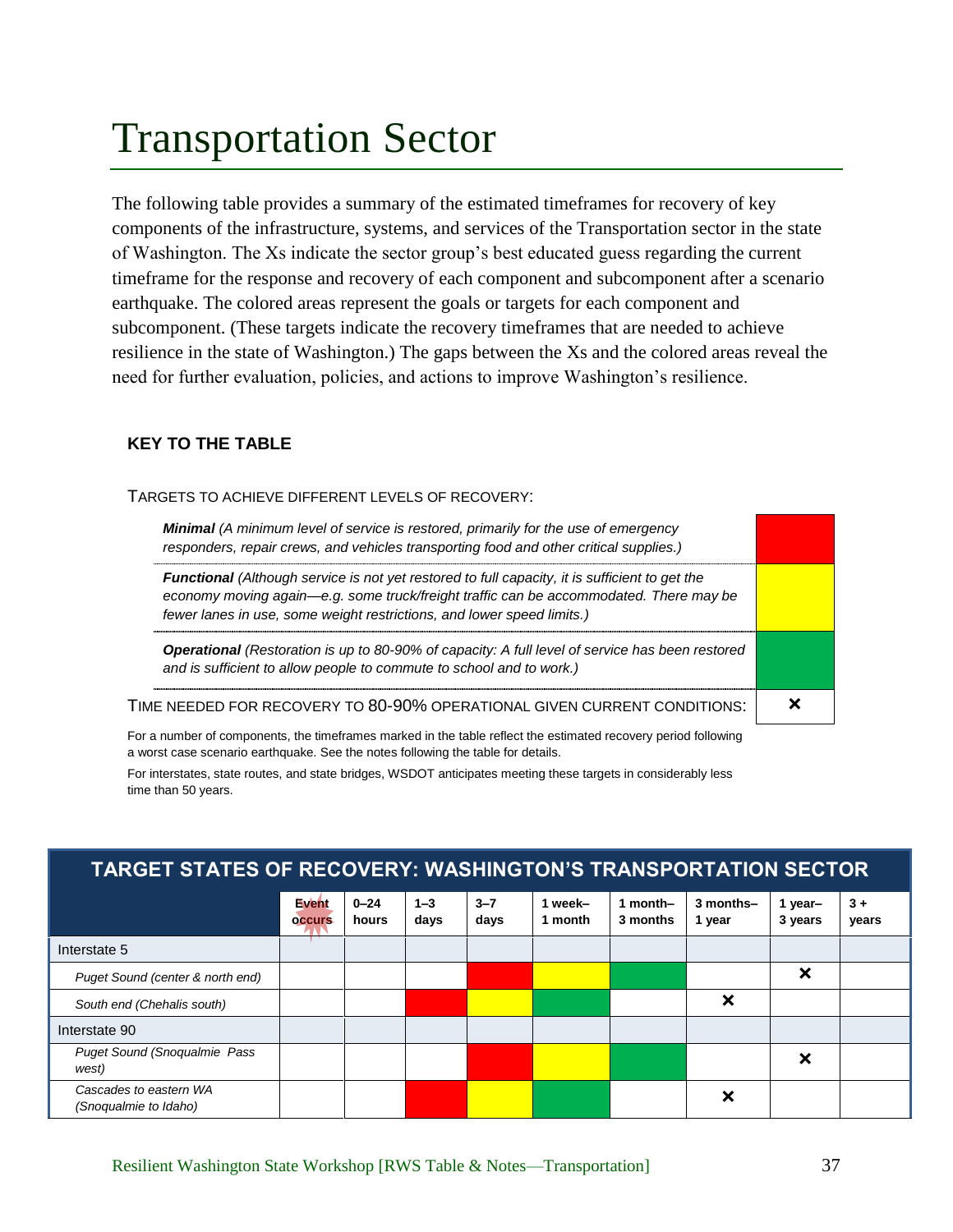| Interstate 405                 |                 |                   |                 |                 |                           |                           |                           |                           |               |
|--------------------------------|-----------------|-------------------|-----------------|-----------------|---------------------------|---------------------------|---------------------------|---------------------------|---------------|
| South end (Tukwila to I-90)    |                 |                   |                 |                 |                           |                           |                           | $\boldsymbol{\mathsf{x}}$ |               |
| North end (I-90 to Lynnwood)   |                 |                   |                 |                 |                           |                           |                           | $\boldsymbol{\mathsf{x}}$ |               |
| Ferry operations               |                 |                   |                 |                 |                           |                           | $\boldsymbol{\mathsf{x}}$ |                           |               |
| <b>Floating Bridges</b>        |                 |                   |                 |                 |                           |                           |                           |                           |               |
| SR 520                         |                 |                   |                 |                 |                           |                           |                           | $\boldsymbol{\mathsf{x}}$ |               |
| $I-90$                         |                 |                   |                 |                 |                           |                           | $\boldsymbol{\mathsf{x}}$ |                           |               |
| <b>Hood Canal</b>              |                 |                   |                 |                 | $\boldsymbol{\mathsf{x}}$ |                           |                           |                           |               |
| 25% of major & minor arterials |                 |                   |                 |                 | $\boldsymbol{\mathsf{x}}$ |                           |                           |                           |               |
| 50% of major & minor arterials |                 |                   |                 |                 |                           | $\boldsymbol{\mathsf{x}}$ |                           |                           |               |
| 75% of major & minor arterials |                 |                   |                 |                 |                           |                           | $\boldsymbol{\mathsf{x}}$ |                           |               |
| 90% of major & minor arterials |                 |                   |                 |                 |                           |                           |                           | $\boldsymbol{\mathsf{x}}$ |               |
| Airports                       |                 |                   |                 |                 |                           |                           |                           | $\boldsymbol{\mathsf{x}}$ |               |
| Airport for emergency traffic  |                 |                   |                 |                 | $\boldsymbol{\mathsf{x}}$ |                           |                           |                           |               |
| Ports and navigable waterways  |                 |                   |                 |                 |                           |                           |                           | $\boldsymbol{\mathsf{x}}$ |               |
| Rail (freight & passenger)     |                 |                   |                 |                 |                           |                           |                           | ×                         |               |
| Mass transit <sup>3</sup>      |                 |                   |                 |                 |                           |                           |                           |                           |               |
|                                | Event<br>occurs | $0 - 24$<br>hours | $1 - 3$<br>days | $3 - 7$<br>days | 1 week-<br>1 month        | $1$ month-<br>3 months    | 3 months-<br>1 year       | 1 year-<br>3 years        | $3+$<br>years |

# <span id="page-42-0"></span>**Interstates and Floating Bridges**

This component consists of Interstates 5, 90, and 405 and floating bridges SR 520, I-90, and Hood Canal.

*Target timeframe for response and recovery: between 1–3 days and 1–3 months, depending on location*

*Anticipated timeframe based on current capacity: between 3 months–1 year and 1–3 years, depending on location*

The actual response and recovery time will depend on a number of factors. For example:

• The number of WSDOT personnel who are able to report to work may be limited by a variety of circumstances, including where personnel were at the time of the earthquake and whether they sustained injuries.

 $\overline{a}$ <sup>3</sup> The recovery estimates for mass transit mirror the estimates for major and minor arterials.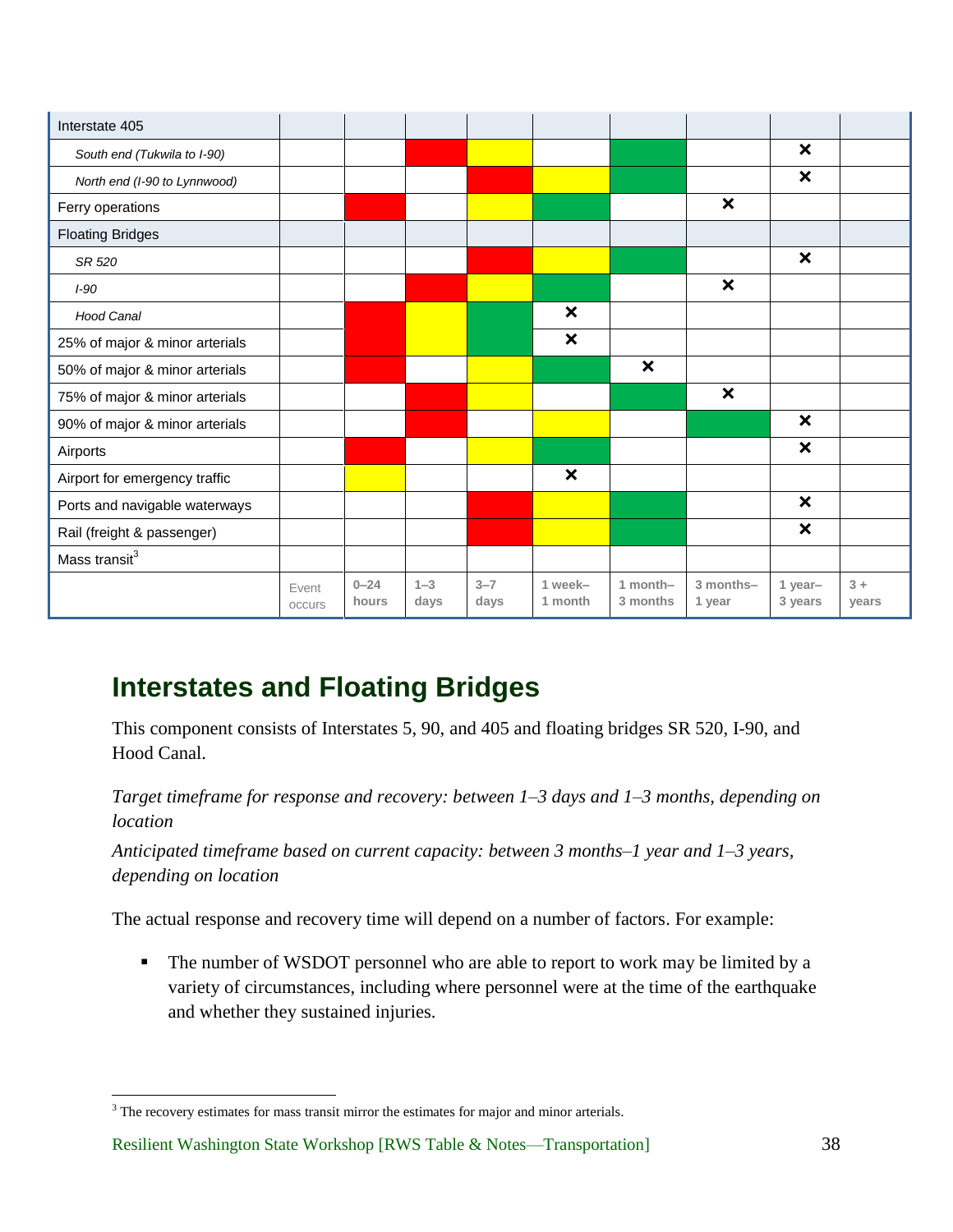- Bridges and roadways in the areas affected by the earthquake must be inspected. How long this takes will depend on the number and accessibility of the structures and the availability of qualified inspectors.
- Some bridges and segments of road may be rendered unusable or only partially usable as a result of the earthquake or secondary effects. The response and recovery timeframe will depend on the number, the location, and the extent of the damage.
- Certain earthquake scenarios could result in damage to the Ballard Locks and cause the water level in Lake Washington to drop below the level required to operate the floating bridges.
- **•** Depending on the scenario and local conditions, liquefaction and slope failure could damage both interstates and planned detours.

During the first three days after the event, the Washington State Department of Transportation (WSDOT) will inspect bridges and begin repairs as needed. WSDOT's first priority will be to open key routes for emergency response vehicles. Subsequent phases of recovery will include setting up detours where necessary and regulating the type and volume of traffic in order to give the public as much access as possible while damaged roads and bridges are repaired.

WSDOT has instituted a program to retrofit existing bridges.<sup>4</sup> Retrofit priorities are based on seismic risk, deficiencies in structural detail, and the importance of the route as a lifeline corridor. The current goal of the bridge retrofit program is to prevent collapse and not necessarily to ensure full operation following an earthquake. The current program does not address any impacts associated with ground movement on existing bridge foundations, roadway sub-grades, or slope stability. WSDOT's approach has been developed based on observed damage to similar systems around the world and cost implications. WSDOT has reported that earthquake damage to bridge structures around the world has primarily been focused on the superstructure-tosubstructure connection and columns. From a cost/benefit standpoint, WSDOT has determined that retrofitting for ground movement due to liquefaction or foundation stability is not the best use of the limited available funds. WSDOT does address liquefaction effects on new projects and bridge widening projects, but not as stand-alone remediation work.

Over 45 percent of the bridges listed in the program have been completely or partially retrofitted or are currently under contract for retrofitting. Retrofitting of the remaining bridges will proceed as funds permit.

 $\blacksquare$  I-5: The current focus of retrofitting (which is progressing from south to north) is the corridor between Joint Base Lewis-McChord and the I-5 and I-90 Interchange in Seattle. I-5 should be fully hardened within the next 10 years. WSDOT is evaluating the benefits of retrofitting one direction on sections of I-5 with long viaducts in the initial stage. This

 $\overline{a}$ 

<sup>&</sup>lt;sup>4</sup> See http://www.wsdot.wa.gov/Bridge/Reporting/SeismicRetrofitProgram.htm

Resilient Washington State Workshop [RWS Table & Notes—Transportation] 39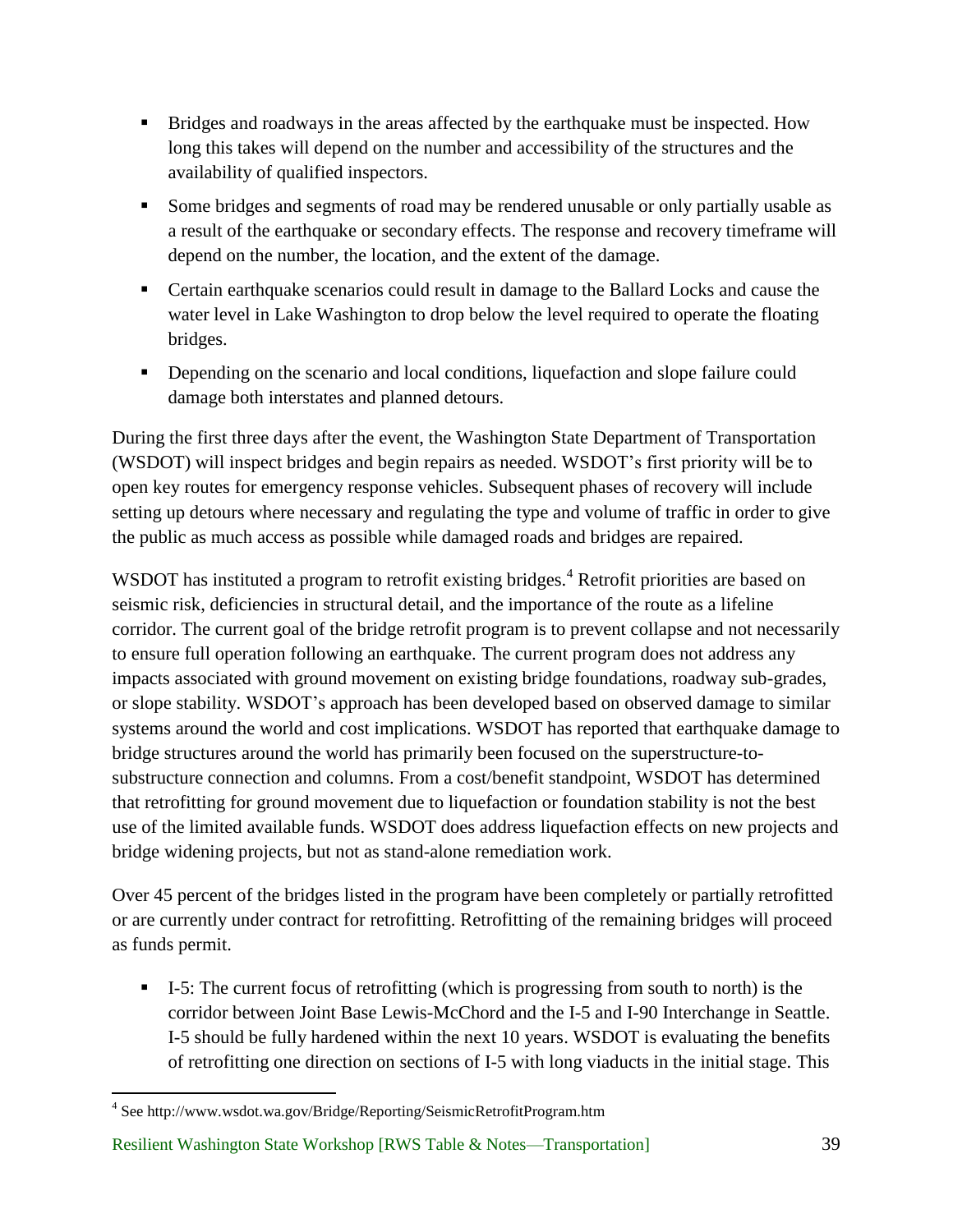approach will expedite the pace at which segments of the lifeline routes can be retrofitted to carry at least limited bi-directional traffic.

 I-90: All but six retrofits have been completed up to Snoqualmie Pass, making this a feasible route for transporting emergency personnel, supplies, and equipment from Grant County International Airport (Moses Lake) to sites in western Washington.

### <span id="page-44-0"></span>*RECOMMENDATIONS*

- Undertake a more thorough statewide investigation and assessment of the liquefaction hazard and its potential effects, focusing particularly on the highest acceleration zones.
- **Provide WSDOT with more direction regarding the routes that should be hardened to** provide the best access into and out of the Kent Valley.

# <span id="page-44-1"></span>**Ferry Operations**

This component consists of the fleet of 22 ferries and 20 terminals that the Washington State Department of Transportation operates in Puget Sound for the use of commuters, tourists, and commercial vehicles.

*Target timeframe for response and recovery: between 0–24 hours and 1week–1 month Anticipated timeframe based on current capacity: 3 months–1 year*

The actual response and recovery time will depend on a number of factors, including:

- The status of upgrades and retrofitting of key facilities and equipment.
- **The number of terminals that are damaged by the earthquake or secondary effects (such** as liquefaction, landslides, and flooding) and the extent of that damage.

Because ferry terminals are located next to the water, their facilities are often constructed on soils that are prone to liquefaction. Their location also makes them vulnerable to flooding from tsunamis and seiches.

Following an earthquake in the Puget Sound region, the ferry system will experience an increase in the number of users while the road systems are being repaired. The ferry system has a good emergency response and recovery plan and is prepared to perform a role after the earthquake that the ferries do not perform now.

After an earthquake, ferries will operate initially in pedestrian-only mode.

WSDOT is also creating traffic models to address the off-loading of vehicles and corresponding increase in traffic around terminals when ferries dock. This analysis may provide useful information for both WSDOT and local planners.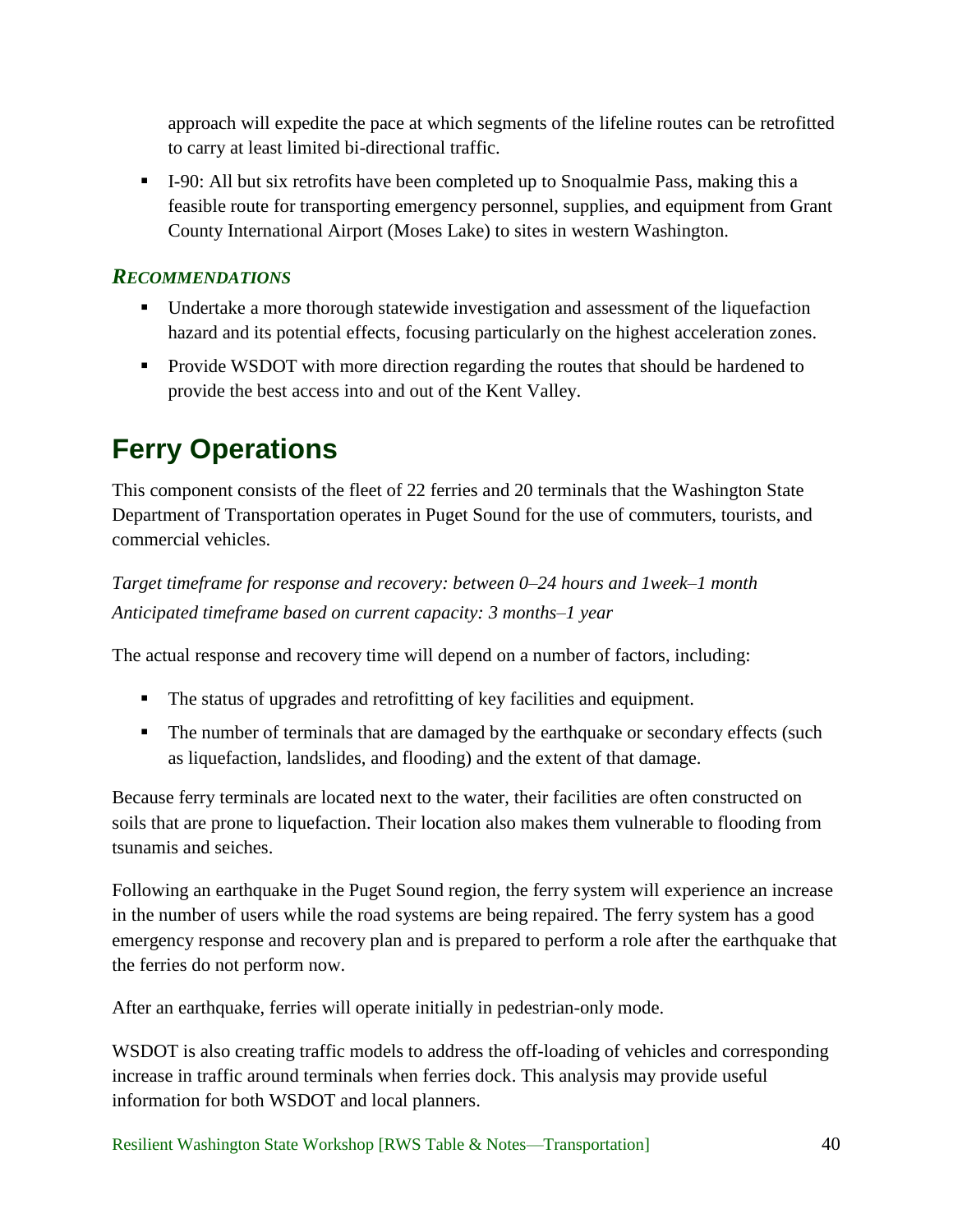<span id="page-45-0"></span>Solicit input from port administrators to identify which transportation routes are most crucial to port operations so that WSDOT and local transportation planners can prioritize these routes for seismic retrofitting

# <span id="page-45-1"></span>**Major and Minor Arterials**

This component encompasses arterial roadways (including bridges) other than the interstates. It therefore includes state highways and many city and county roads.

*Target timeframe for response and recovery: between 0–24 hours and 3 months–1 year, depending on location; the percentage of roadways that are open for use will increase over this period.*

*Anticipated timeframe based on current capacity: between 1 week–1 month and 1–3 years, depending on location; the percentage of roadways that are open for use will increase over this period.*

The actual response and recovery time will depend on a number of factors, including:

- The amount of time it takes to inspect bridges and roadways in the areas affected by the earthquake.
- The number of bridges and segments of road that are rendered unusable or only partially usable as a result of the earthquake or secondary effects.
- The extent to which liquefaction and slope failure cause damage to both roadways and planned detours.

### <span id="page-45-2"></span>*RECOMMENDATIONS*

- **Develop interagency agreements between WSDOT and local jurisdictions to facilitate the** rerouting of traffic (as needed) following an earthquake.
- Encourage counties and cities to work together to identify lifeline corridors and prioritize and retrofit bridges to serve the greatest need. Include mass transit agencies, school districts, postal services, businesses, and other agencies that rely on these roadways in these discussions.
	- o Investigate what is being done by cities and counties to identify alternate routes.
	- o Tie both primary and secondary arterials to transit, snow, and evacuation routes to help communities identify their lifelines.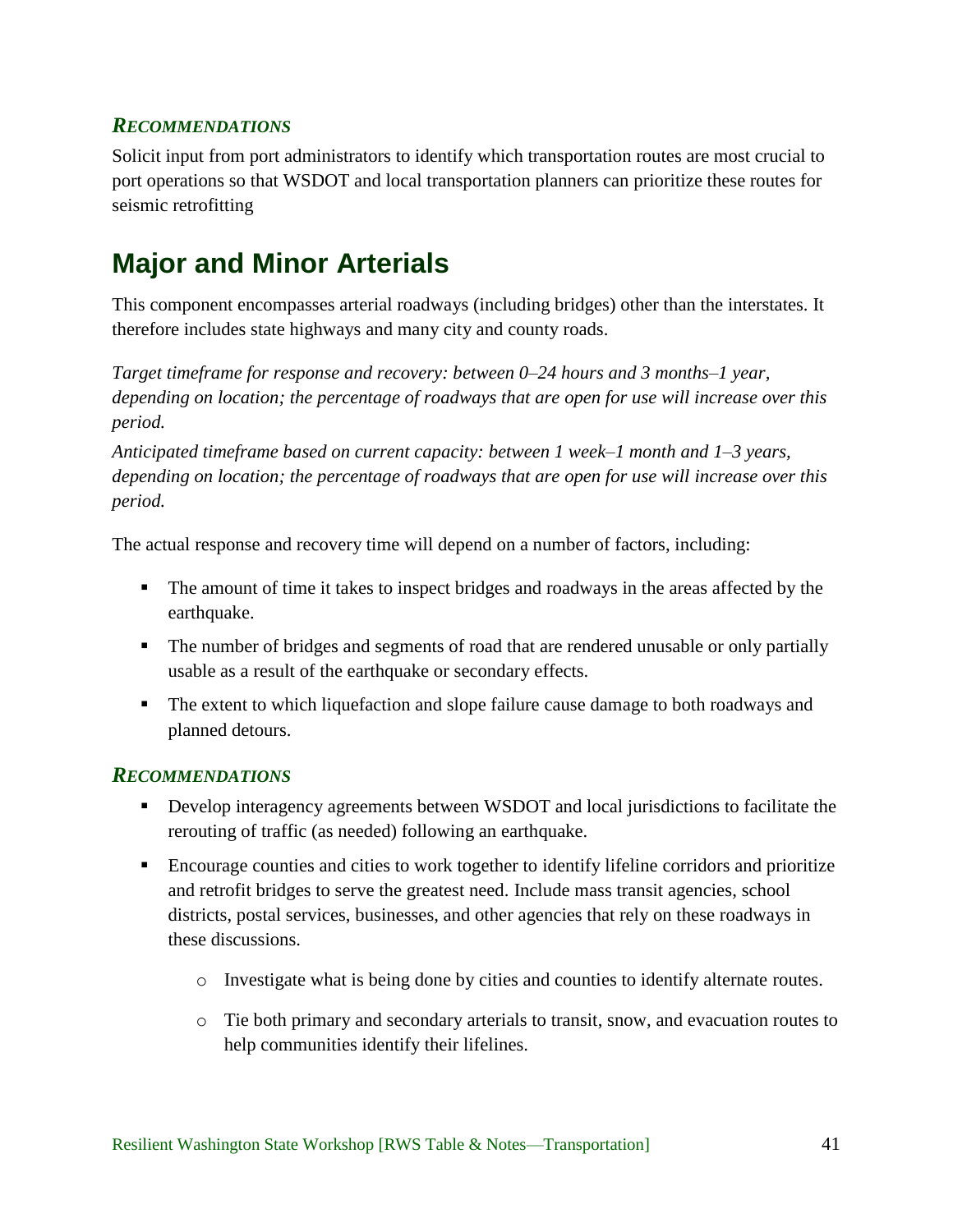# <span id="page-46-0"></span>**Airports**

*Target timeframe for response and recovery: between 0–24 hours and 1week–1 month Anticipated timeframe based on current capacity: 3 months–1 year*

The actual response and recovery time will depend on a number of factors. For example:

- Depending on the earthquake scenario and soil conditions, liquefaction may affect the usability of some runways.
- If upgrades and retrofitting of key facilities and equipment has not been completed before the earthquake, these structures are likely to sustain greater damage.
- Extensive damage to fuel lines and other essential utilities may substantially slow the recovery.
- The number of airport personnel who are able to report to work may be limited by a variety of circumstances, including where personnel were at the time of the earthquake and whether they are able to travel to and from work following the earthquake.

On the whole, airports are built on good ground, and WSDOT's lifeline corridor does include connectivity to airports. WSDOT:

- Has retrofitted SR 518 to SeaTac Airport.
- Is retrofitting I-5 to Joint Base Lewis-McCord.
- Will retrofit SR 525 to Paine Field.

WSDOT is also working on I-5 by King County Airport.

If fuel lines are damaged, jet fuel can be transported in by air until repairs are completed.

### <span id="page-46-1"></span>*RECOMMENDATIONS*

- Standardize post-disaster damage assessment and reporting.
- Assess whether routes to and from airports are sufficiently hardened; retrofit these routes if needed.

# <span id="page-46-2"></span>**Ports and Navigable Waterways**

This component consists of Washington' system of ports and shipping routes, including piers, wharves, seawalls, container storage yards, marinas, and other facilities and equipment on which the operations of the ports depend.

*Target timeframe for response and recovery: between 3–7 days and 1–3 months Anticipated timeframe based on current capacity: 1–3 years*

Resilient Washington State Workshop [RWS Table & Notes—Transportation] 42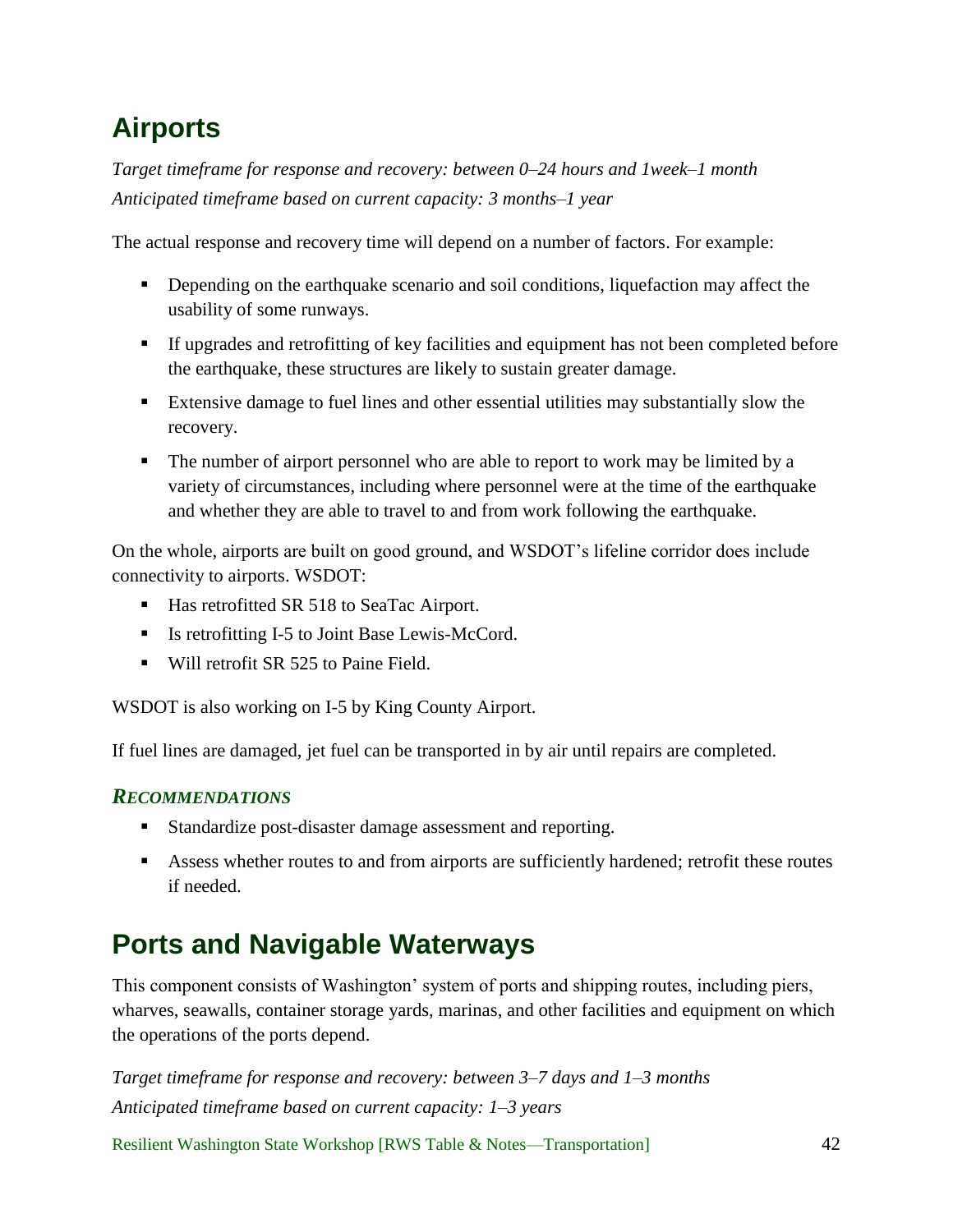The actual response and recovery time will depend on a number of factors, including:

- The extent of damage caused by the earthquake, particularly such secondary effects as liquefaction, landslides, and flooding.
- The status of upgrades and retrofitting of key facilities and equipment.

Because ports are built alongside the water, their facilities are often constructed on soils that are prone to liquefaction. Their location also makes them vulnerable to flooding from tsunamis and seiches.

The vulnerability of ports is of particular concern because of the serious short- and long-term economic impacts that the state will experience if ports are slow to recover from an earthquake. In particular, ports that do not recover quickly will permanently lose a significant part of their customer base to other competing ports located outside of the region.

## <span id="page-47-0"></span>*RECOMMENDATIONS*

- Compel ports to step up efforts to assess the seismic vulnerability of their facilities and equipment.
- Compel ports to retrofit existing port facilities to improve their capacity to recover quickly from earthquakes and secondary effects.
- Ensure that ports have backup facilities for the critical aspects of port administration. Backup facilities should be located in areas outside the zones likely to be damaged by earthquakes.
- Solicit input from port administrators to identify which transportation routes are most crucial to port operations so that WSDOT can prioritize these routes for seismic retrofitting.

# <span id="page-47-1"></span>**Rail**

This component includes both passenger rail services and the freight services provided by numerous privately owned railroad companies, along with the tracks, bridges, overpasses, signal systems, and other facilities and equipment on which they depend.

*Target timeframe for response and recovery: between 3–7 days and 1–3 months Anticipated timeframe based on current capacity: 1–3 years*

The actual response and recovery time will depend on a number of factors, including:

The number and extent of earthquake-induced landslides that block and damage rail lines.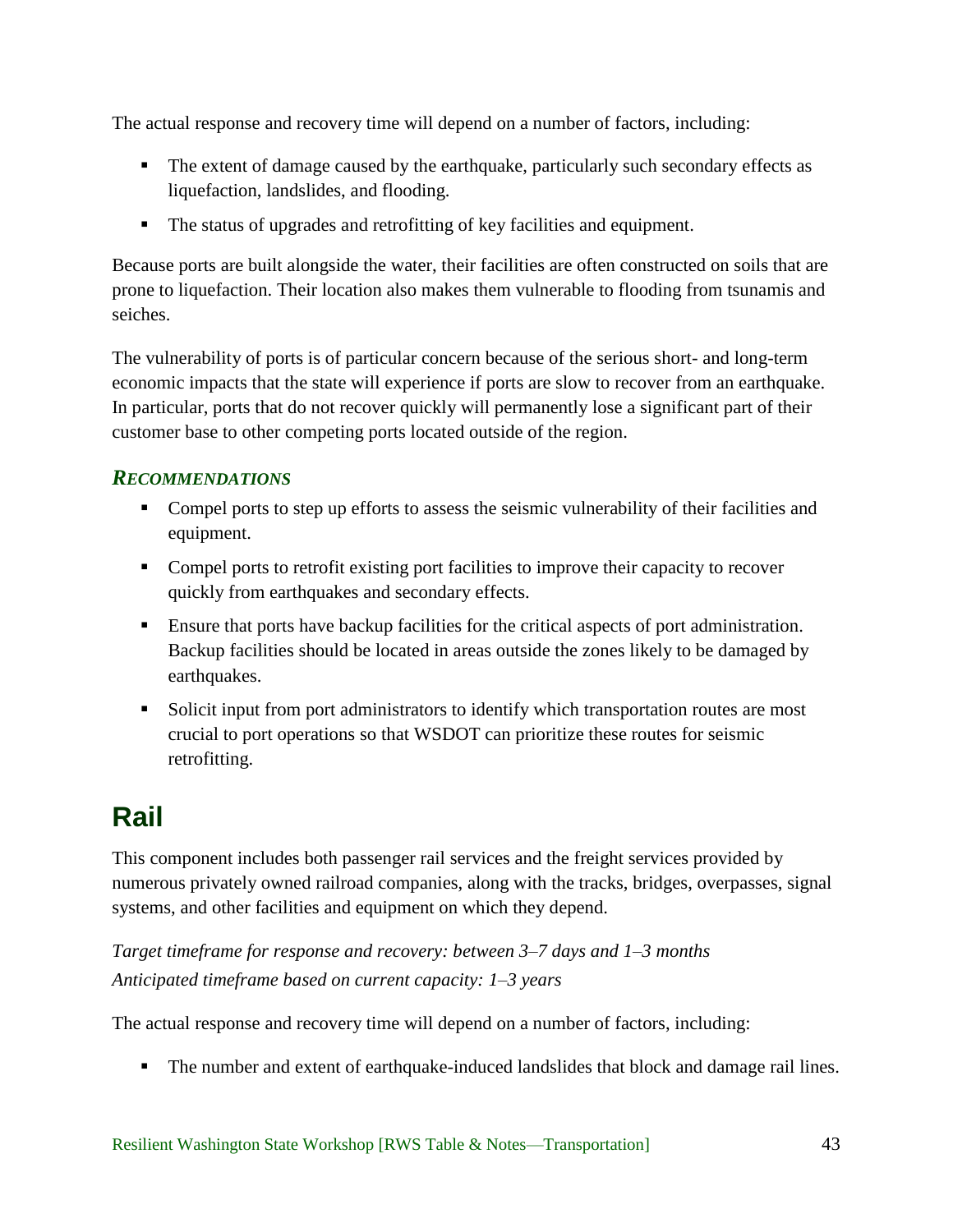The primary objective following an earthquake will be the restoration of freight traffic. Landslides are the key concern. (WSDOT is using federal funds to mitigate this for light rail.) In general freight services will resume immediately after a landslide is cleared, but passenger services will wait 24 hours.

## <span id="page-48-0"></span>*RECOMMENDATIONS*

Determine whether the rail companies have considered the possible effects of liquefaction when assessing the vulnerability of rail lines and bridges.

# <span id="page-48-1"></span>**Mass Transit**

 $\overline{a}$ 

This component includes all public transportation systems other than the ferry system.<sup>5</sup> Because these systems—and public buses in particular—depend on the functionality of roadways and bridges, the recovery of mass transit will depend predominately on the recovery of the network of major and minor arterials along which mass transit routes run.

*Target timeframe for response and recovery: between 0–24 hours and 3 months–1 year, depending on location; the percentage of roadways that are open for use will increase over this period.*

*Anticipated timeframe based on current capacity: between 1 week–1 month and 1–3 years, depending on location; the percentage of roadways that are open for use will increase over this period.*

The actual response and recovery time will depend on a number of factors. For example:

- Bridges and roadways in the areas affected by the earthquake must be inspected. How long this takes will depend on the number and accessibility of the structures and the availability of qualified inspectors.
- Some bridges and segments of road may be rendered unusable or only partially usable as a result of the earthquake or secondary effects. The response and recovery timeframe will depend on the number, the location, and the extent of the damage.
- Depending on the scenario and local conditions, liquefaction and slope failure could damage both interstates and planned detours.
- Fuel may be unavailable or available only in limited quantities following the earthquake.
- Some transit facilities may incur damage as a result of the earthquake or secondary effects.

<sup>&</sup>lt;sup>5</sup> While light rail is part of the Mass Transit system, for the purposes of this initiative, it is also addressed as part of the *Rail* component.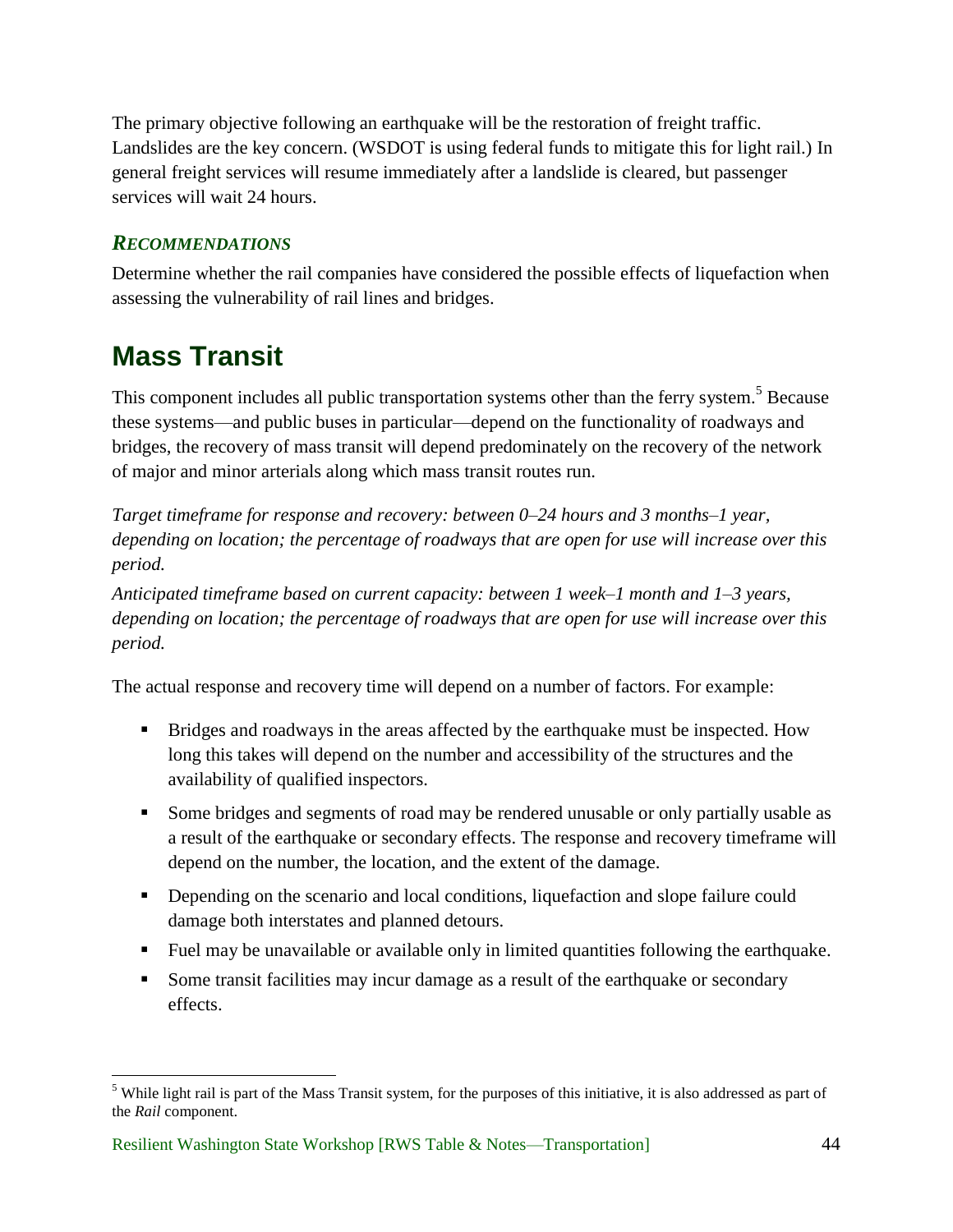- The speed with which repairs are made will depend on a number of factors, including the availability of spare parts.
- The number of transit employees who are able to report to work may be limited by a variety of circumstances, including where personnel were at the time of the earthquake and whether they are able to travel to and from work following the earthquake.

- <span id="page-49-0"></span> Identify, review, and update interagency agreements between WSDOT and local jurisdictions to facilitate the rerouting of traffic (as needed) following an earthquake. Develop such agreements where they do not currently exist. Review interagency agreements annually.
- Encourage counties and cities to work together to prioritize and retrofit bridges to serve the greatest need. Include mass transit agencies in these discussions.
- Encourage transit companies to assess the earthquake vulnerabilities of their facilities and to gather information about recommended facility updates designed to minimize damage in the event of an earthquake.
- Incorporate earthquake scenarios into regular company emergency planning drills.
- Identify, review, and update the continuity of operations plans of all transit agencies (large and small). Develop such plans where they do not currently exist. Review continuity of operations plans annually.

# <span id="page-49-1"></span>**General Recommendations**

- As part of pre-earthquake planning, identify the people who will need to participate in the decision making process by means of which alternate routes will be selected after an earthquake occurs.
- Develop a means of educating the public about how to get around in the event of an earthquake/disaster.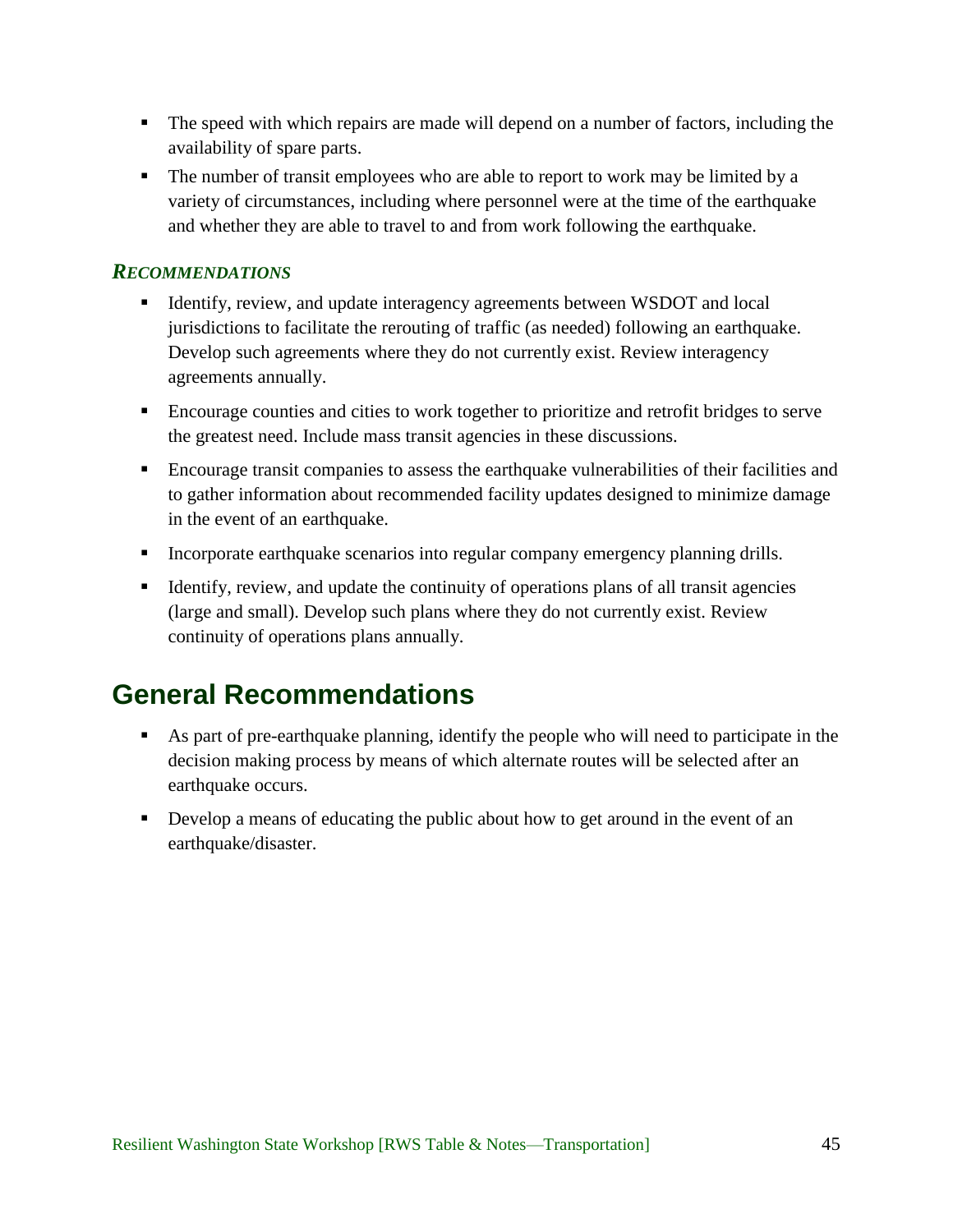# <span id="page-50-0"></span>Housing and Economic Development

The following table provides a summary of the estimated timeframes for recovery of key components of the infrastructure, systems, and services of the Housing and Economic Development sector in the state of Washington. The Xs indicate the sector group's best educated guess regarding the current timeframe for the response and recovery of each component and subcomponent after a scenario earthquake. The colored areas represent the goals or targets for each component and subcomponent. (These targets indicate the recovery timeframes that are necessary to achieve resilience in the state of Washington.) The gaps between the Xs and the shaded areas reveal the need for further evaluation, policies, and actions to improve Washington's resilience.

### **KEY TO THE TABLE**

TARGETS TO ACHIEVE DIFFERENT LEVELS OF RECOVERY:

| Minimal                                                                          |  |
|----------------------------------------------------------------------------------|--|
| Functional:                                                                      |  |
| Operational* (time it ought to take to restore component to 80-90% operational): |  |
| TIME NEEDED FOR RECOVERY TO 80-90% OPERATIONAL GIVEN CURRENT CONDITIONS:         |  |

For a number of components, the timeframes marked in the table reflect the estimated recovery period following a worst case scenario earthquake. See the notes following the table for details.

#### **TERMS USED IN THE TABLE**

- **Civillent** Occupiable: The housing unit is structurally sound, safe, and sanitary (sewer and water are available within the dwelling unit or in close proximity), and people can use it to shelter in place following the earthquake.
- **Mid-rise structures:** 4 to 10 stories
- **High-rise structures:** Higher than 10 stories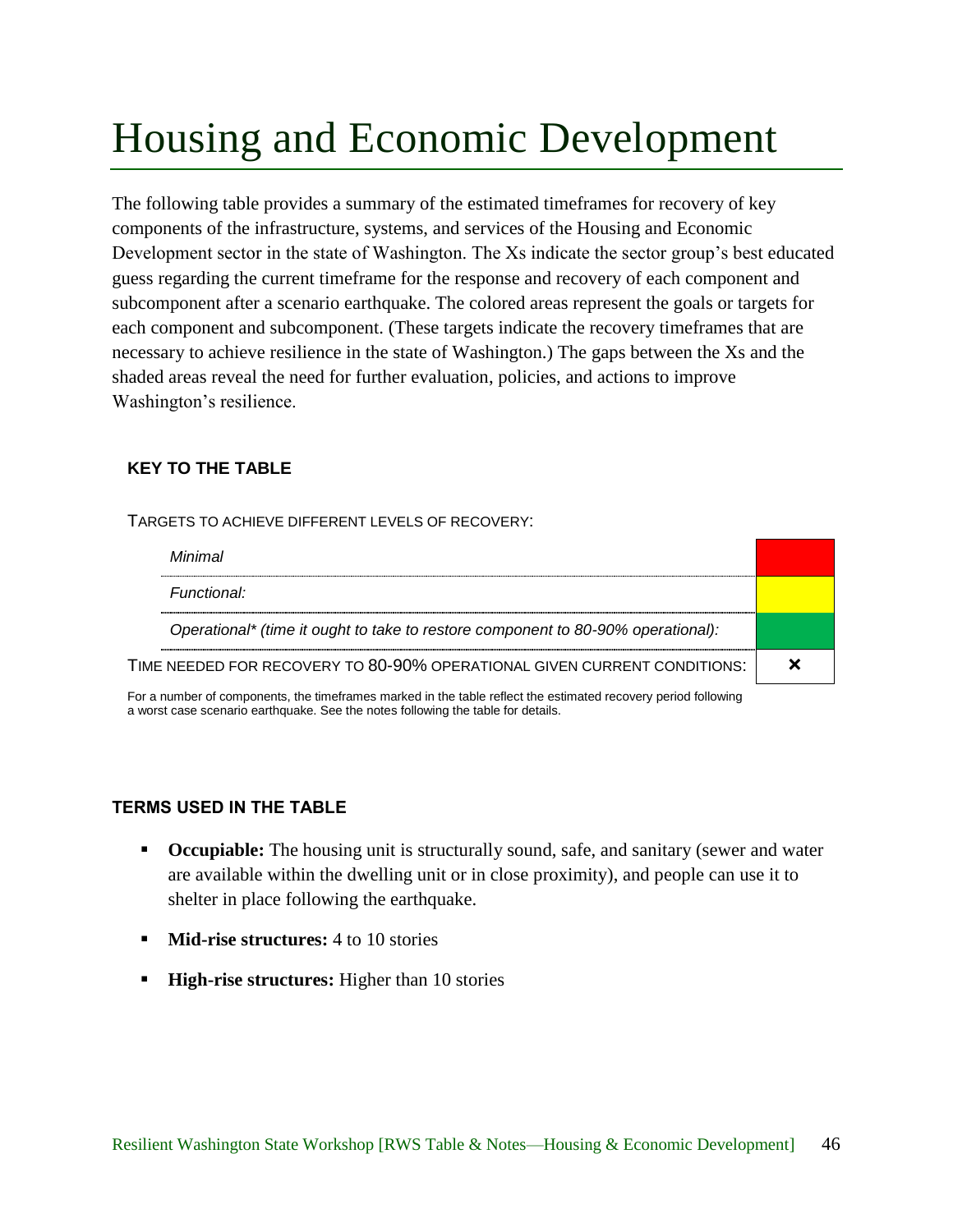| TARGET STATES OF RECOVERY: WASHINGTON'S HOUSING & ECONOMIC<br><b>DEVELOPMENT SECTOR</b> |                        |                   |                 |                 |                           |                           |                           |                           |               |
|-----------------------------------------------------------------------------------------|------------------------|-------------------|-----------------|-----------------|---------------------------|---------------------------|---------------------------|---------------------------|---------------|
|                                                                                         | Event<br><b>occurs</b> | $0 - 24$<br>hours | $1 - 3$<br>days | $3 - 7$<br>days | 1 week-<br>1 month        | 1 month-<br>3 months      | 3 months-<br>1 year       | 1 year-<br>3 years        | $3+$<br>years |
| Finance and banking                                                                     |                        |                   |                 |                 | $\boldsymbol{\mathsf{x}}$ |                           |                           |                           |               |
| Commerce (commercial facilities)                                                        |                        |                   |                 |                 |                           | ×                         |                           |                           |               |
| Real estate and construction                                                            |                        |                   |                 |                 | ×                         |                           |                           |                           |               |
| Manufacturing (industrial facilities)                                                   |                        |                   |                 |                 |                           | $\boldsymbol{\mathsf{x}}$ |                           |                           |               |
| Planning and community<br>development                                                   |                        |                   |                 |                 |                           | ×                         |                           |                           |               |
| Unreinforced masonry structures                                                         |                        |                   |                 |                 |                           |                           |                           |                           | ×             |
| Housing                                                                                 |                        |                   |                 |                 |                           |                           |                           |                           |               |
| Detached single-family residential<br>$(\text{pre-1950})$                               |                        |                   |                 |                 |                           |                           | $\boldsymbol{\mathsf{x}}$ |                           |               |
| Detached single-family residential<br>(post 1950)                                       |                        |                   |                 |                 | $\boldsymbol{\mathsf{x}}$ |                           |                           |                           |               |
| Mid- and high-rise structures (pre-<br>1977)                                            |                        |                   |                 |                 |                           |                           |                           | $\boldsymbol{\mathsf{x}}$ |               |
| Mid- and high-rise structures (post<br>1977)                                            |                        |                   |                 |                 |                           | $\boldsymbol{\mathsf{x}}$ |                           |                           |               |

# <span id="page-51-0"></span>**Finance and Banking**

The finance and banking component includes local branches of banks, ATM machines, and insurance providers.

*Target timeframe for response and recovery:*

- *Minimum level: within 1–3 days, at least 50% of services will be restored.*
- *Functional level: within 3–7 days, at least 75% of services will be restored.*
- *Operational level: within 1 week–1 month, at least 90% of services will be restored.*

*Anticipated timeframe based on current capacity: 3–7 days*

The actual response and recovery time will depend on a number of factors. For example:

- If the communications network is damaged or overwhelmed by users, it may be unable to support electronic transactions and communication between banks and branches.
- **Damage to roads, bridges, and other transportation infrastructure may prevent vehicles** from bringing cash and generators into areas damaged by the earthquake or secondary effects. The availability of vehicles may also be limited.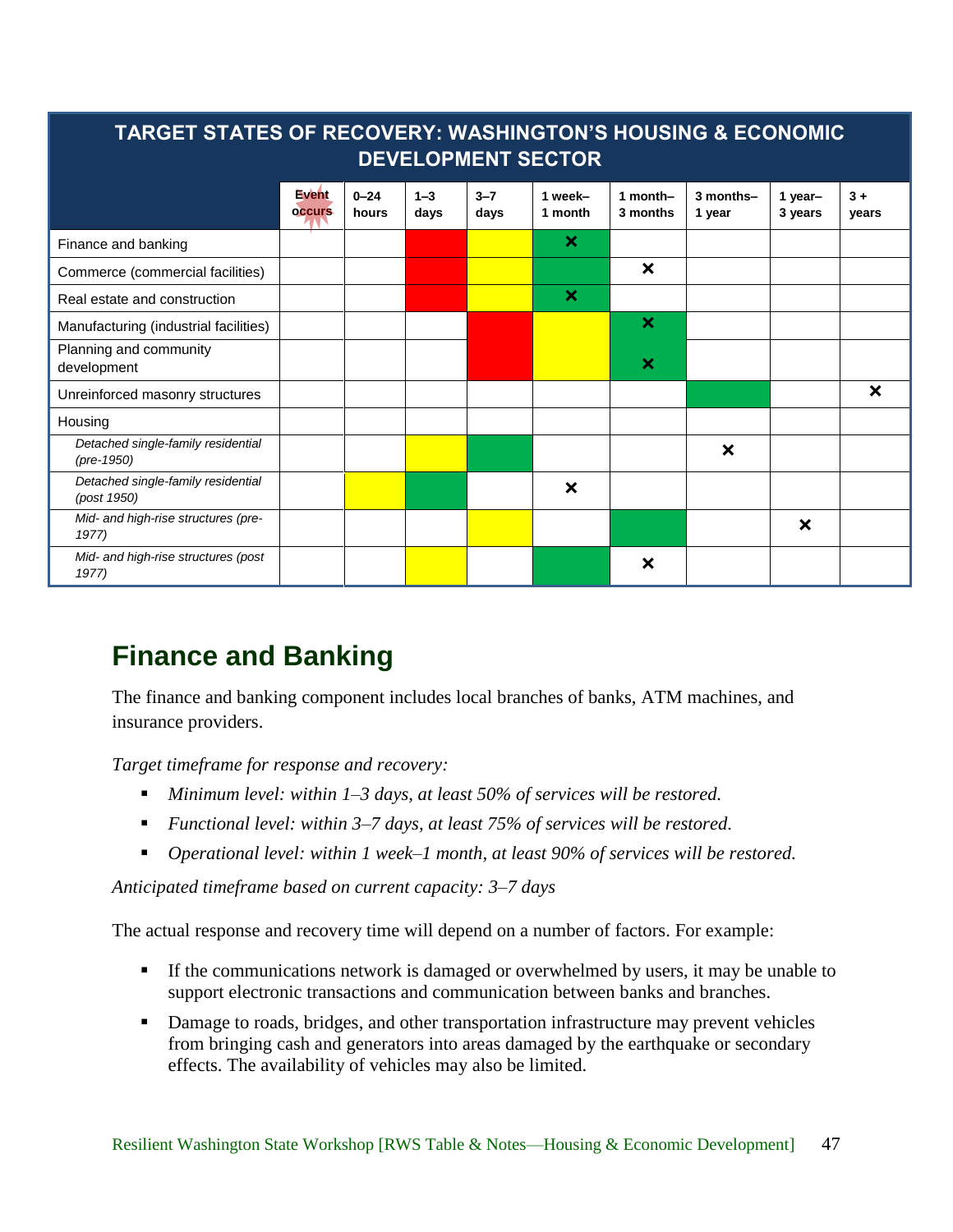- The overall speed of this component's recovery depends significantly on the speed with which electricity is restored, particularly to ATMs.
- The timeframe required to bring in building inspectors to determine whether buildings are usable and to assess the need for repairs or new construction will vary depending on the scenario and local conditions.

This component's initial priorities for recovery will include making cash available to the population, providing emergency loans, processing deposits, and, in the case of insurance, sending personnel in to assess damage and distribute money.

# <span id="page-52-0"></span>*RECOMMENDATIONS*

Develop a means of coordinating the response and recovery efforts of the finance and banking component with the public emergency response. In particular, a clear connection needs to be established between the public emergency response hub and this component's emergency response representatives. The existing forums for coordination within the finance and banking component are CPARM, PNWER, and Washington First, with Washington First having served in the past as the primary contact for emergency response information.

# <span id="page-52-1"></span>**Commerce (Commercial Facilities)**

This component consists of retail businesses (local stores as well as regional and national chains).

### *Target timeframe for response and recovery:*

- *Minimum level: during the first 1–3 days, retailers will begin to gain access to facilities and will focus on cleaning up and assessing inventory.*
- *Functional level: within 3–7 days, utilities will be restored, just-in-time inventories will begin to be restocked, and stores will have some ability to provide merchandise to customers.*
- *Operational level: within 1 week–1 month, stores will be able to restock and sell merchandise with few limitations.*

### *Anticipated timeframe based on current capacity: 1 month–3 months*

The actual response and recovery time will depend on a number of factors. For example:

- The state of the transportation infrastructure, including service roads, will determine the ability of businesses to transport goods and restock just-in-time inventories.
- Retailers are dependent upon the speed of the overall economic recovery: in particular, the ability and willingness of consumers—many of whom may have temporarily or permanently left the affected area—to make purchases.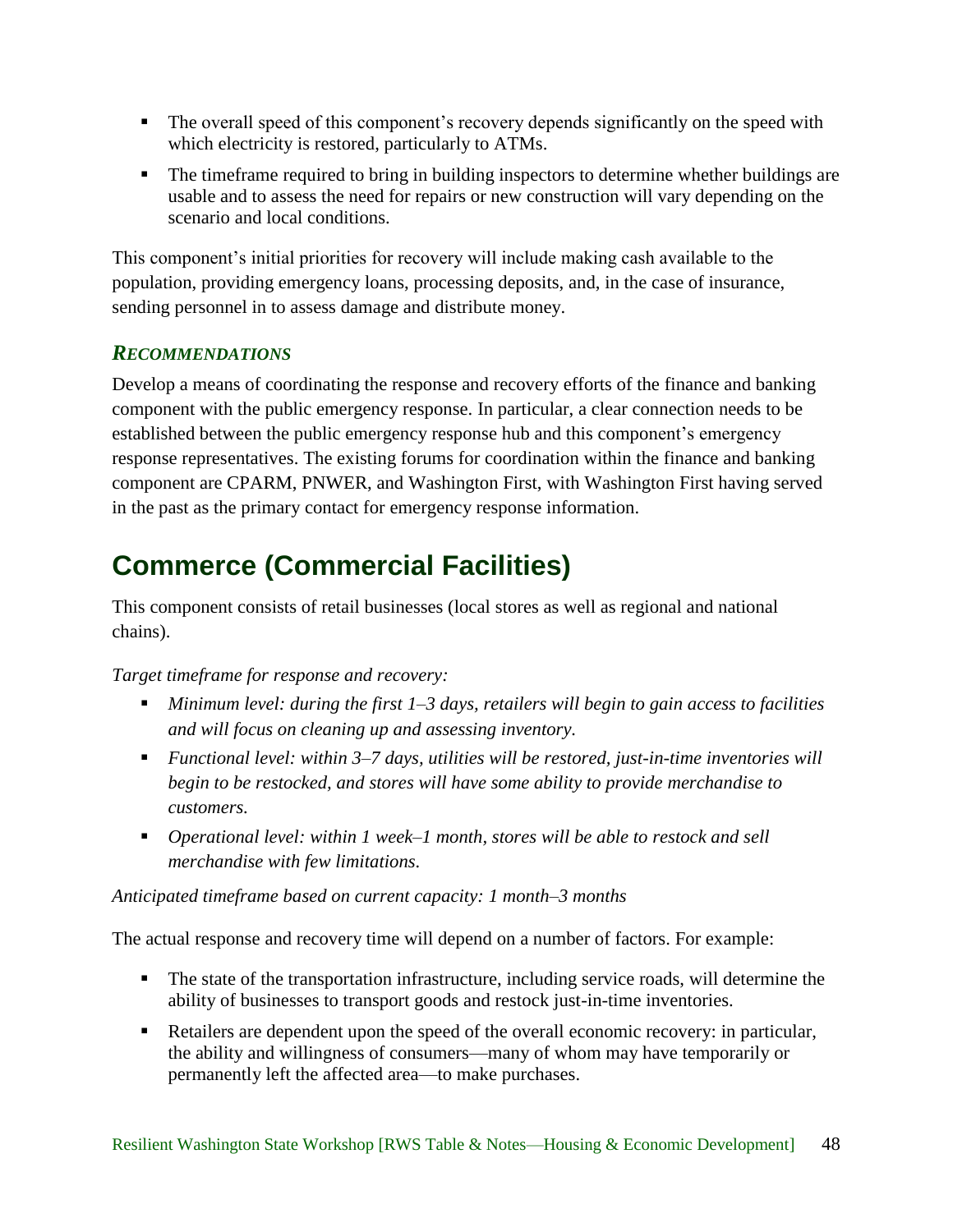- Commercial buildings that were not designed to withstand an earthquake and that have not been seismically retrofitted are more likely to sustain serious damage during an earthquake. The length of the recovery period will depend on the extent of the damage and the number of buildings affected.
- If the communications and internet systems are damaged or overwhelmed by users, they may be unable to support the processing of transactions.

- <span id="page-53-0"></span>**Mandate a process of inspection for commercial structures to determine whether** structural and nonstructural retrofitting has been done. Such a review and checklist would be done by the seller/owner when the building is to be sold or refinanced.
- Develop legislation that determines who will be permitted to initiate repairs so as to keep local resources engaged; develop small-works rosters of local trades-people.
- Develop a plan for dealing with point-of-sale issues without electricity.
- Ask the state legislature to consider how funds might be used to keep local jurisdictions from going bankrupt when, following an earthquake, sales tax decreases at all levels.
- For small businesses:
	- o Emphasize the importance of continuity planning.
	- o Explore the possibility of mentoring between big and small businesses.
	- o Offer incentives (e.g. low interest loans and government subsidies; for example, if a business does a certain number of things to become more resilient, have the state offer reductions of the B&O tax and insurance premium).
	- o Fund plans through a reduction in B&O tax.
	- o Strengthen & promote mutual aid.
	- o Encourage businesses to have remote data backup.
- Review IBC and GMA codes (in connection with commercial facilities) to promote incentive-based retrofitting when possible.

# <span id="page-53-1"></span>**Real Estate and Construction**

This component includes construction companies, contractors, and real estate agencies.

*Target timeframe for response and recovery:*

- *Minimum level: 1–3 days*
- *Functional level: 3–7 days*
- *Operational level: 1 week–1 month*

*Anticipated timeframe based on current capacity: 3–7 days*

The actual response and recovery time will depend on a number of factors. For example:

Resilient Washington State Workshop [RWS Table & Notes—Housing & Economic Development] 49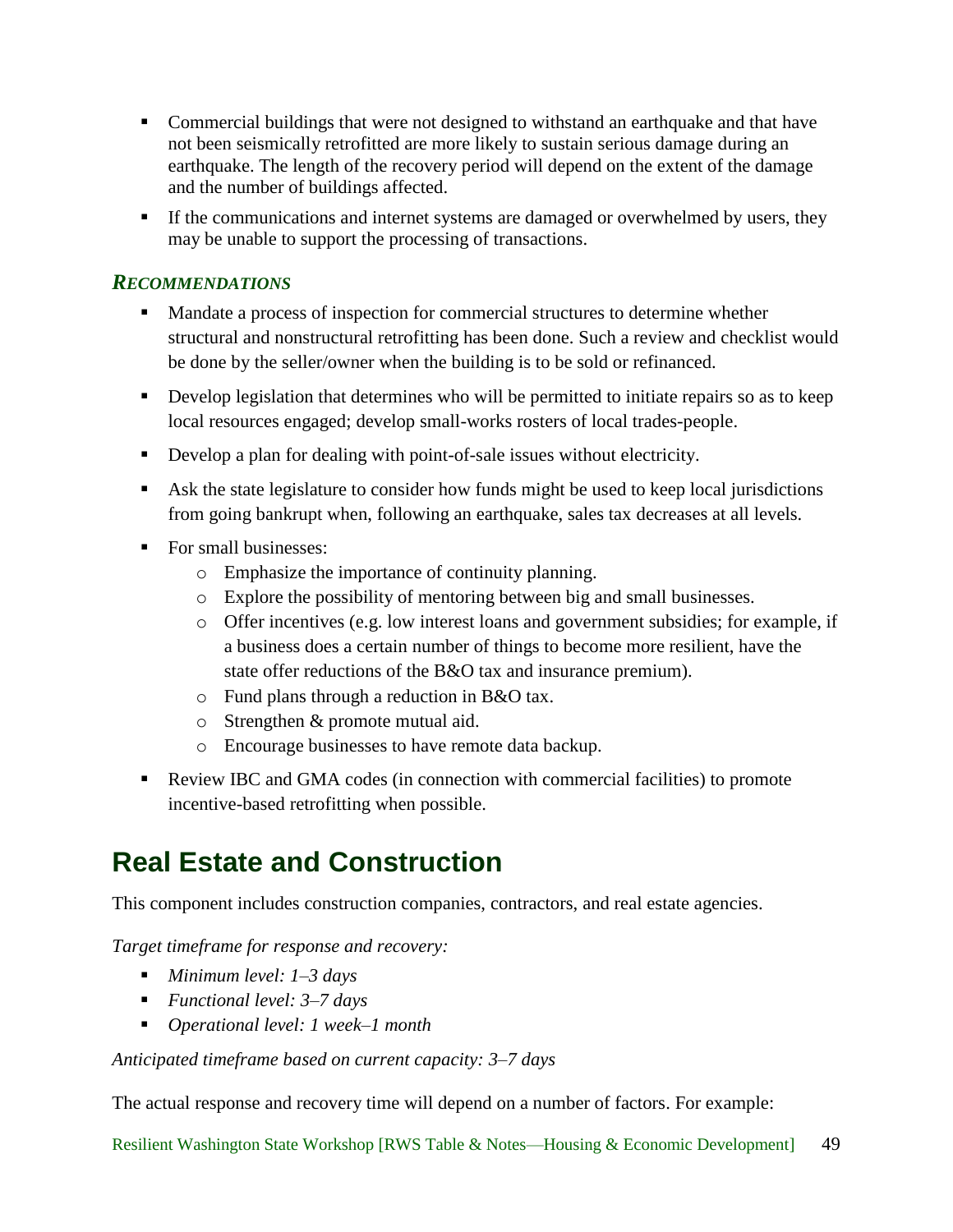- The ability of building owners to get into damaged areas in order to make assessments will be determined by the state of the transportation infrastructure and the speed with which access is restored.
- **Damaged structures must be assessed by qualified inspectors, whose numbers and** availability may be limited.
- The time required for the local building and planning departments to issue permits will depend on such factors as the availability of personnel and the size of the area affected by the earthquake.
- Debris will have to be removed and disposed of. The length of time this takes will depend on a number of factors, including the size of the area affected, the quantity of the debris, and the state of the transportation system.
- The availability of building materials, tools, and equipment may be limited, particularly if the demand is great.

<span id="page-54-0"></span>Facilitate mutual-aid agreements and adopt licensing regulations (where these are lacking) that will (1) enhance the abilities of local planning departments to bring in building officials from elsewhere to supplement those in the disaster area and (2) allow businesses to bring in security providers from out of state if necessary.

# <span id="page-54-1"></span>**Manufacturing (Industrial Facilities)**

This component includes manufacturers such as Boeing and the buildings and equipment on which they rely.

*Target timeframe for response and recovery:*

- *Minimum level: 3–7 days*
- *Functional level: 1 week–1 month*
- *Operational level: 1–3 months*

### *Anticipated timeframe based on current capacity: 1 week–1 month*

The actual response and recovery time will depend on a number of factors, including:

- The state of the transportation infrastructure (including rail) and its ability to support the supply system and deliver inventory.
- Whether manufacturing structures in vulnerable areas have been seismically retrofitted.
- The extent of damage to manufacturing instruments, equipment, and other non-structural elements.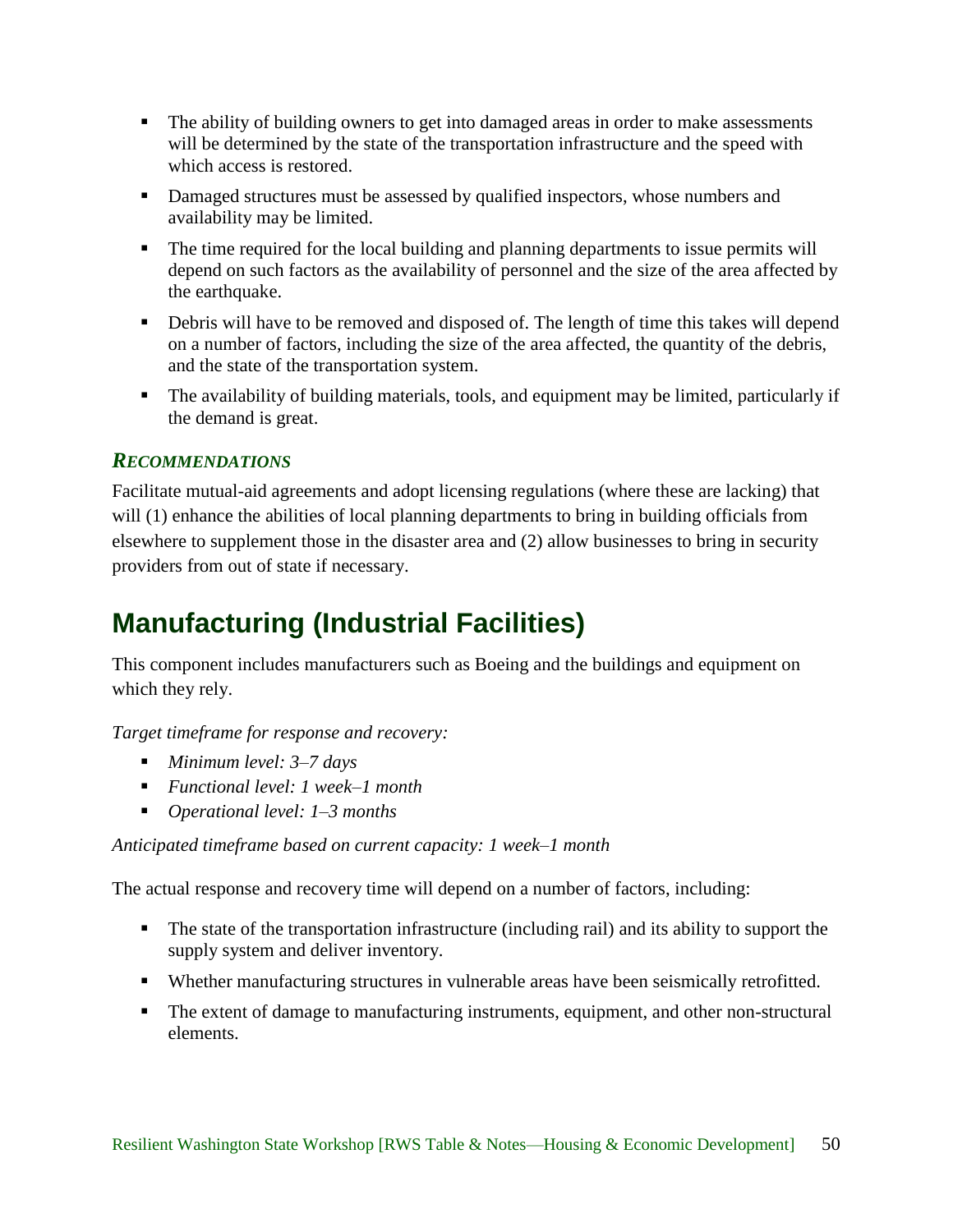<span id="page-55-0"></span>Identify vulnerabilities in the supply chains of manufacturing industries; bring manufacturers together to find alternative suppliers (etc.) to ensure continuity during disasters.

# <span id="page-55-1"></span>**Planning and Community Development**

This component includes building codes, permitting processes, and the capacity of local governments and state agencies to review plans and issue permits for demolition, repairs, and new construction.

*Target timeframe for response and recovery:*

- *Minimum level: 3–7 days*
- *Functional level: 1 week–1 month*
- *Operational level: 1 month–3 months*

### *Anticipated timeframe based on current capacity: 1 month–3 months*

The actual response and recovery time will depend on a number of factors. For example:

- The availability of planning and development staff and their ability to report to work may be limited by a variety of circumstances, including where personnel were at the time of the earthquake and whether they are able to travel to and from work following the earthquake.
- Buildings that house the permitting agencies could be significantly damaged by the earthquake or secondary effects.
- Depending on circumstances, permitting agencies may seek to contract with and bring in additional staff to carry out assessments and permitting.
- The amount of time it takes to carry out demolition and debris removal will depend on factors such as the size of the area affected, the quantity of the debris, the availability of equipment, and the state of the transportation system.
- The ability of building inspectors to get into damaged areas in order to carry out inspections will be determined by the state of the transportation infrastructure and the speed with which access is restored.
- The existence (prior to the earthquake) of well developed planning and visioning documents that lay the ground work for recovery could help accelerate the recovery of this component.

During the initial phase of recovery, the focus of this component will be on mobilizing qualified inspectors and addressing emergency repairs. To expedite permitting, personnel from other parts of the permitting agency may be reallocated. Also, additional building and permitting officials from other regions may be brought in to help.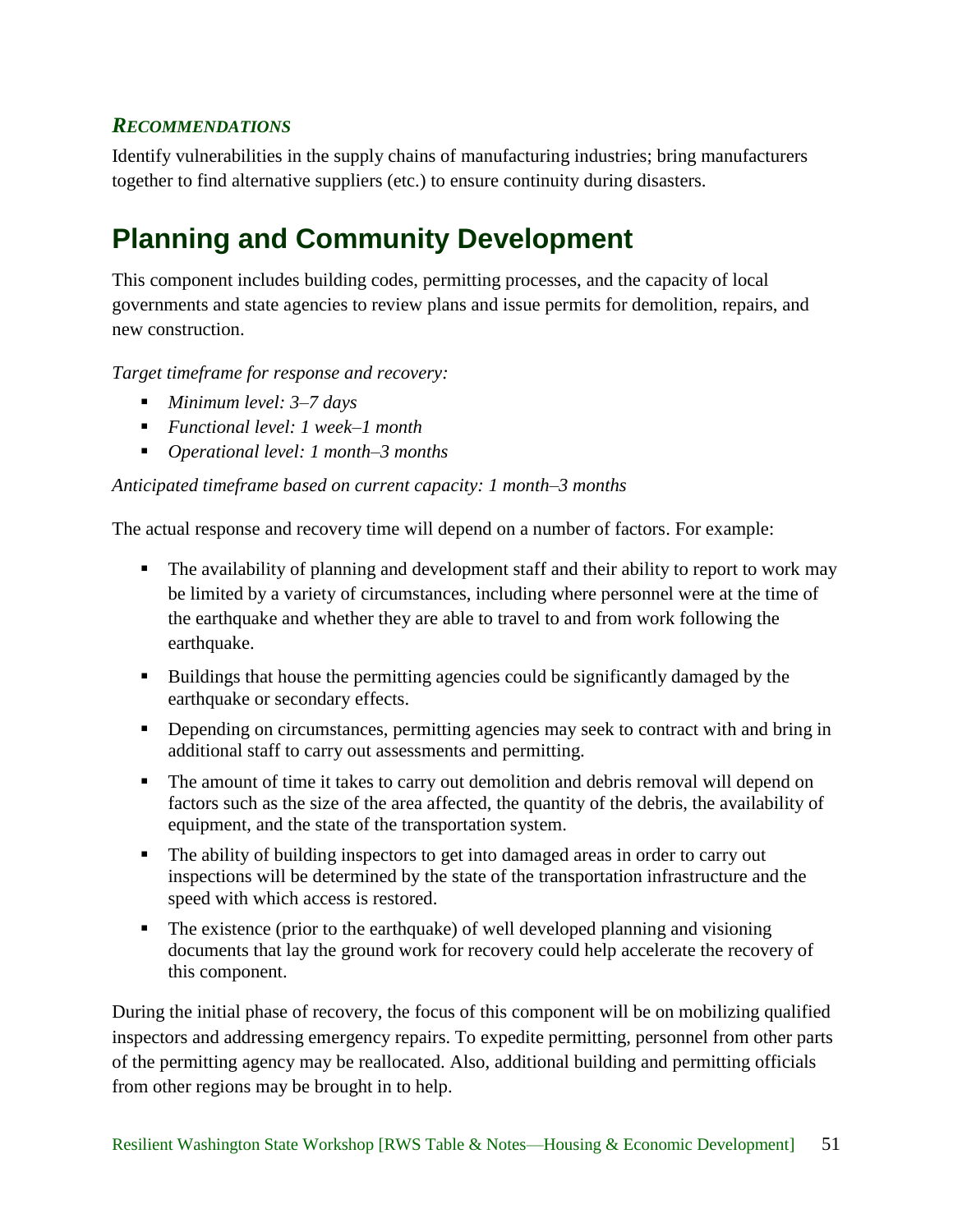- <span id="page-56-0"></span> Encourage building departments to become more engaged with the mitigation efforts of emergency managers.
- Give consideration to *revisioning* both prior to a disaster (e.g. mitigation policies related to post-disaster reuse of land) and after a disaster (e.g. rethink fundamental development, engineering, and design).
- Develop further means of expediting the process of reviewing and granting permits for construction and reconstruction following an earthquake.
- Strengthen building codes, especially for hospitals and for mid- and high-occupancy facilities.
- Develop incentives for starting the market for base-isolated, higher performance structures.

# <span id="page-56-1"></span>**Unreinforced Masonry Structures (URMs)**

*Target timeframe for response and recovery: 3 months–1 year (for 80% of URMs to be occupiable)*

*Anticipated timeframe based on current capacity: 3+ years*

The actual response and recovery time will depend on a number of factors, including:

- The number of structures that were seismically retrofitted prior to the earthquake.
- The amount of time it takes to restore the utilities (sewer, water, electricity) to structures that are otherwise undamaged or only minimally damaged.
- The availability of contractors and building materials.

Unreinforced masonry structures are highly vulnerable to ground shaking and (depending on the location and scenario) are likely to experience severe damage during an earthquake.

Many buildings that are considered historically significant or serve as community focal points are constructed of unreinforced masonry and are therefore at significant risk. Also, public buildings (such as city halls and courthouses) in many towns and small cities fit into this category of building, which also includes a large number of commercial buildings (such as brick warehouses) and older residential structures. Unreinforced masonry structures can be very expensive to retrofit. Depending on the building, historic preservation issues may also complicate retrofitting and other available mitigation options.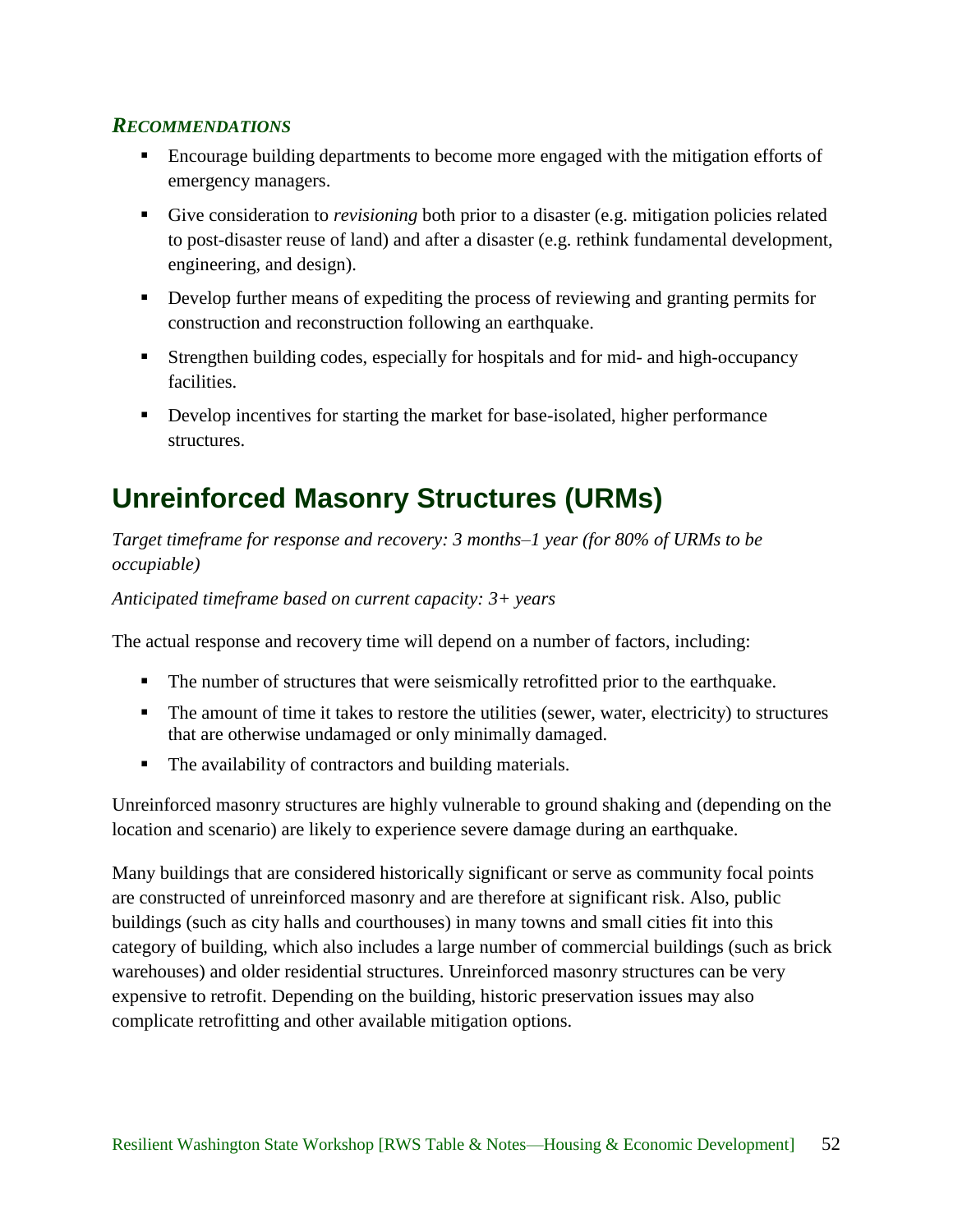- <span id="page-57-0"></span> Work with preservation societies to develop plans for retrofitting buildings of historical significance.
- **Prepare a more detailed inventory of the actual building stock (types of buildings, dates** of construction, and seismic retrofits) in all jurisdictions across the state.
- Work with the Department of Commerce to develop a model code or guidance regarding the various options that exist (e.g. tax breaks) that would encourage owners to retrofit, at least to improve life safety.
- Implement an ordinance to limit the use of such structures—for example, prohibit their use as preschools, senior centers, and child care facilities.
- As an incentive for retrofitting, have the state offer to sign a long-term lease if the owners of the buildings used by the state will invest in retrofitting. Establish a minimum level of resilience and develop a list of options (vetted by qualified engineers) for achieving it.

# <span id="page-57-1"></span>**Housing**

The estimates for this component take into account all residential structures except those constructed of unreinforced masonry (URMs). URMs are addressed separately (see above).

The estimates for residential buildings differ according to type and date of construction, but in general, the response and recovery timeframes of this component will depend on such factors as:

- The number of structures that were built recently (and therefore to a higher earthquake standard) or were seismically retrofitted prior to the earthquake.
- The availability of qualified inspectors to determine whether structures are fit for occupation following the earthquake.
- The state of the transportation infrastructure and the amount of time it takes to clear access routes into neighborhoods damaged by the earthquake.
- The amount of time it takes to restore the utilities (sewer, water, electricity) to homes.
- The amount of time it takes to process and issue building permits for repairs.
- The availability of contractors and building materials.
- $\blacksquare$  The amount of time it takes to process insurance payouts.<sup>6</sup>

# <span id="page-57-2"></span>*DETACHED SINGLE-FAMILY RESIDENTIAL (PRE-1950)*

*Target timeframe for response and recovery:*

- *Functional level: 75% of homes occupiable within 1–3 days*
- *Operational level: 90% occupiable within 3–7 days*

*Anticipated timeframe based on current capacity: 3 months–1 year*

<sup>&</sup>lt;sup>6</sup> In Washington, only about 14% of homeowners have insurance coverage for earthquakes.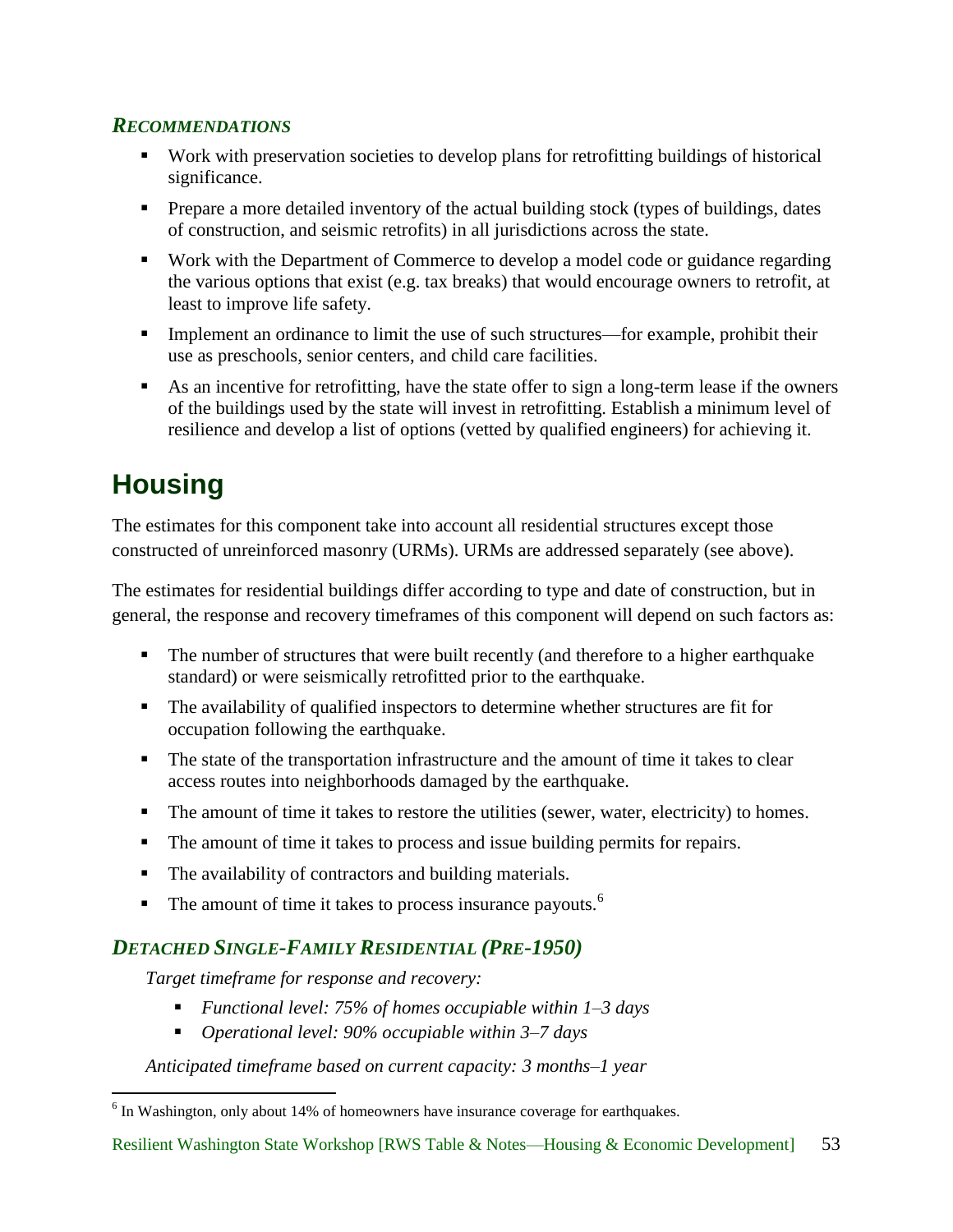### <span id="page-58-0"></span>*DETACHED SINGLE-FAMILY RESIDENTIAL (POST 1950)*

*Target timeframe for response and recovery:*

- *Functional level: 75% of homes occupiable within 0–24 hours*
- *Operational level: 90 % occupiable within 1–3 days*

*Anticipated timeframe based on current capacity: 1 week–1 month*

### <span id="page-58-1"></span>*MID- AND HIGH-RISE STRUCTURES (PRE-1977)*

*Target timeframe for response and recovery:*

- *Functional level: 50% of structures occupiable within 3–7 days*
- *Operational level: 90% occupiable within 1–3 months*

*Anticipated timeframe based on current capacity: 1 year–3 years*

This category of housing includes both apartment buildings and condominiums. The performance and recovery of such structures is of particular concern: If it takes longer than three months to restore people to their homes, many people are likely to relocate all together. This would have a detrimental effect on the economy and would slow the recovery of the community as a whole.

### <span id="page-58-2"></span>*MID- AND HIGH-RISE STRUCTURES (POST 1977)*

*Target timeframe for response and recovery:*

- *Functional level: 75% of structures occupiable within 1–3 days*
- *Operational level: 90% occupiable within 1 week–1month*

*Anticipated timeframe based on current capacity: 1 month–3 months*

The actual response and recovery time will also depend on factors such as:

- The extent of structural damage, such as damage to egress or, in the case of steel structures, damage to connections.
- The availability of qualified engineers and contractors and the speed with which permits can be granted.
- Fabrication time for steel structures.

The seismic standards in the building code were significantly strengthened in the mid-1970s. As a result of subsequent evaluations of how buildings performed in actual earthquakes and given additional changes to the code during the 1990s, buildings that were constructed during the 1990s and later are likely to perform better than many structures built in the 1970s and 1980s.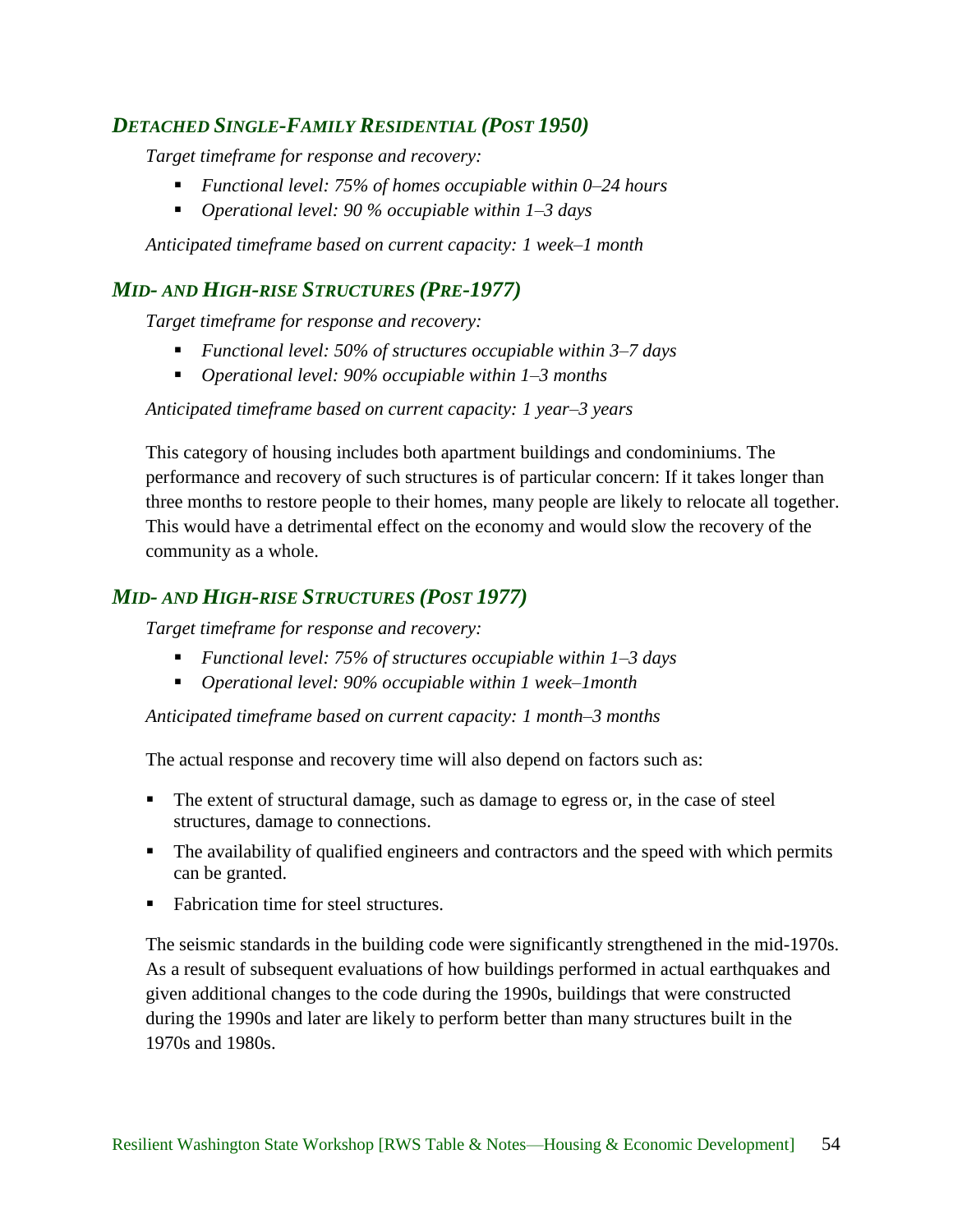### <span id="page-59-0"></span>*RECOMMENDATIONS FOR HOUSING*

- Prepare a more detailed inventory of the actual building stock (types of buildings, dates of construction, and seismic retrofits) in all jurisdictions across the state.
- Build new structures to a higher seismic standard.
- Develop and implement a public education campaign to inform home/building owners of the incentives for retrofitting and show them how investing in mitigation and risk management will save money in the long run.
- **Develop a simple checklist and disclosure statement to be completed by the seller/owner** of a building when the building is to be sold or refinanced. Such a statement would inform the prospective buyer, mortgage holder, and insurer about whether seismic retrofitting or other mitigation has been done (for example, whether the house is or is not bolted to the foundation).
- Encourage insurance companies to offer a lower rate to building/home owners who certify that they have retrofitted for earthquakes.
- Create a task force to look at insurance models in other countries (e.g. Chile and New Zealand) and develop a model that would work in this state.
- **Develop a loan program that would allow building/home owners to borrow money for the** purpose of retrofitting (such loans to be offered by banks, but with state or federal backing).
- Offer a decrease in state property tax as an incentive for investment in seismic retrofitting.
- Institute a small (1 cent) dedicated sales tax in support of seismic mitigation policies and projects.
- As part of job training programs associated with the construction field, train people to do retrofitting at minimal cost. (This could involve a partnership with technical colleges, community colleges, or some of the trades in order to offer the job training at low or no cost).
- Develop a prescreening program similar to San Francisco's Building Occupancy Resumption Program (BORP), which allows building owners to pre-certify private postearthquake inspection of their buildings. (Provided the structure does not exceed a certain level of shaking, the building will automatically have a green tag without the full postearthquake inspection.)
- Use NetQuakes seismographs (small seismometers that are tied into the seismic network) to provide data to engineers and inspectors to help in the tagging process.
- Invest in the further development of RF identification tags that can be installed in buildings and that will activate during an earthquake and monitor acceleration, displacement, and so on. (Such tags would help speed up assessment and make it more accurate.)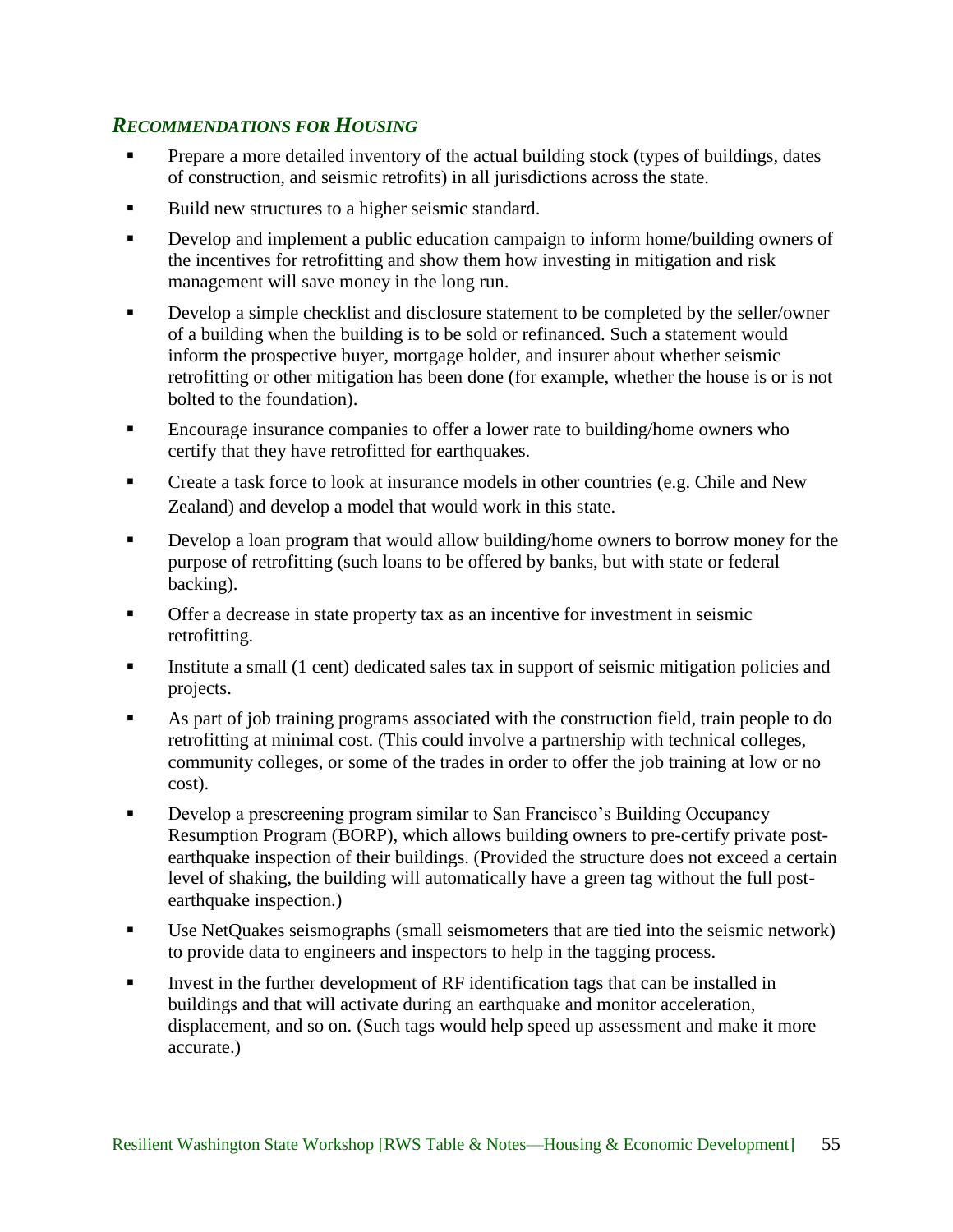# <span id="page-60-0"></span>**General Recommendations**

Develop a centralized way (for use in disasters) to locate housing, commercial facilities, and manufacturing facilities.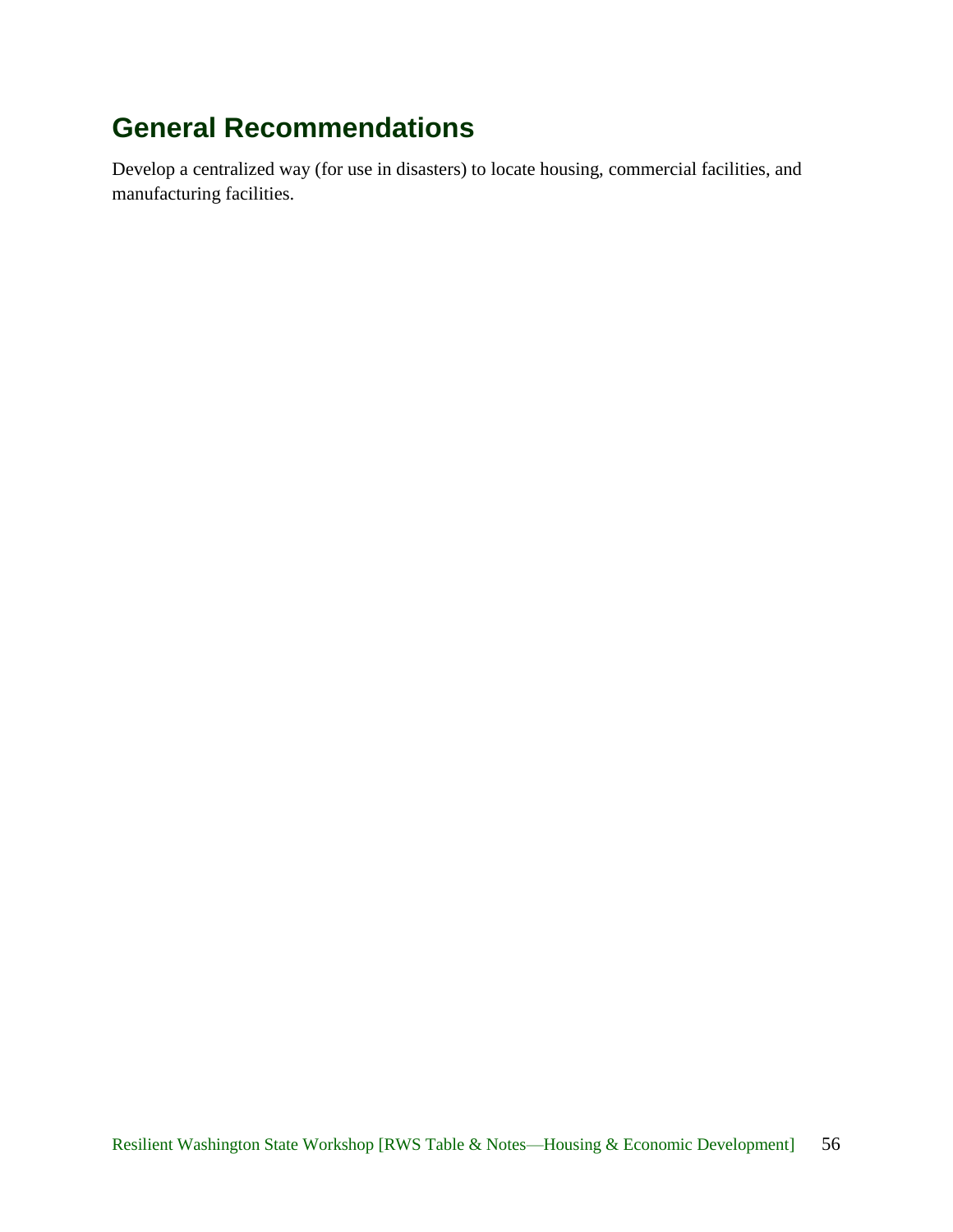# <span id="page-61-0"></span>Summary of Interdependencies

As they identified the recovery timeframes of the various components of Washington's systems and infrastructure, the four sector groups and the participants in the workshops also discussed the degree to which the recovery of one component or sector would depend on the restoration of another. The key interdependencies that the participants identified include the following:

**Information and Communication Technologies:** The resilience of this component and the speed with which it recovers are critical to the effectiveness and speed of the emergency response following an earthquake. In particular, emergency operations centers, first responders, and repair crews all rely on these technologies to coordinate their response. This component will also affect the recovery of finance and banking, commerce, and government administration, which rely on this component to facilitate transactions and transfer information.

**Transportation:** The successful response and recovery of the majority of components depend on their ability to move people (including emergency responders, repair crews, and inspectors), equipment, food and supplies, fuel, and other essential materials into the areas impacted by the earthquake. The transportation system is likewise necessary for removing debris.

**Electricity:** The successful response and recovery of the majority of components depend substantially on the swift restoration of electricity. Even critical facilities can rely on backup power supplies only for short periods and cannot sustain normal functions until the primary power is restored.

Fuel: Fuel is needed to power backup generators and to run the vehicles that transport emergency responders, inspectors, repair crews, parts, and equipment. Fuel is also needed for aircraft, ferries, and transit busses, and to maintain the operations of many industries.

**Domestic Water Supply:** Effective fire suppression after the earthquake will depend on the functionality of the domestic water system. A functioning water supply is also essential at critical facilities such as hospitals. The restoration of residential neighborhoods, commercial business, and industrial facilities will likewise depend on the swift recovery of this component.

**Wastewater Systems:** The restoration of the wastewater system is as essential as the restoration of the domestic water supply. Widespread damage to these systems may also impact the overall health of the population.

**Finance and Banking:** For most components, the ability to carry out financial transactions is essential both during the initial response and as a key part of restoring normal operations.

**Planning and Community Development:** The recovery of the majority of components is tied to the speed with which buildings are inspected and permits granted for building and repair.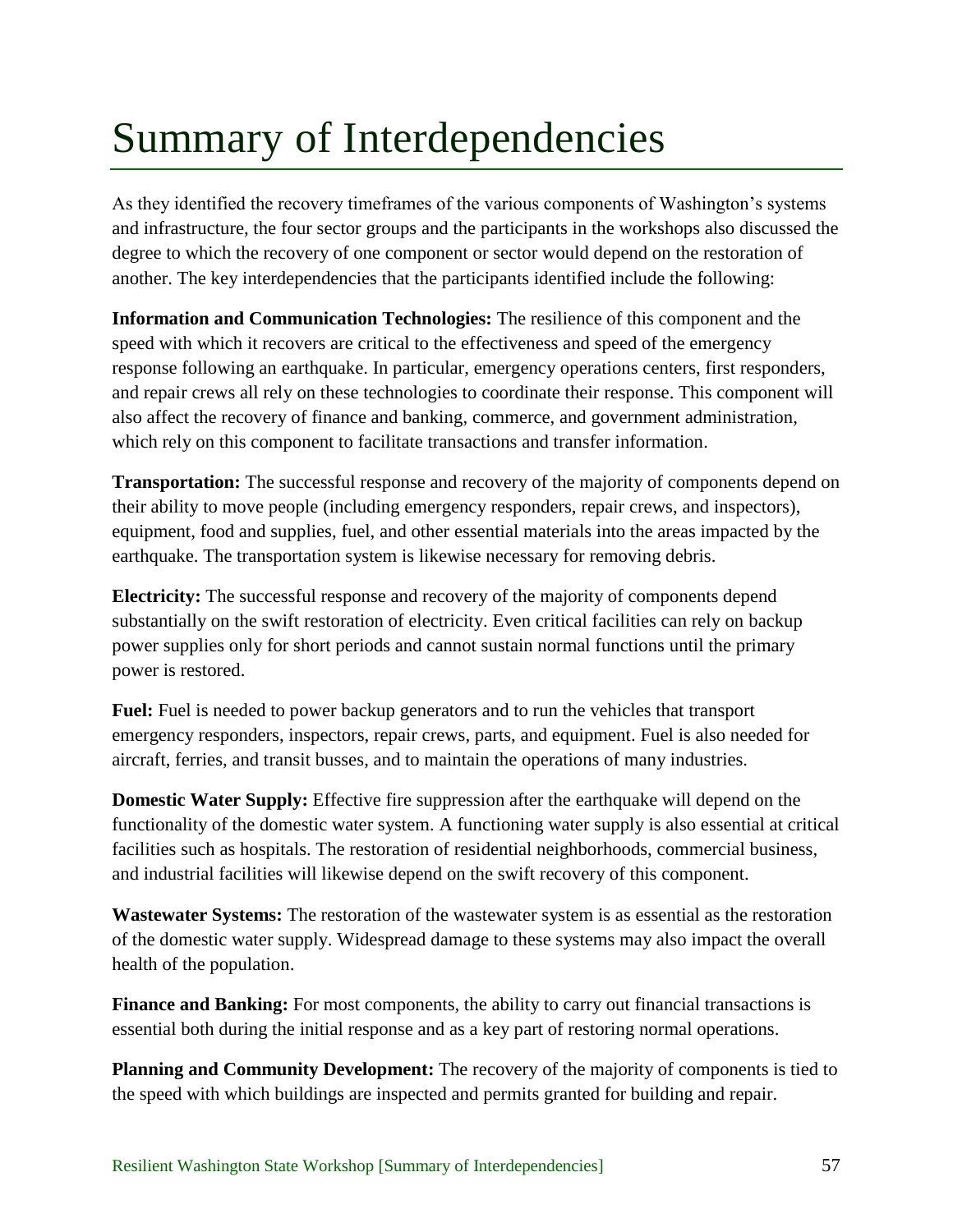# <span id="page-62-0"></span>Appendix A: Venue & Agenda

Details of final RWS Workshop on December 2, 2011:

### <span id="page-62-1"></span>*VENUE*

Henry M. Jackson Federal Building, 4th floor auditorium 915 Second Avenue Seattle, WA 98174

### <span id="page-62-2"></span>*AGENDA*

| $8:30-9:00$ a.m. | Check-in and Coffee Reception $\star$                                             |
|------------------|-----------------------------------------------------------------------------------|
| $9:00 - 9:15$    | Welcome & Introduction (Dave Norman and Jim Mullen)                               |
| $9:15 - 9:30$    | Recap: Resilient Washington State Process and Goals (Stacy Bartoletti)            |
| $9:30 - 10:30$   | Sector Group Presentations (Critical Services; Housing & Economic<br>Development) |
| $10:30 - 10:45$  | <b>Break</b>                                                                      |
| $10:45 - 11:45$  | Sector Group Presentations (Transportation; Utilities)                            |
| $11:45 - 12:00$  | <b>Introduction of Breakout Groups (Stacy Bartoletti)</b>                         |
| $11:45 - 2:00$   | Working Lunch★: Breakout Groups (sector group leaders)                            |
| $2:00 - 2:15$    | <b>Break</b>                                                                      |
| $2:15 - 3:40$    | <b>Breakout Group Reports and Discussion (Stacy Bartoletti)</b>                   |
| $3:40 - 4:00$    | Wrap Up                                                                           |

Coffee Reception sponsored by Degenkolb Lunch sponsored by CREW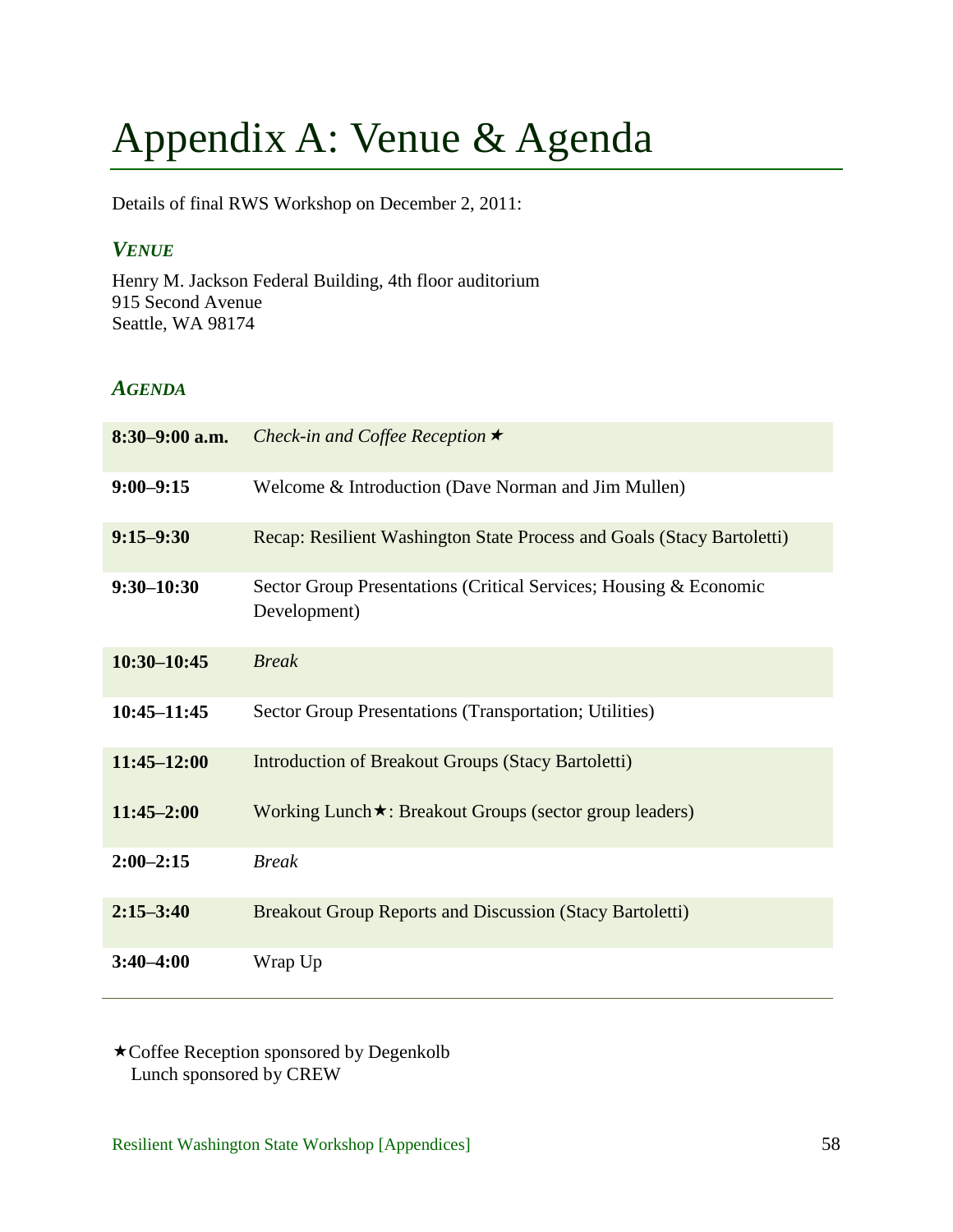<span id="page-63-0"></span>

|                | <b>Last Name</b>  | <b>First Name</b> | <b>Organization/Affiliation</b>                       |  |
|----------------|-------------------|-------------------|-------------------------------------------------------|--|
| $\mathbf{1}$   | Anderson          | Mark              | Department of Commerce                                |  |
| $\overline{2}$ | Ash               | Cale              | Degenkolb Engineers                                   |  |
| 3              | Ballantyne        | Don               | Degenkolb Engineers                                   |  |
| $\overline{4}$ | <b>Bartoletti</b> | <b>Stacy</b>      | Degenkolb Engineers                                   |  |
| 5              | <b>Biasco</b>     | Tamra             | <b>FEMARX</b>                                         |  |
| 6              | <b>Bower</b>      | Dick              | City of Gig Harbor                                    |  |
| 7              | Davis             | Charles           | <b>Washington Federal</b>                             |  |
| 8              | Eichhorn          | Lawrence          | Seattle Department of Transportation (EM)             |  |
| 9              | Freitag           | <b>Bob</b>        | University of Washington                              |  |
| 10             | Gonzalez          | David             | Degenkolb Engineers                                   |  |
| 11             | Graff             | <b>Barbara</b>    | Seattle Office of Financial Management                |  |
| 12             | Green             | Rebekah           | Western Washington University, Resilience Institute   |  |
| 13             | Hildreth          | Richard           | Mayor, City of Pacific                                |  |
| 14             | Himmel            | John              | Washington State Department of Transportation         |  |
| 15             | Holdeman          | Eric              | Port of Tacoma                                        |  |
| 16             | Hutchinson        | Jim               | <b>Washington State Emergency Management Division</b> |  |
| 17             | Huxford           | CJ                | Western Washington University                         |  |
| 18             | Jensen            | Grant             | Williams Pipeline Co.                                 |  |
| 19             | Labadie           | John              | <b>Consultant, Emergency Management</b>               |  |
| 20             | Lokey             | <b>Bill</b>       | <b>Witt Associates</b>                                |  |
| 21             | Loveless          | Randy             | Reid Middleton                                        |  |
| 22             | Lund              | Erika             | City of Seattle, Emergency Management                 |  |
| 23             | Lundeen           | Terry             | Coughlin Porter Lundeen, Inc.                         |  |
| 24             | Maykovich         | Vince             | FEMA Region X, Planning Section Chief                 |  |
| 25             | Miles             | Scott             | Western Washington University, Resilience Institute   |  |
| 26             | Mitra             | Anindita          | <b>CREA Affiliates</b>                                |  |
| 27             | Mociulski         | Michael           | <b>Seattle Public Utilities</b>                       |  |
| 28             | Mooney            | Jamie             | <b>Washington State Emergency Management Division</b> |  |
| 29             | Morin             | Pat               | Washington State Department of Transportation         |  |